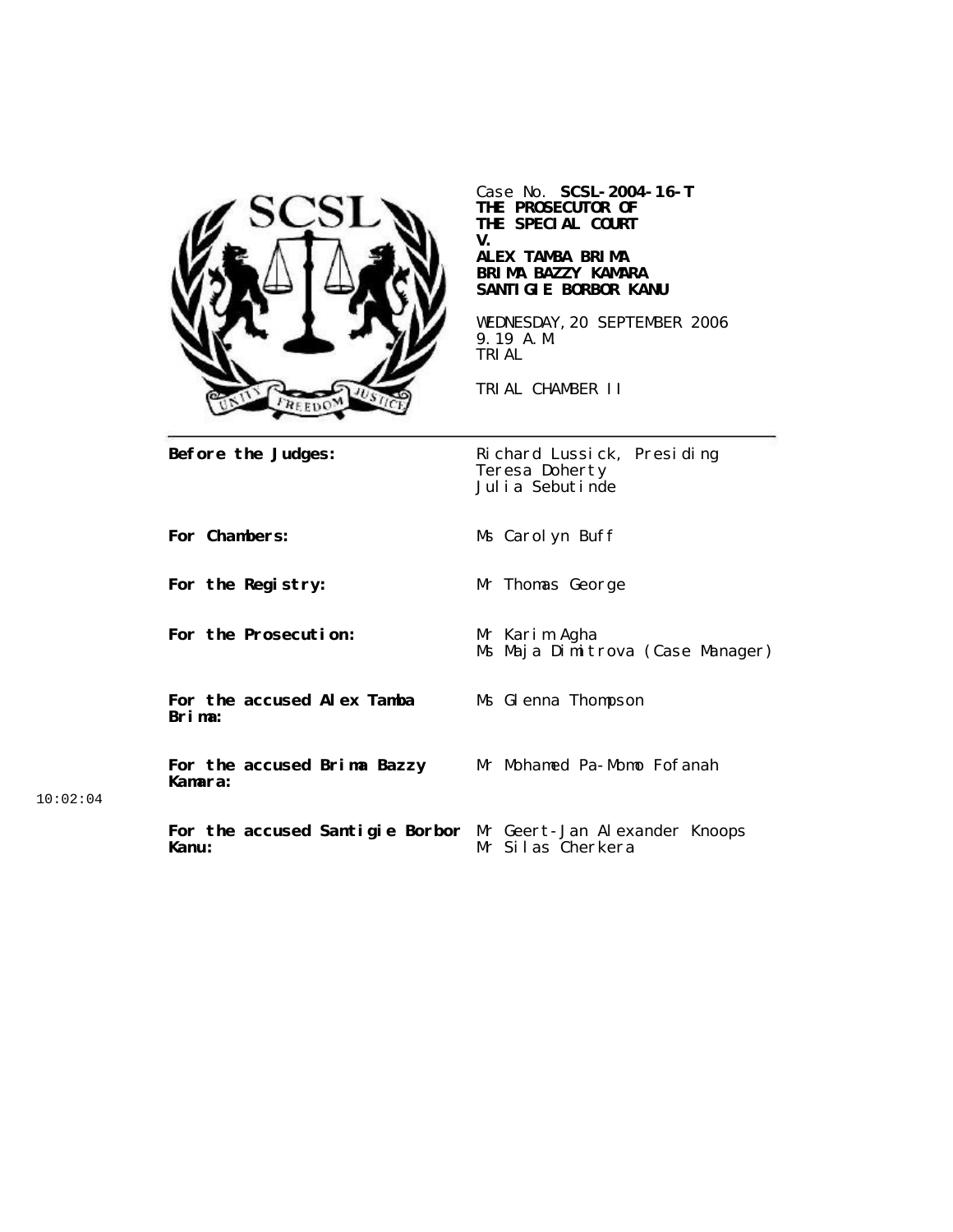1 2 3 4 5 6 7 8 9 09:19:36 10 11 12 13 14 09:21:02 15 16 17 18 19 09:21:16 20 21 22 23 24 09:21:37 25 26 27 28 29 09:18:04 [AFRC20SEP06A - MD] Wednesday, 20 September 2006 [Open session] [The accused present] [The witness entered court] [Upon commencing at 9.19 a.m.] PRESIDING JUDGE: Yes. Well, this witness in the box now, is that DAB-095? MR KNOOPS: That's correct, Your Honour. WITNESS: DAB-095 [Sworn] [The witness answered through interpreter] EXAMINED BY MR KNOOPS: THE INTERPRETER: Good morning, Your Honours. PRESIDING JUDGE: Good morning, Mr Interpreter. THE INTERPRETER: Yes, during the -- when the oath was being administered we discovered that the witness was responding in English, so we are just wondering whether he is speaking English or Krio? PRESIDING JUDGE: Yes, I noticed that too. What is the situation, Mr Knoops? MR KNOOPS: Your Honours, that's correct. It's my understanding that the witness prefers to be examined in Krio, although he is, to a limited extent, skilled in the English language. PRESIDING JUDGE: All right, thank you. Did you hear that, Mr Interpreter? THE INTERPRETER: Yes, I do, Your Honour. Thank you. PRESIDING JUDGE: We might mention to you too, Mr Knoops, you referred to a document that was being filed yesterday. As

#### SCSL - TRIAL CHAMBER II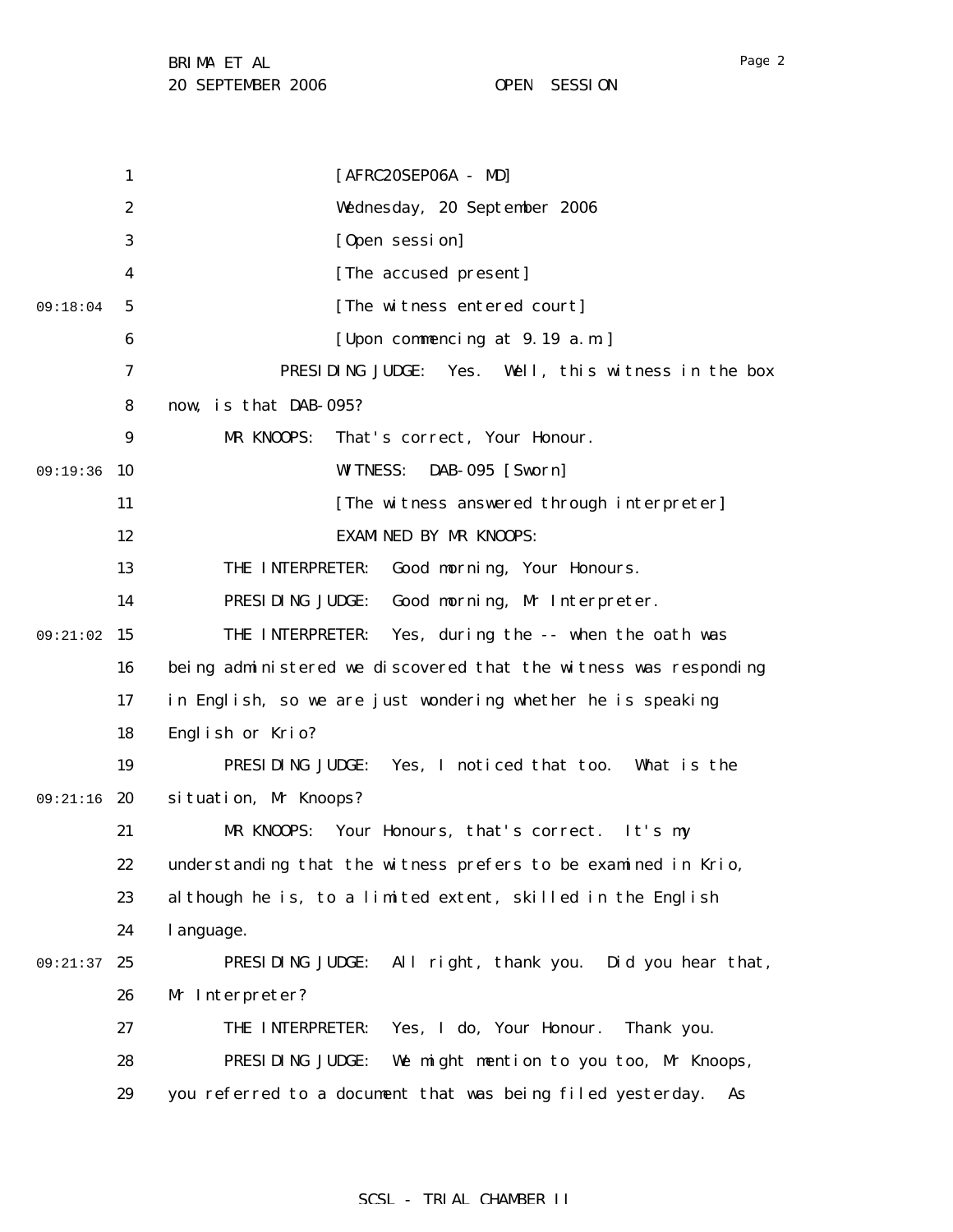|          | 1                | far as we know, that motion you referred to has not been filed.   |
|----------|------------------|-------------------------------------------------------------------|
|          | $\boldsymbol{2}$ | Your Honours, that's correct.<br>MR KNOOPS:<br>My learned         |
|          | 3                | colleague informed me that the document was filed but it was sent |
|          | $\boldsymbol{4}$ | back because of a defect filing by the first and the second       |
| 09:22:10 | 5                | It's been refiled this morning and, on behalf of the<br>accused.  |
|          | $\boldsymbol{6}$ | third accused, the required filings will also be administered     |
|          | 7                | today.                                                            |
|          | 8                | PRESIDING JUDGE: All right. Thank you. Yes, well, go              |
|          | 9                | ahead, Mr Knoops.                                                 |
| 09:22:32 | <b>10</b>        | Much obliged, thank you, Your Honour.<br>MR KNOOPS:<br>Your       |
|          | 11               | Honours, this is witness DAB-095, indeed.                         |
|          | 12               | Mr Witness, good morning.<br>Q.                                   |
|          | 13               | Good morning, sir.<br>A.                                          |
|          | 14               | Mr Witness, I am going to ask you several questions on<br>Q.      |
| 09:22:52 | 15               | various topics. I respectfully request you to listen carefully    |
|          | 16               | to the questions and answer them as concise as possible.<br>First |
|          | 17               | of all, I'm going to take you to your personal history. You are   |
|          | 18               | a Sierra Leonean and a Kono by tribe from Kono District in the    |
|          | 19               | Sandor Chiefdom; is that correct?                                 |
| 09:23:21 | 20               | Yes, sir, that's correct.<br>A.                                   |
|          | 21               | You were born in Koidu Town on the 5th of March 1972; is<br>Q.    |
|          | 22               | that correct?                                                     |
|          | 23               | It is correct.<br>A.                                              |
|          | 24               | You went to the primary school in Koidu Town; is that<br>Q.       |
| 09:23:39 | 25               | correct?                                                          |
|          | 26               | A.<br>It is correct.                                              |
|          | 27               | And you attended up to class 7 and then sat to the<br>Q.          |
|          | 28               | selective entrance examination with a pass to the Koidu secondary |
|          | 29               | school?                                                           |
|          |                  |                                                                   |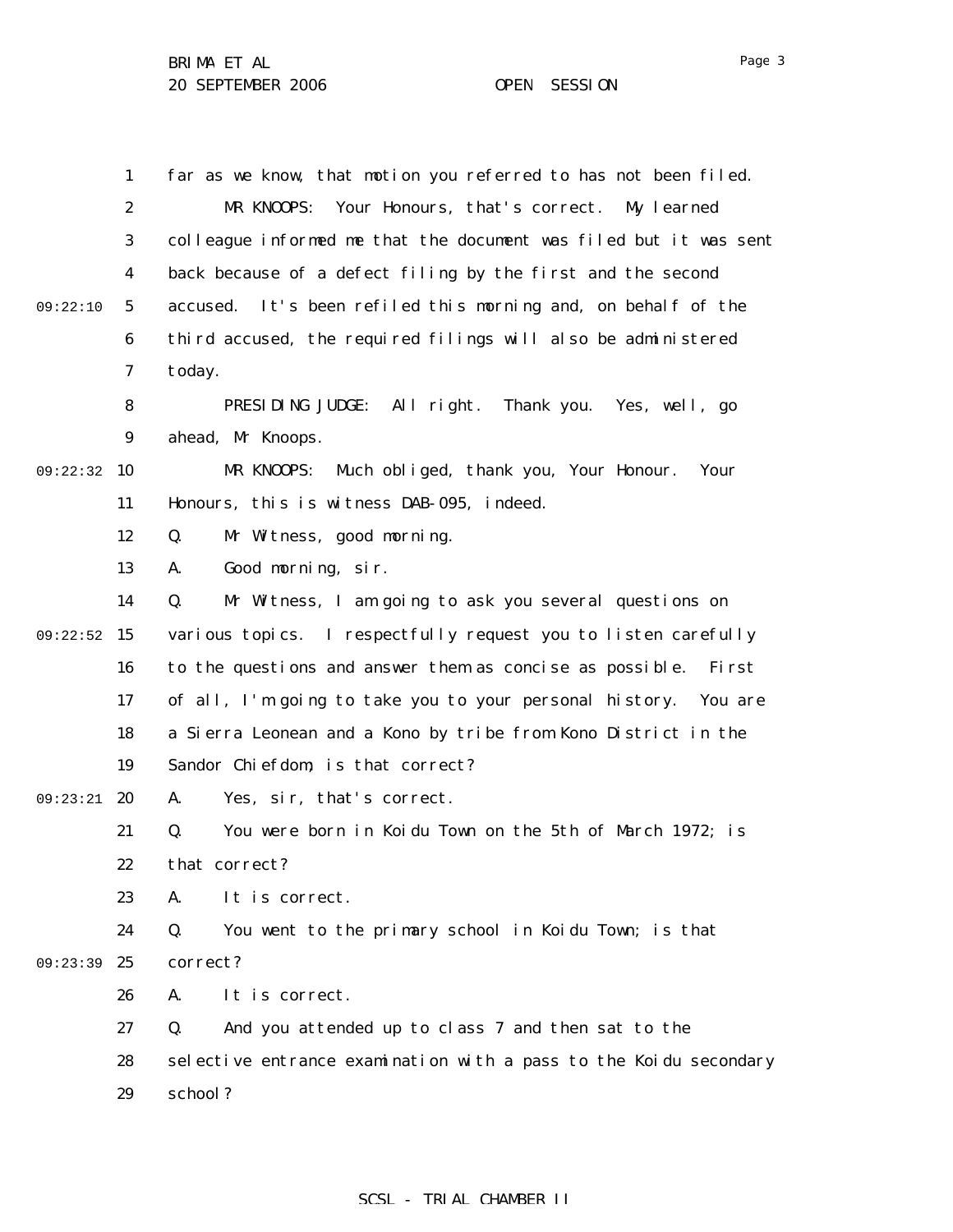|          | $\mathbf{1}$     | Yes, sir. It is correct.<br>A.                                    |
|----------|------------------|-------------------------------------------------------------------|
|          | $\boldsymbol{2}$ | Q.<br>You stopped your education in form 2?                       |
|          | 3                | Yes, sir.<br>A.                                                   |
|          | $\boldsymbol{4}$ | Q.<br>And this was in 1987 -- can I be correct?                   |
| 09:24:22 | $5\overline{ }$  | It is correct.<br>A.                                              |
|          | 6                | After schooling, you left your parents in Koidu Town and<br>Q.    |
|          | 7                | you went to your aunt in Kenema; correct?                         |
|          | 8                | A.<br>Yes, sir.                                                   |
|          | $\boldsymbol{9}$ | You were with your aunt up to 1992 when you were finally<br>Q.    |
| 09:24:48 | 10               | enlisted to join the Sierra Leone Army?                           |
|          | 11               | A.<br>Yes, sir.                                                   |
|          | 12               | Q.<br>Thank you, Mr Witness. This concludes the evaluation of     |
|          | 13               | your personal history. Mr Witness, did you undergo any form of    |
|          | 14               | training when you were enlisted to join the Sierra Leone army?    |
| 09:25:14 | 15               | A.<br>Yes, sir.                                                   |
|          | 16               | Q.<br>Could you recall in which year this training was given to   |
|          | 17               | you?                                                              |
|          | 18               | A.<br>I could recall the year.<br>Yes.                            |
|          | 19               | Q.<br>Could you please tell the Court which year you recall?      |
| 09:25:46 | 20               | I could recall in 1992.<br>A.<br>Yes.                             |
|          | 21               | Q.<br>Did you undergo your training directly at the beginning of  |
|          | 22               | your enlistment?                                                  |
|          | 23               | A.<br>Yes, sir.                                                   |
|          | 24               | Q.<br>How long did this training last?                            |
| 09:26:09 | 25               | It lasted for three months.<br>A.                                 |
|          | 26               | Q.<br>Can you remember where you underwent this training, meaning |
|          | 27               | which location?                                                   |
|          | 28               | A.<br>It was at the Daru Barracks depot.<br>Yes.                  |
|          | 29               | Q.<br>Could you explain what this training was about?             |

# SCSL - TRIAL CHAMBER II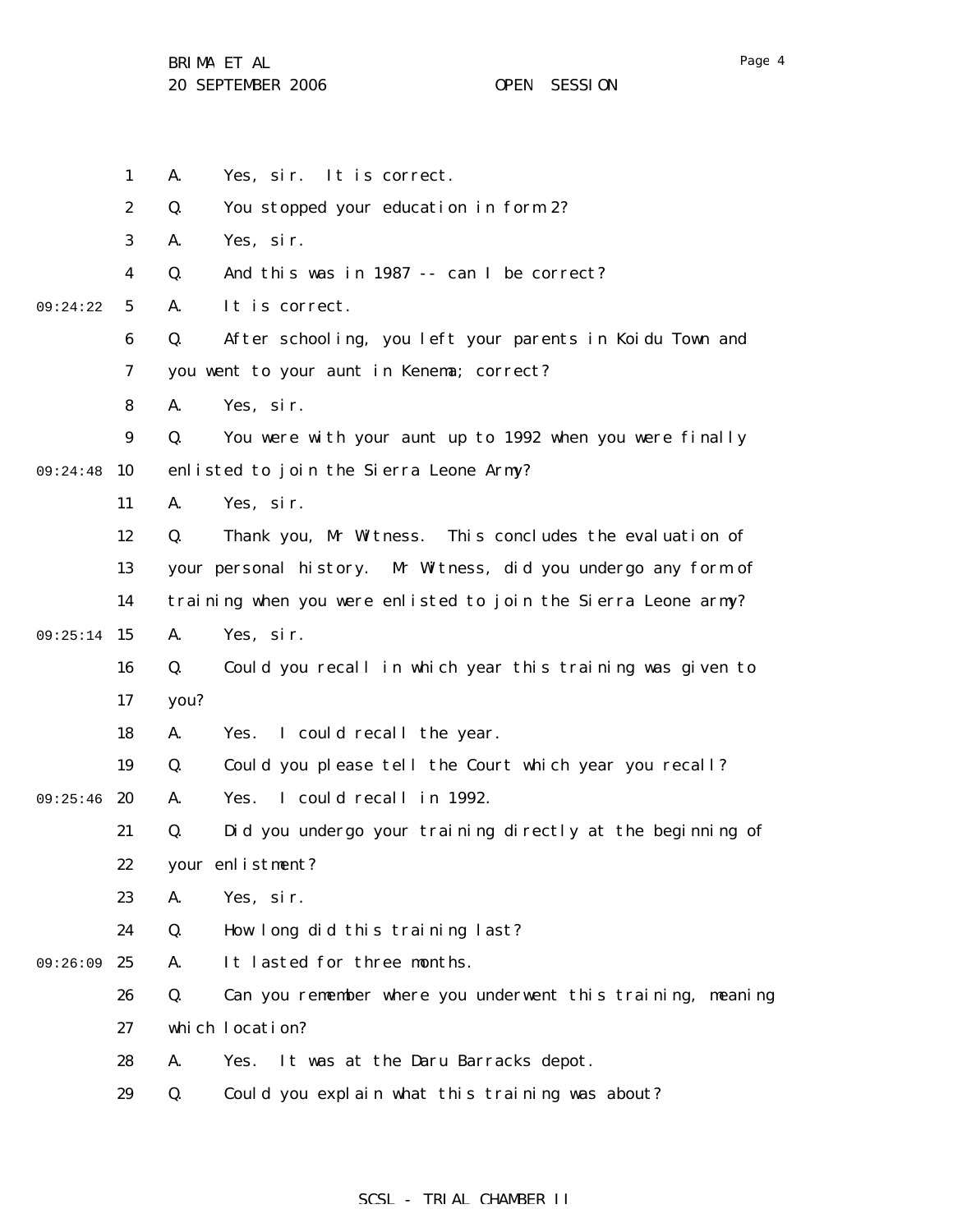1 2 3 4 5 6 7 8 9 09:27:38 10 11 12 13 14 09:28:15 15 16 17 18 19 09:28:47 20 21 22 23 24 09:29:14 25 26 27 28 29 09:27:09 A. Yes. The training was about for me to become an infantry soldier. Q. And could you inform us how you were trained? A. Yes. Q. Please do so. A. Well, I was trained -- I was a basic soldier in -- in -- in small arms. I attended parades, patrols, and other details that concerns the military. Q. Did you receive any training how to fight? A. Yes. I was basically trained how to fight. Q. Could you please explain what this training about fighting was about? A. Well, I was trained as an infantry soldier to defend lives and properties in this country during the RUF war. Q. At the time of this training, Mr Witness, were you given any books or military manuals to study? A. No, we were not given books. Q. Were your trainers giving you any laws, military laws or other laws to obey? A. The only laws given to us was how to change your details and the time to go for your details and when we are prepared to go for patrols. Those were the laws given to us. Q. Mr Witness, could you please explain for the Court what you mean with the word "details"? A. Well, details, I meant if you are, say, 10 to 12, and somebody was to replace you for the next details. Or sometimes we would be appointed to be on a standby to go on a patrol. Q. What was told, Mr Witness, to you by your trainers what would happen if you would violate the law of your country?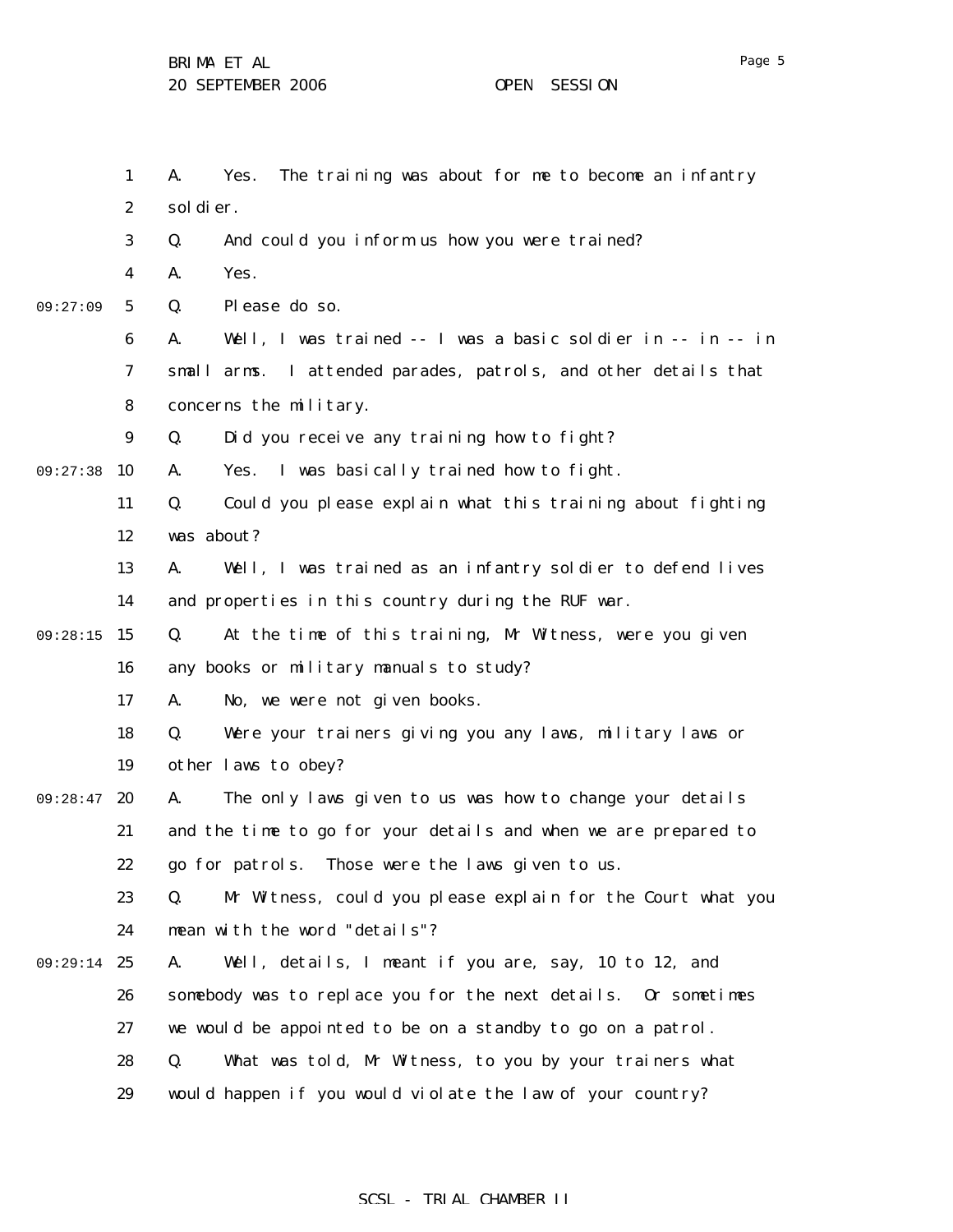|          | $\mathbf{1}$     | Well, we were not told about that.<br>A.                            |
|----------|------------------|---------------------------------------------------------------------|
|          | $\boldsymbol{2}$ | Q.<br>Mr Witness, did you --                                        |
|          | 3                | Yes, sir.<br>A.                                                     |
|          | $\boldsymbol{4}$ | Mr Witness, did you hear about the laws of<br>Q.<br>-- Sorry.       |
| 09:30:27 | $\sqrt{5}$       | warfare?                                                            |
|          | 6                | A.<br>No.                                                           |
|          | 7                | Q.<br>Did you hear about international conventions, how to          |
|          | 8                | conduct a war?                                                      |
|          | 9                | No.<br>A.                                                           |
| 09:30:46 | 10               | You ever heard about the Geneva Conventions?<br>Q.                  |
|          | 11               | A.<br>No.                                                           |
|          | 12               | When was it, the first time, that you heard about the<br>Q.         |
|          | 13               | Geneva Conventions?                                                 |
|          | 14               | Well, it was after the war I started receiving information<br>A.    |
| 09:31:12 | 15               | about those kinds of things. I never -- I have never come across    |
|          | 16               | it.                                                                 |
|          | 17               | During your training, did you speak with your colleagues or<br>Q.   |
|          | 18               | trainers about the laws of war?                                     |
|          | 19               | The only laws given to us was how to go and fight; how<br>A.<br>No. |
| 09:31:38 | 20               | to guard; and how to go on patrols.                                 |
|          | 21               | Mr Witness, after these three months training in Daru<br>Q.         |
|          | 22               | Barracks --                                                         |
|          | 23               | Your Honours, Daru is D-A-R-U, barracks.<br>MR KNOOPS:              |
|          | 24               | Did you receive any additional training within the Sierra<br>Q.     |
| 09:32:01 | 25               | Leone Army?                                                         |
|          | 26               | No.<br>A.                                                           |
|          | 27               | Were you, after completing your training to become a<br>Q.          |
|          | 28               | private soldier, were you ever promoted?                            |
|          | 29               | I was never promoted.<br>A.                                         |
|          |                  |                                                                     |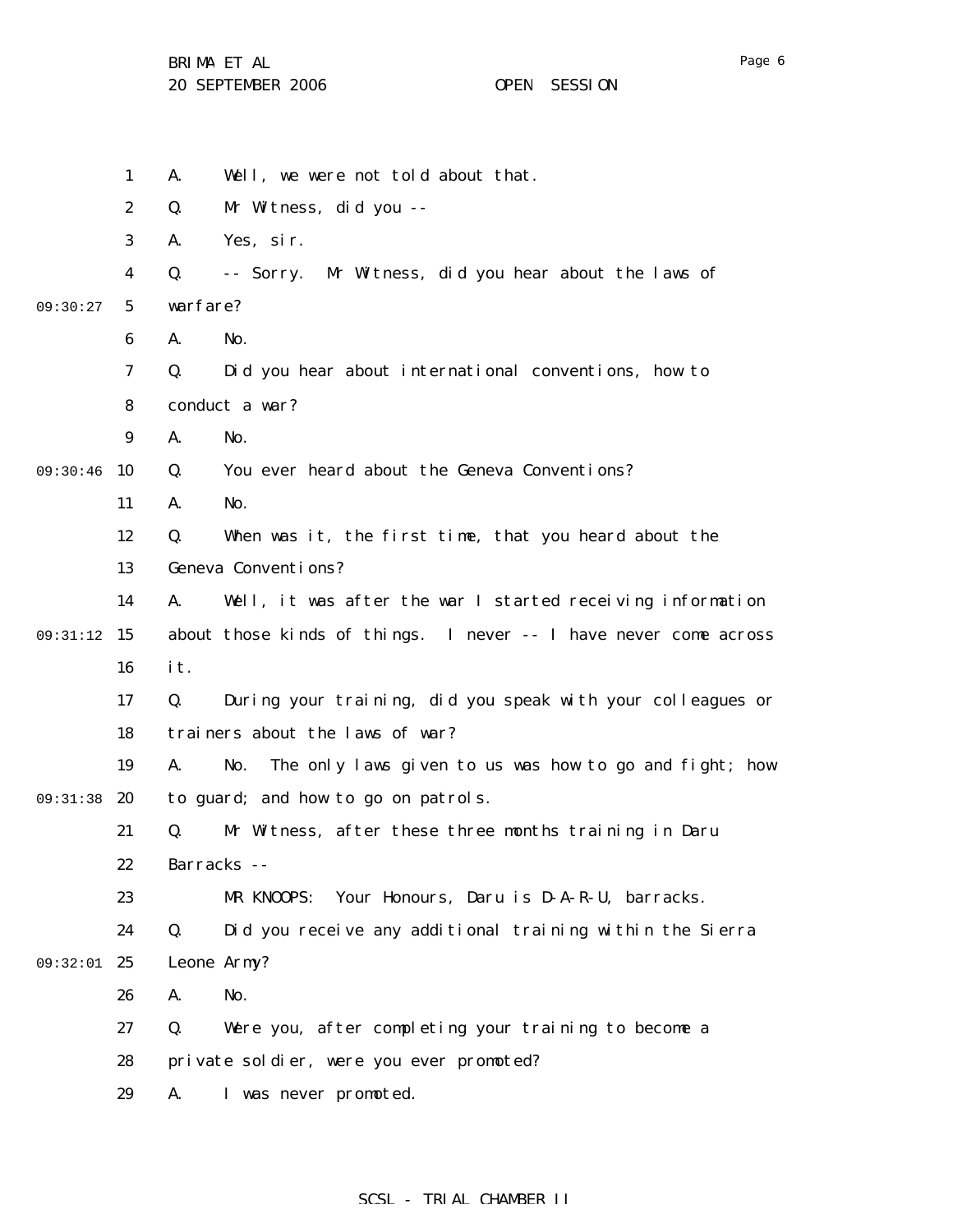1 2 3 4 5 6 7 8 9 09:32:56 10 11 12 13 14 09:35:39 15 16 17 18 19 09:35:56 20 21 22 23 24 09:36:18 25 26 27 28 29 09:32:42 Q. Mr Witness, you -- were you given an SLA number? A. Yes. I was given a number. Q. Are you able, Mr Witness, to write this number on a piece of paper? I'm not asking you to mention it. A. Yes. Q. I'm not asking you -- A. I can write it. Q. Yes, because if you would say it in the microphone, people could hear it and it could reveal your identity; that's why I'm asking, with the permission of the Court and my learned friend from the Prosecution side, whether the witness is allowed to write down, on a piece of paper, his -- PRESIDING JUDGE: Yes. The Court attendant will assist. MR KNOOPS: Thank you, Your Honour. PRESIDING JUDGE: Yes. Did you want that back, Mr Knoops? MR KNOOPS: Your Honour, I'm asking leave to tender this as an exhibit, to be attached, if possible, under seal, to the statement of the accused -- of the witness. PRESIDING JUDGE: Well, the witness statement is not in evidence yet. Do you have any objection to the tender? MR AGHA: No, Your Honour. PRESIDING JUDGE: All right. Well, that will be admitted as Defence Exhibit D26. It will be marked confidential under seal. [Exhibit No. D26 was admitted] MR KNOOPS: Thank you, Your Honour. PRESIDING JUDGE: Go ahead, Mr Knoops. MR KNOOPS: Thank you, Your Honour. Q. Mr Witness, at the time of your training at Daru Barracks,

## SCSL - TRIAL CHAMBER II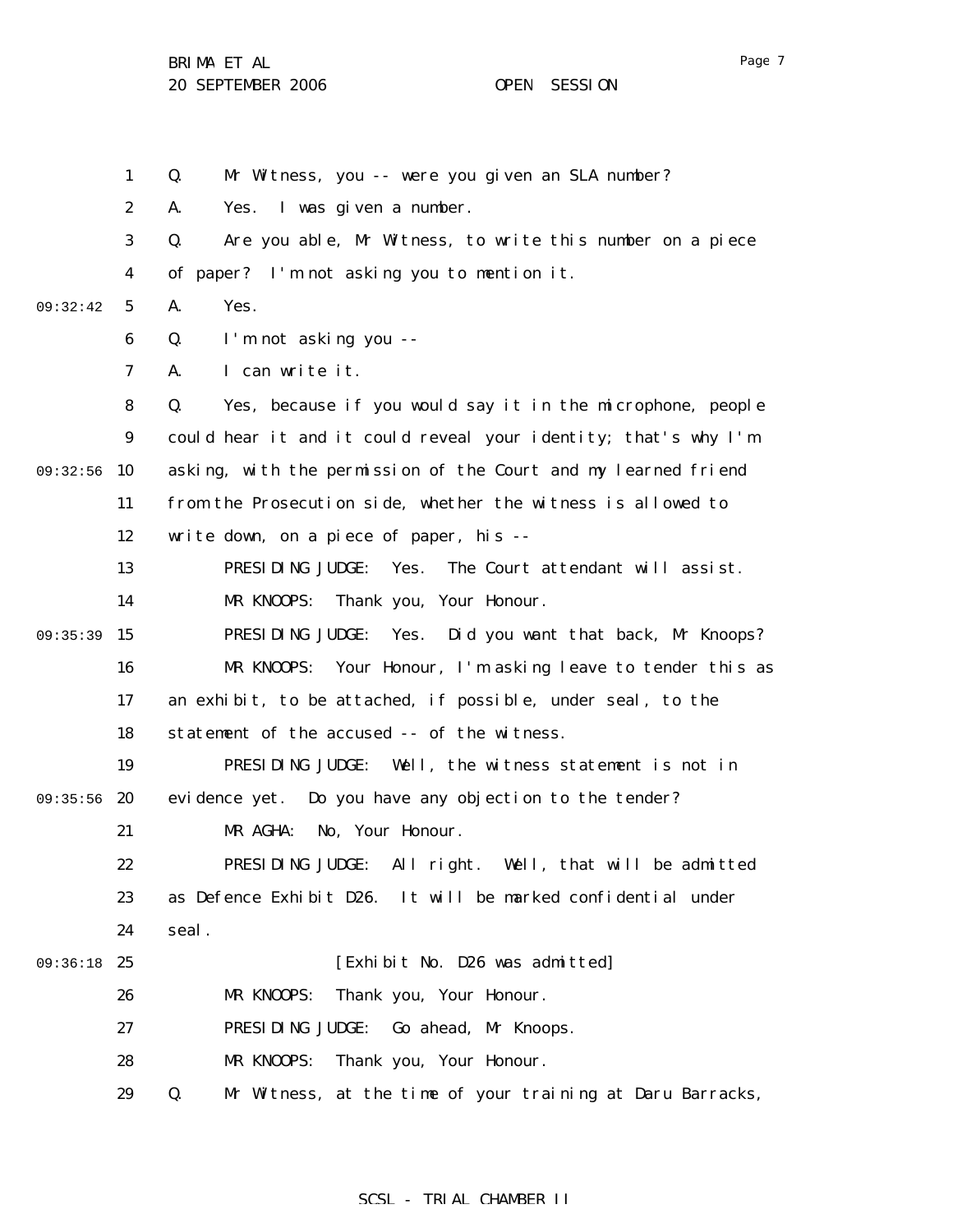1 2 3 4 5 6 7 8 9 09:38:03 10 11 12 13 14 09:38:42 15 16 17 18 19 09:38:55 20 21 22 23 24 09:39:12 25 26 27 28 29 09:37:25 did you have a commander? A. Yes. We had a commander called Major Sesay. Q. Thank you. Mr Witness, after your training, what happened with your assignment within the army? A. Well, I was sent to the war front. Q. Could you please explain what you mean with the war front? A. Yes. Q. Please do. A. Well, after the training, we were organised into section, platoons and companies, and sent to Zimmi to create a barricade in front of the rebels who were about to attack from that end. Q. How long did you stay in Zimmi? A. Well, in Zimmi, I took almost some months there. THE INTERPRETER: Your Honours, can the witness be asked to speak louder? MR KNOOPS: Q. Mr Witness -- PRESIDING JUDGE: Sorry, Mr Knoops. You will need to speak louder. The interpreter is having trouble hearing you. MR KNOOPS: Q. Mr Witness, also [microphone not activated]. PRESIDING JUDGE: Your microphone is not on, Mr Knoops. MR KNOOPS: Q. Mr Witness, could you please wait with answering the question before the interpreter concludes the interpretation of the question. Could you please do that? A. Yes. Q. Thank you, sir. MR KNOOPS: Zimmi, Your Honours, Z-I -- Z-E-M-E [sic].

## SCSL - TRIAL CHAMBER II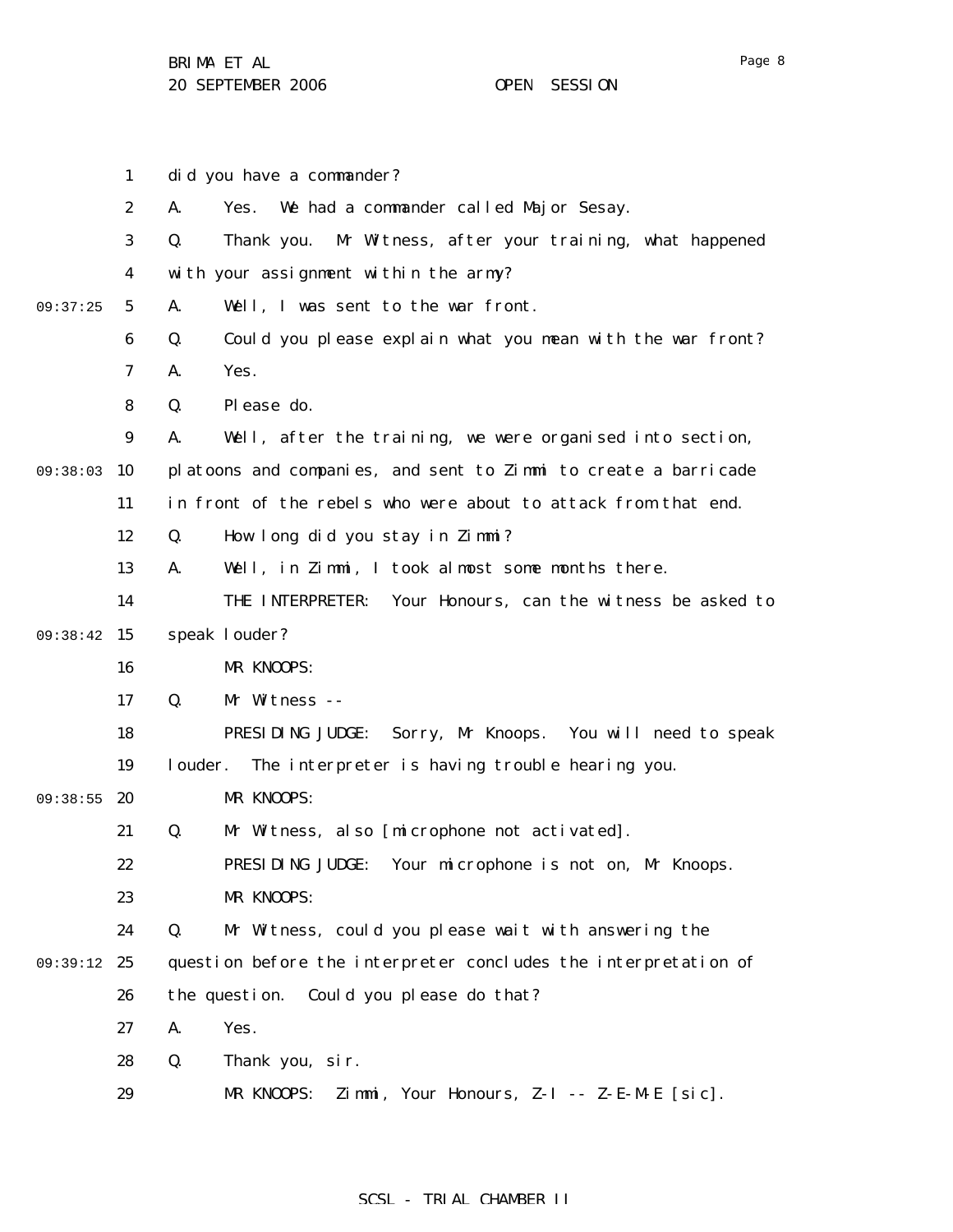1 2 3 4 5 6 7 8 9 09:40:26 10 11 12 13 14 09:41:06 15 16 17 18 19 09:41:35 20 21 22 23 24 09:42:12 25 26 27 28 29 09:40:04 Zimmi. Q. Mr Witness, after your assignment in Zimmi, what happened? A. We were there for quite some time. Then I was removed from there and sent to Tongo on another assignment. Q. What happened after Tongo? A. In Tongo, it was the same deployment, because we heard that the rebels had wanted to infiltrate there, so they took us there and deployed there. Q. Mr Witness, if you speak about rebels, what do you mean with rebels? A. Well, it -- I mean the RUFs. Q. Can you recall which time period you went to Tongo? A. I can't recall the time. Q. Can you recall the time period you were in Zimmi? A. I can't recall any longer. Q. How long you were in Tongo, Mr Witness? A. In Tongo -- from when I left Zimmi, I was in Tongo for almost two years. Q. Can you recall, Mr Witness, whether you had a commander when you were in Tongo? A. Yes. We had a battalion commander there. Q. Can you recall his name? A. Yes. We had Mamadi Keita there and Chin Cham. He was changed. We had another commander there called Sam Mboma. Q. What happened after Tongo, Mr Witness? JUDGE SEBUTINDE: No, no, No. We need all those names spelt. MR KNOOPS: Q. Mr Witness, I'm sorry. Could you please repeat the names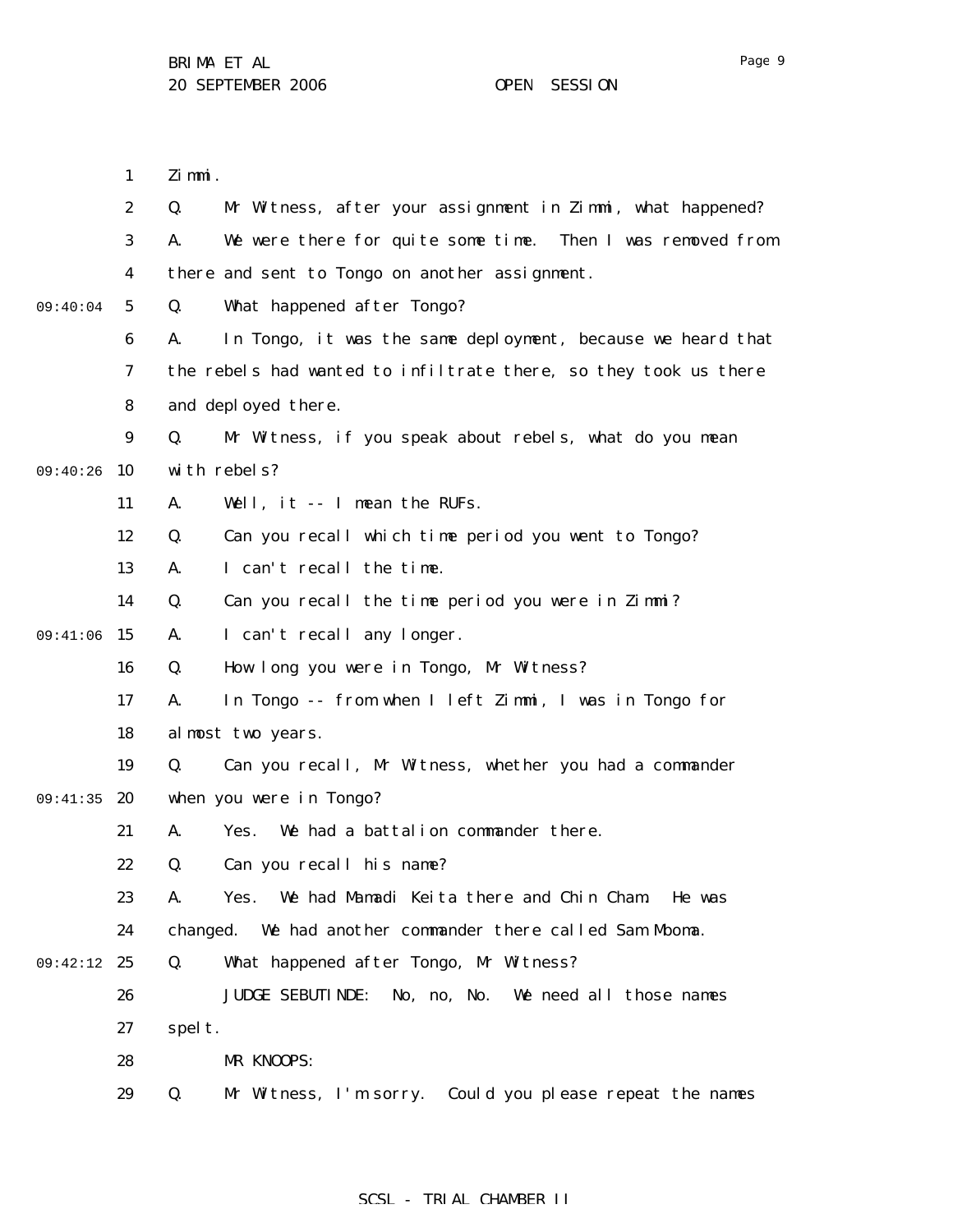you just mentioned?

1

2 3 4 5 6 7 8 9 09:43:47 10 11 12 13 14 09:44:21 15 16 17 18 19 09:44:47 20 21 22 23 24 09:45:28 25 26 27 28 29 09:42:45 A. Yes, sir. We had Mamadi Keita. He was a battalion commander and then, later, we had Sam Mboma as battalion commander. Q. Please pause, Mr Witness. Could you please spell -- MR KNOOPS: Mamadi is M-A-M-E-D-I [sic]. Keita is K-E-I-T-A. And Sam Mboma is S-A-M M-B-O-M-A. Q. Mr Witness, what happened after your assignment in Tongo? A. I was transferred to Rotifunk, later. MR KNOOPS: Rotifunk, Your Honours, is R-O-T-I-N-F-U-N-K [sic]. Rotifunk. Q. How long did you stay, Mr Witness, in Rotifunk? A. In Rotifunk, I spent some time there, but I can't recall the length of time I spent there. Q. What was the purpose, Mr Witness, of your assignment in Roti funk? A. In Rotifunk, it was the same military job. We were transferred from one place to another, so I was transferred to Rotifunk to work there. Q. Did you have any commanders in Rotifunk? A. Yes. We had commanders there. Q. Who was the commander you worked for? A. I was with Lieutenant GM Bangura. MR KNOOPS: Bangura, Your Honours, B-A-N-G-U-R-A. JUDGE SEBUTINDE: Was that GM or JM? THE WITNESS: GM. MR KNOOPS: Q. Mr Witness, when you speak about "to work there," could you please specify what you mean with work?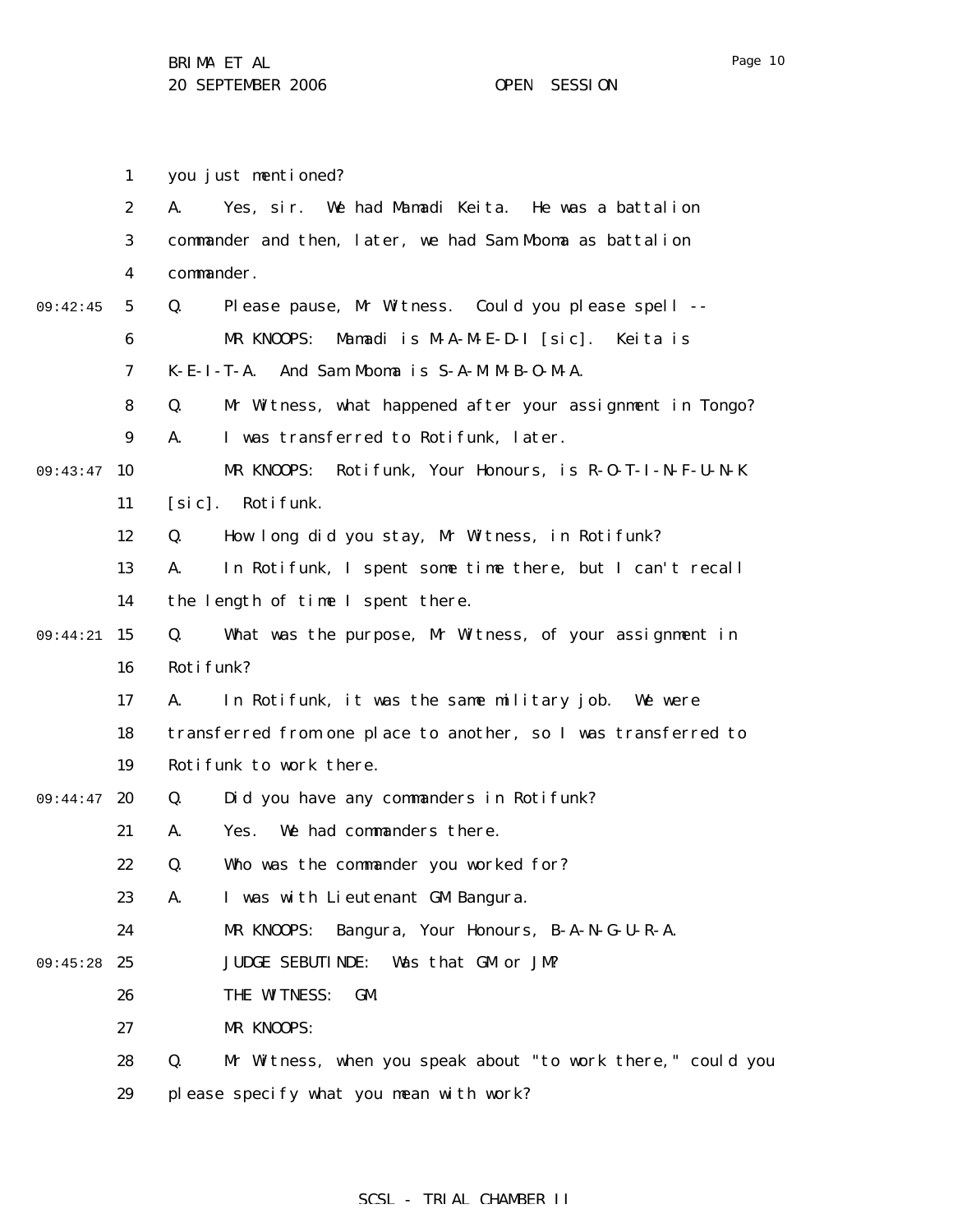Page 11

1 2 3 4 5 6 7 8 9 09:46:37 10 11 12 13 14 09:47:06 15 16 17 18 19 20 21 22 23 24 09:48:15 25 26 27 28 29 09:46:04 09:47:50 A. Yes. Q. Could you please tell the Court what you mean with work? A. We had section deployments divided by guard post and for security purposes on the ground. Then we were there also conducting security patrols. Q. Was there any adversary at the time? A. No. We were only on the ground there, to defend there. Q. What happened with the RUF rebels at that time, according to your recollection? A. Well, I can't recall exactly what was going on there at the time. Q. Thank you. After Rotifunk, what was your next assignment, if any, within the military? A. Well, from Rotifunk, we heard about the change of government so we were brought to Freetown to work in Freetown. Q. Mr Witness, within this period from the moment of your training till your assignment in Freetown, could you describe whether you received salary from the army? A. Yes, sometimes we received salaries, but sometimes not. Q. Why did you receive sometimes not a salary, Mr Witness? A. Well, sometimes they would tell us our numbers are not included in the pay sheet, so it would take some two -- sometimes two months, three months before our salaries would come as a draw back. Q. Was this -- how were the salaries paid, to the soldiers? A. Well, we had a pay -- a paymaster that would take our salaries to us. Then, he will have a -- a voucher like, from there they would look for your number. If your number was not included then they would tell you well, the coming month, you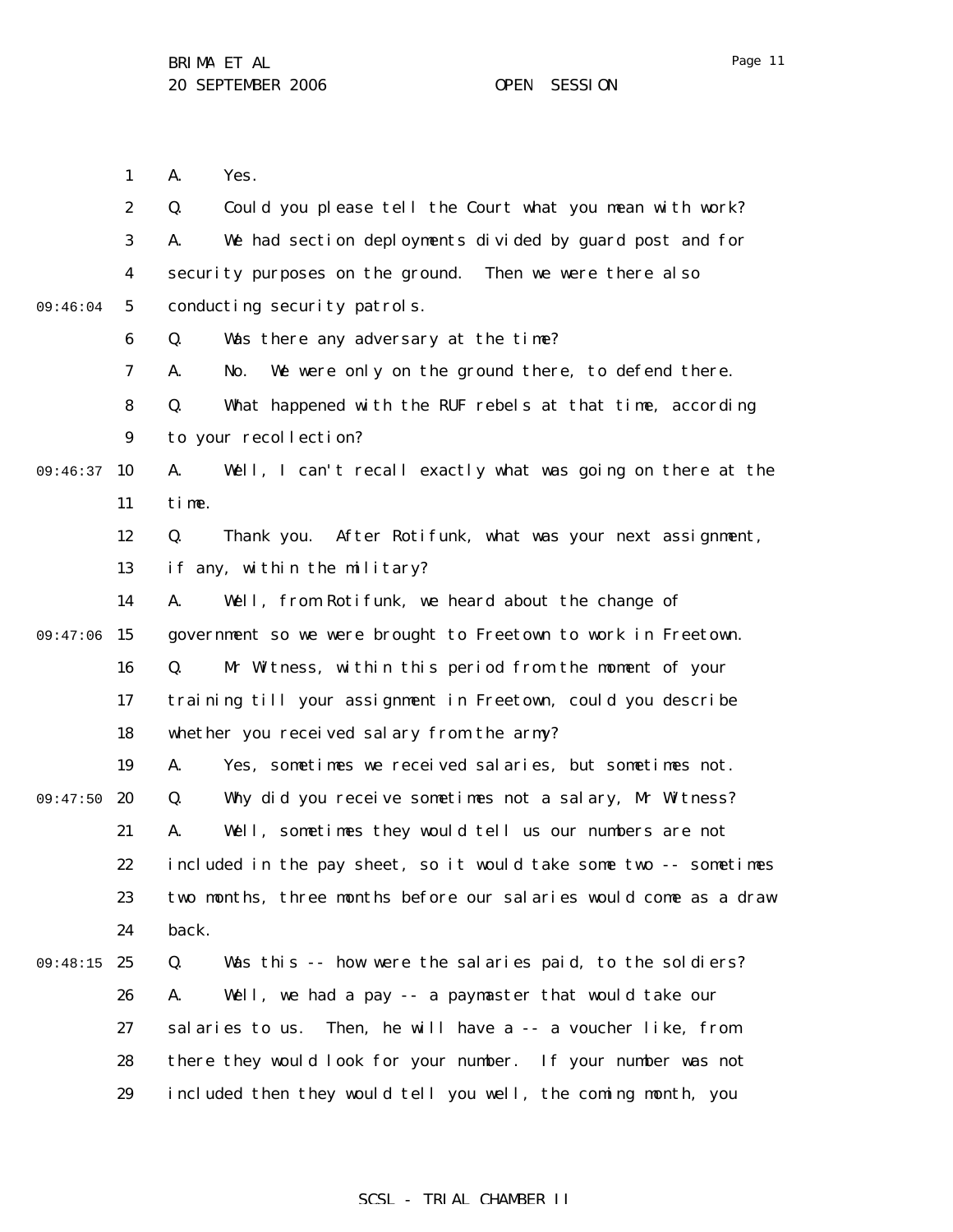|          | $\mathbf{1}$     | will be a month, your number would be included. But if your         |
|----------|------------------|---------------------------------------------------------------------|
|          | $\boldsymbol{2}$ | number is not included during that same month then they would       |
|          |                  |                                                                     |
|          | 3                | defer you to another month.                                         |
|          | 4                | Mr Witness, were you at that time satisfied with the<br>Q.          |
| 09:49:03 | $\mathbf{5}$     | payments within the army?                                           |
|          | 6                | No, I was not satisfied because sometimes I see people<br>A.        |
|          | 7                | receiving salaries.<br>Then I don't receive. So I was not happy     |
|          | 8                | with that.                                                          |
|          | $\boldsymbol{9}$ | Q.<br>Did you see or hear whether the same happened with your       |
| 09:49:27 | 10               | colleague, colleagues from the military?                            |
|          | 11               | Yes.<br>A.                                                          |
|          | 12               | Did they say anything about that to you?<br>Q.                      |
|          | 13               | Some -- some -- some of our colleagues who did not<br>Yes.<br>A.    |
|          | 14               | receive, we managed the little we have to survive.                  |
| 09:50:03 | 15               | Mr Witness, did you -- do you recall whether the military<br>Q.     |
|          | 16               | service men asked for food from their commanders during the         |
|          | 17               | period you just mentioned, the period after your training to your   |
|          | 18               | assignment in Freetown?                                             |
|          | 19               | Well, we were entitled to a bag of rice but we were not<br>A.       |
| 09:50:33 | 20               | They would always say the -- the -- the rice is in<br>given it.     |
|          | 21               | There -- there was no vehicle to convey it, so we were<br>Freetown. |
|          | 22               | not receiving it.                                                   |
|          | 23               | According to your recollection, was such a bag of rice part<br>Q.   |
|          | 24               | of the official salary within the army?                             |
| 09:50:55 | 25               | Yes, it was part of my salary. That was my own quota for<br>A.      |
|          | 26               | every month.                                                        |
|          | 27               | Was there a distinction, Mr Witness, between the amount of<br>Q.    |
|          | 28               | rice to be received by the other ranks and the officers?            |
|          | 29               | There was a difference.<br>Yes, sir.<br>For the private<br>A.       |

## SCSL - TRIAL CHAMBER II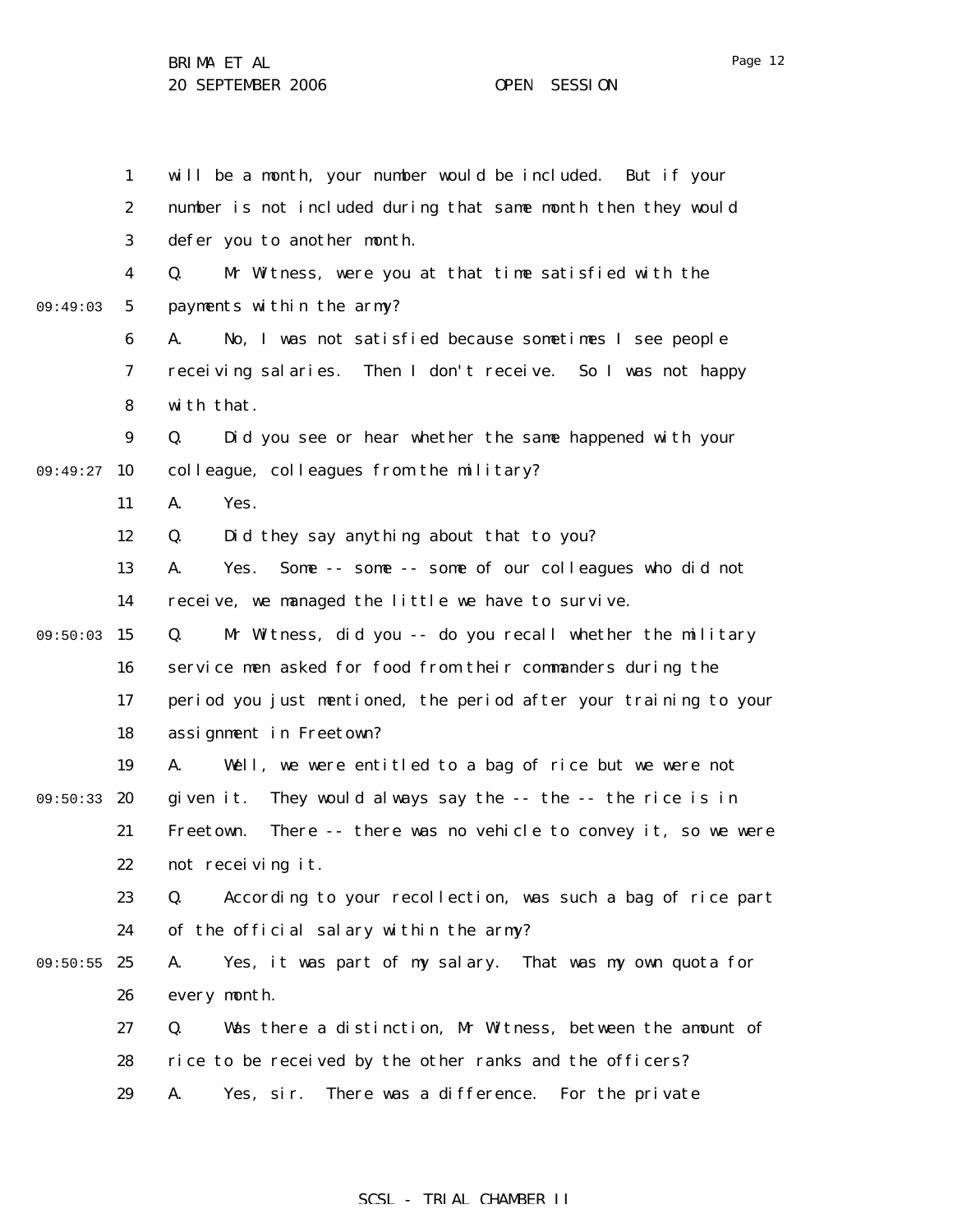1 2 3 4 5 6 7 8 9 09:52:23 10 11 12 13 14 09:52:46 15 16 17 18 19 09:53:17 20 21 22 23 24 09:53:43 25 26 27 28 29 09:51:50 soldiers, they would get a bag of rice. The corporals would get two. The sergeants would get three. So that's what I knew of. I never knew about the officers, what they used to receive. Q. And from what you at that time saw, Mr Witness, did the corporals and the sergeants receive their quantum of rice every month? A. Few of them received theirs but there were some who didn't receive. They, too, were going about grumbling about it. Q. Was there anything done, Mr Witness, about these -- this situation, namely, that you didn't receive at all times a bag of rice? A. Yes. It came a time, they went around and took all the numbers and said they would come down to Freetown with those numbers, and see the way they would go about it, so that we will start receiving ours over there. Q. Mr Witness, what was for you the reason to stay within the army, despite the fact that you didn't receive at all times salary or rice? A. Yes, because I was born in the provinces. The time I joined the military our parents had dispersed. We had nowhere to go, so we were only in the military to see to it that we survived. We had nothing else to do. Q. According to your estimation, you think you were treated with respect as a private soldier by your superiors? A. We were not treated with respect. Q. Mr Witness, I'm taking you now back to your assignment in Freetown. At that moment, did you know about the three accused namely, Alex Tamba Brima, Brima Bazzy Kamara and Santigie Borbor Kanu?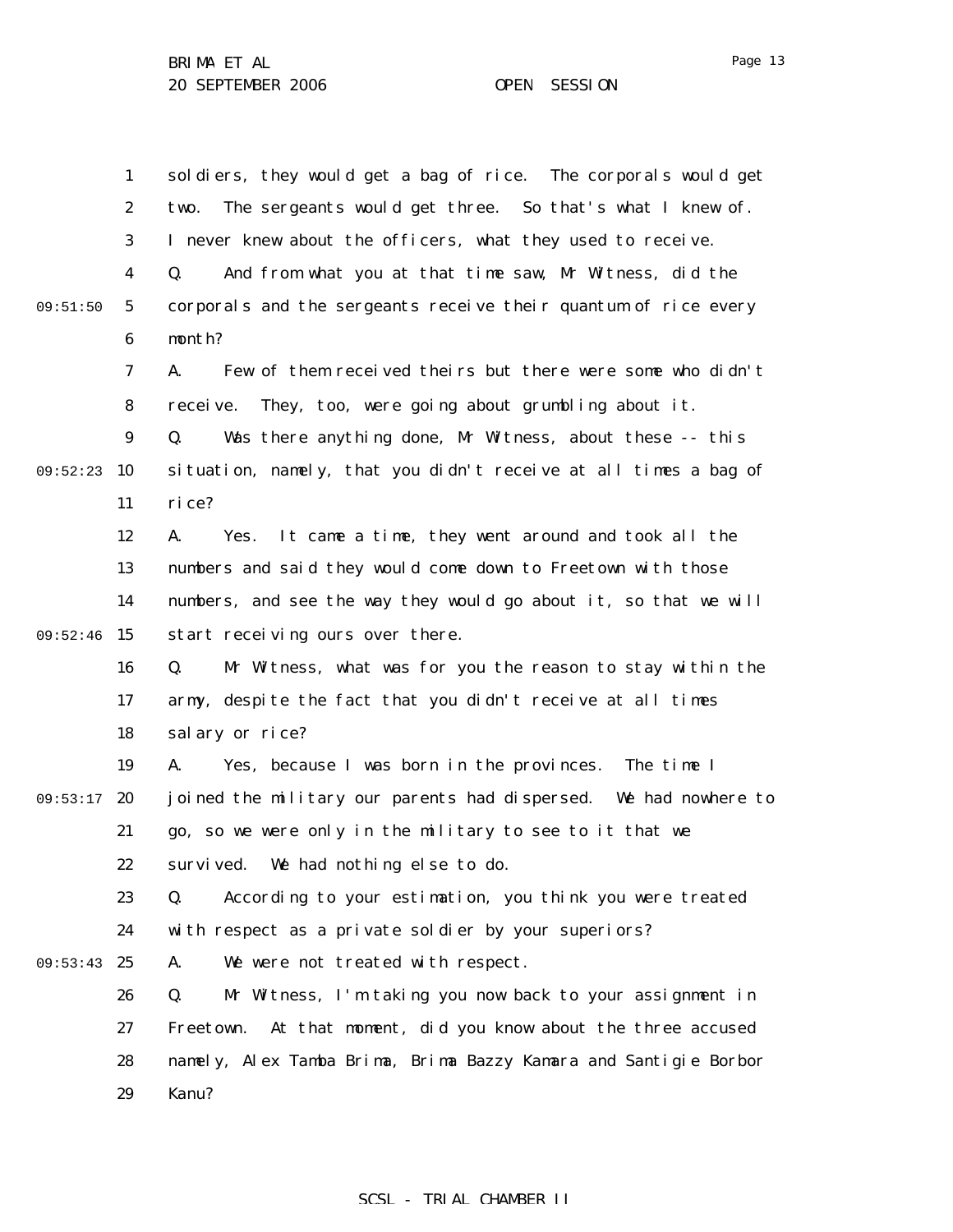Page 14

|          | $\mathbf{1}$     | Well, I never knew about them. I never came across them.<br>A.               |
|----------|------------------|------------------------------------------------------------------------------|
|          | $\boldsymbol{2}$ | Your Honour, could we have clarified what time<br>MR AGHA:                   |
|          | 3                | period this is, when he's returned to Freetown?                              |
|          | 4                | PRESIDING JUDGE: Well, I think he's mentioned it, but                        |
| 09:54:42 | $5\phantom{.0}$  | what -- what do you say, Mr Knoops?                                          |
|          | 6                | MR KNOOPS:<br>I have no objection to ask that of the witness,                |
|          | 7                | Your Honour.                                                                 |
|          | 8                | Mr Witness, can you recall which time frame you came to<br>Q.                |
|          | $\boldsymbol{9}$ | Freetown from Rotifunk?                                                      |
| 09:54:55 | 10               | Well, it was during the time there was that change of<br>A.                  |
|          | 11               | government, but I can't recall the exact month I came to                     |
|          | 12               | Freetown, but it was in 1997.                                                |
|          | 13               | Q.<br>Thank you. How did you become aware of the change of                   |
|          | 14               | government?                                                                  |
| 09:55:22 | 15               | A.<br>Well, there were -- how I came to know about the change,               |
|          | 16               | when I was brought to Freetown, I was deployed at the State                  |
|          | 17               | At State House I used to see military men in most of the<br>House.           |
|          | 18               | offices, so by then I realised there was a change.                           |
|          | 19               | Mr Witness, did you get to learn who was behind the change<br>Q.             |
| 09:56:03 | 20               | of government, in 1997?                                                      |
|          | 21               | I didn't get that clearly.<br>A.                                             |
|          | 22               | Mr Witness, did you get to learn who was behind the change<br>$\mathbf{0}$ . |
|          | 23               | of government in 1997?                                                       |
|          | 24               | Well, the person I knew about was JP because it was to him<br>A.             |
| 09:56:36 | 25               | I went and stayed. He was the only person I -- I came to know                |
|          | 26               | about, that he was one of the persons that changed the                       |
|          | 27               | government.                                                                  |
|          | 28               | Mr Witness, can you recall how long after the change of<br>Q.                |
|          | 29               | government you --                                                            |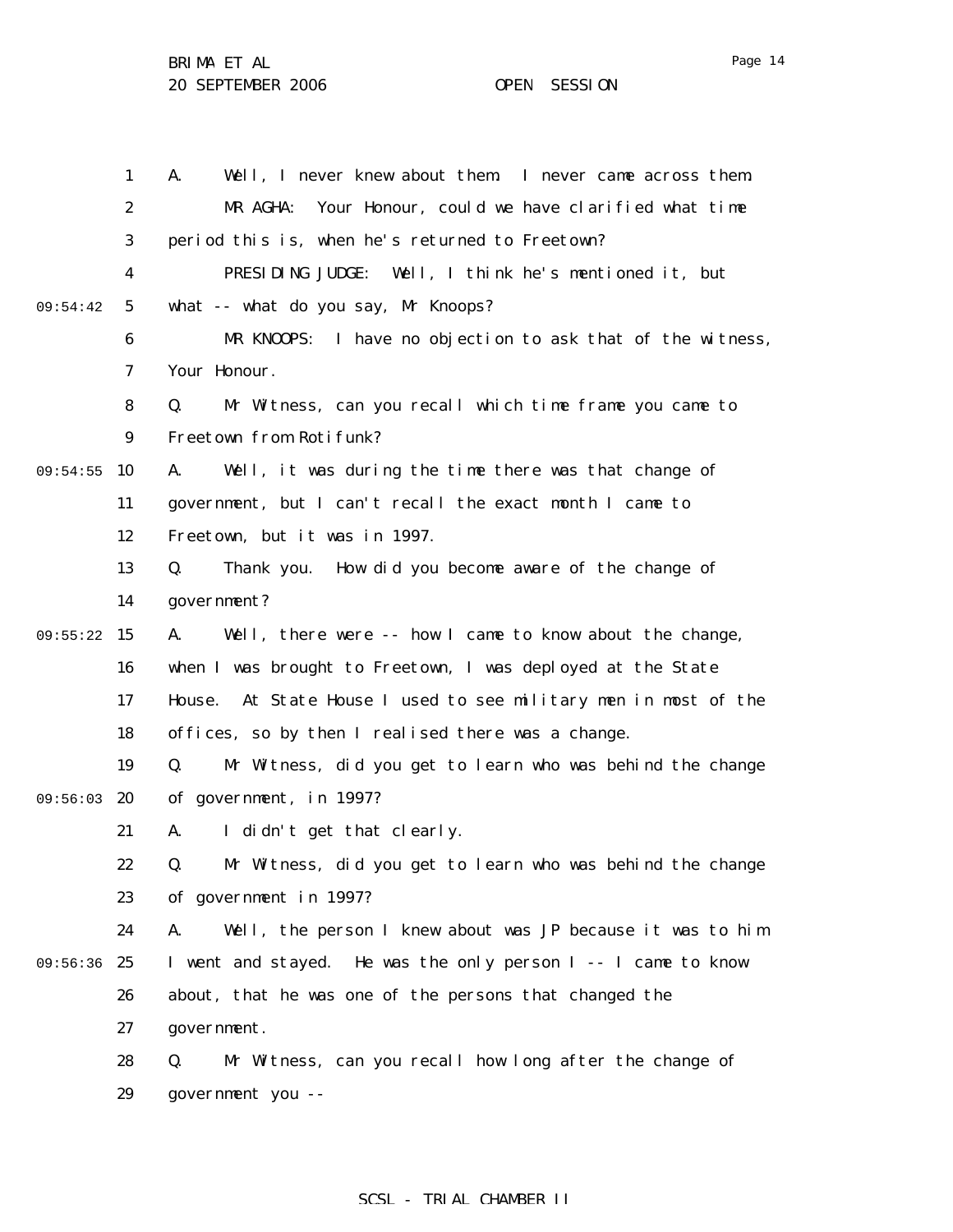BRIMA ET AL

20 SEPTEMBER 2006 OPEN SESSION

1 2 3 4 5 6 7 8 9 09:57:39 10 11 12 13 14 09:58:26 15 16 17 18 19 09:58:52 20 21 22 23 24 09:59:05 25 26 27 28 29 09:57:10 JUDGE SEBUTINDE: Mr Knoops, who -- who is JP? Shall we just for the record say JP? MR KNOOPS: You are right, Your Honour. Sorry. Q. Mr Witness, could you explain the abbreviation or the letters JP for the Court, please? A. Yes. JP Koroma. Q. Do you know what the letters JP stand for? A. Yes. Q. Could you please say what these letters stand for? A. The J is for John. The P is Patrick. Q. Thank you. Mr Witness, how long after the change of the government were you transferred to Freetown; can you recall that? A. Yes. It was almost a year. From '97 to '98. Q. Mr Witness, I think you misunderstood the question. My question was: Were you transferred to Freetown directly after the change of government or was there a certain time lapse between this change of government and your transfer to Freetown? MR AGHA: I object to that question, Your Honour. I don't think he's clarified whether he actually came to Freetown before the change of government or after. PRESIDING JUDGE: I think he's made that clear in his evidence, Mr Agha. But -- but what do you say, Mr Knoops? MR KNOOPS: I have no objection to clarify that, Your Honour. Q. Mr Witness, were you transferred to Freetown before the change of the government or after the change of the government? A. It was after the change of government I was transferred to Freetown. Q. And can you recall how much time there was between this

## SCSL - TRIAL CHAMBER II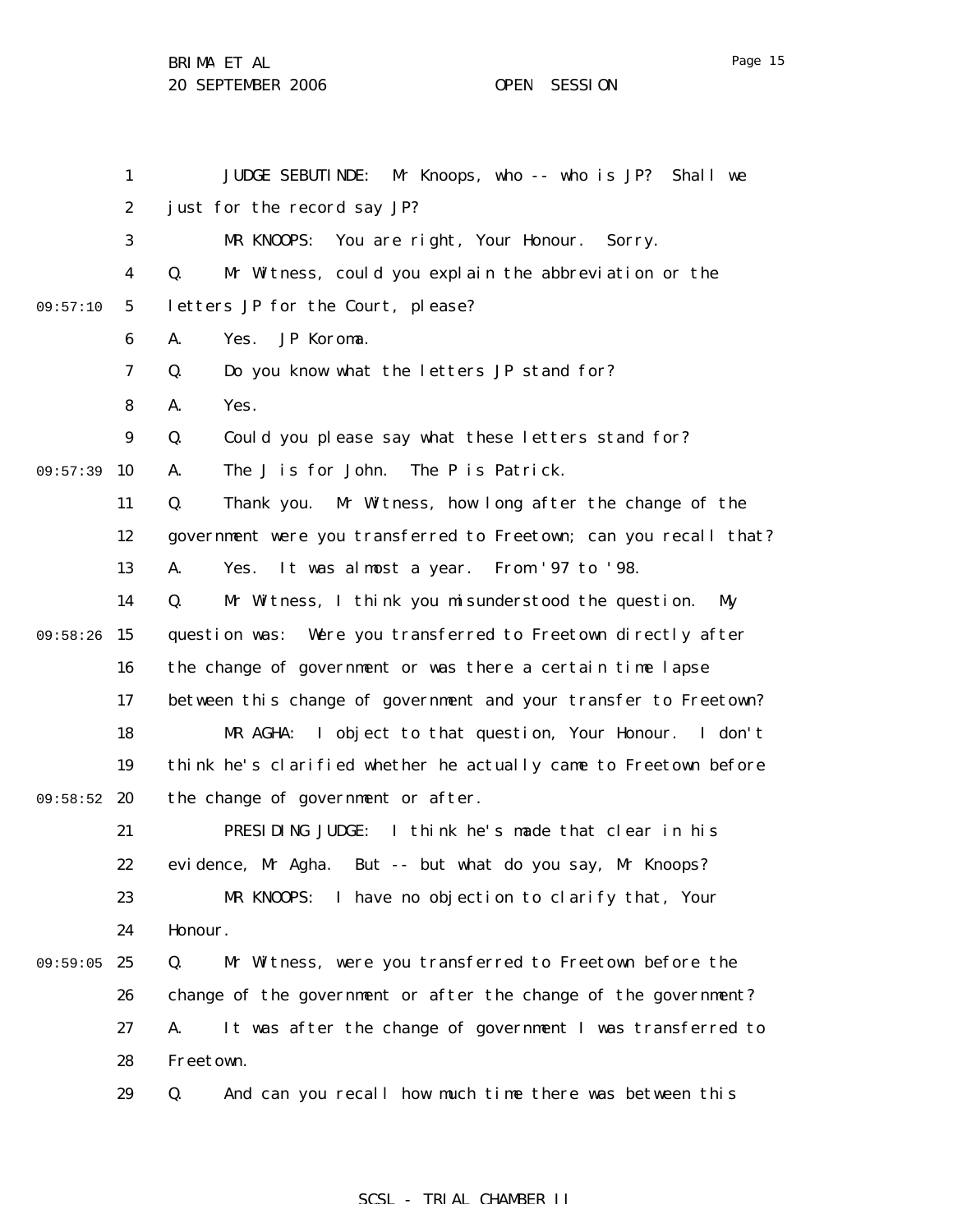|          | $\mathbf{1}$     | change of government and your transfer to Freetown?                 |
|----------|------------------|---------------------------------------------------------------------|
|          | $\boldsymbol{2}$ | Well, a month.<br>A.                                                |
|          | 3                | Mr Witness, you just stated that you were posted at the<br>Q.       |
|          | 4                | For which reason you were posted there at the State<br>State House. |
| 10:00:05 | $\mathbf{5}$     | House?                                                              |
|          | 6                | Well, we were securities for the State House. We were the<br>A.     |
|          | 7                | personnel. So we were posted there for security.                    |
|          | 8                | Mr Witness, did you at that time have a commander?<br>Q.            |
|          | $\boldsymbol{9}$ | Yes, I -- I had a commander but I -- I can't recall his<br>A.       |
| 10:00:28 | 10               | name any longer.                                                    |
|          | 11               | Can you recall, Mr Witness, until when you were posted at<br>Q.     |
|          | 12               | the State House?                                                    |
|          | 13               | No, I can't recall.<br>A.                                           |
|          | 14               | Can you recall whether you were still there during -- I<br>Q.       |
| 10:01:04 | 15               | withdraw the question. Mr Witness, were you in Freetown in          |
|          | 16               | February 1998?                                                      |
|          | 17               | Yes, I was in Freetown.<br>A.                                       |
|          | 18               | How do you know so sure that you were in Freetown, in<br>Q.         |
|          | 19               | February 1998?                                                      |
| 10:01:26 | 20               | Well, in February 1998, it was during February 1998 that<br>A.      |
|          | 21               | the intervention took place in Freetown, to recapture Freetown.     |
|          | 22               | Mr Witness, what do you mean with "intervention"?<br>Q.             |
|          | 23               | Well, I don't have an understanding about intervention.<br>A.       |
|          | 24               | The only understanding I have, it was during the time ECOMDG        |
| 10:02:05 | 25               | intervened to recapture Freetown.                                   |
|          | 26               | Can you recall whether you were still in the position as a<br>Q.    |
|          | 27               | guard at the State House at that time, of the intervention?         |
|          | 28               | Objection, Your Honour, on leading.<br>MR AGHA:<br>I think          |
|          | 29               | there is another way in which such a question can be put.           |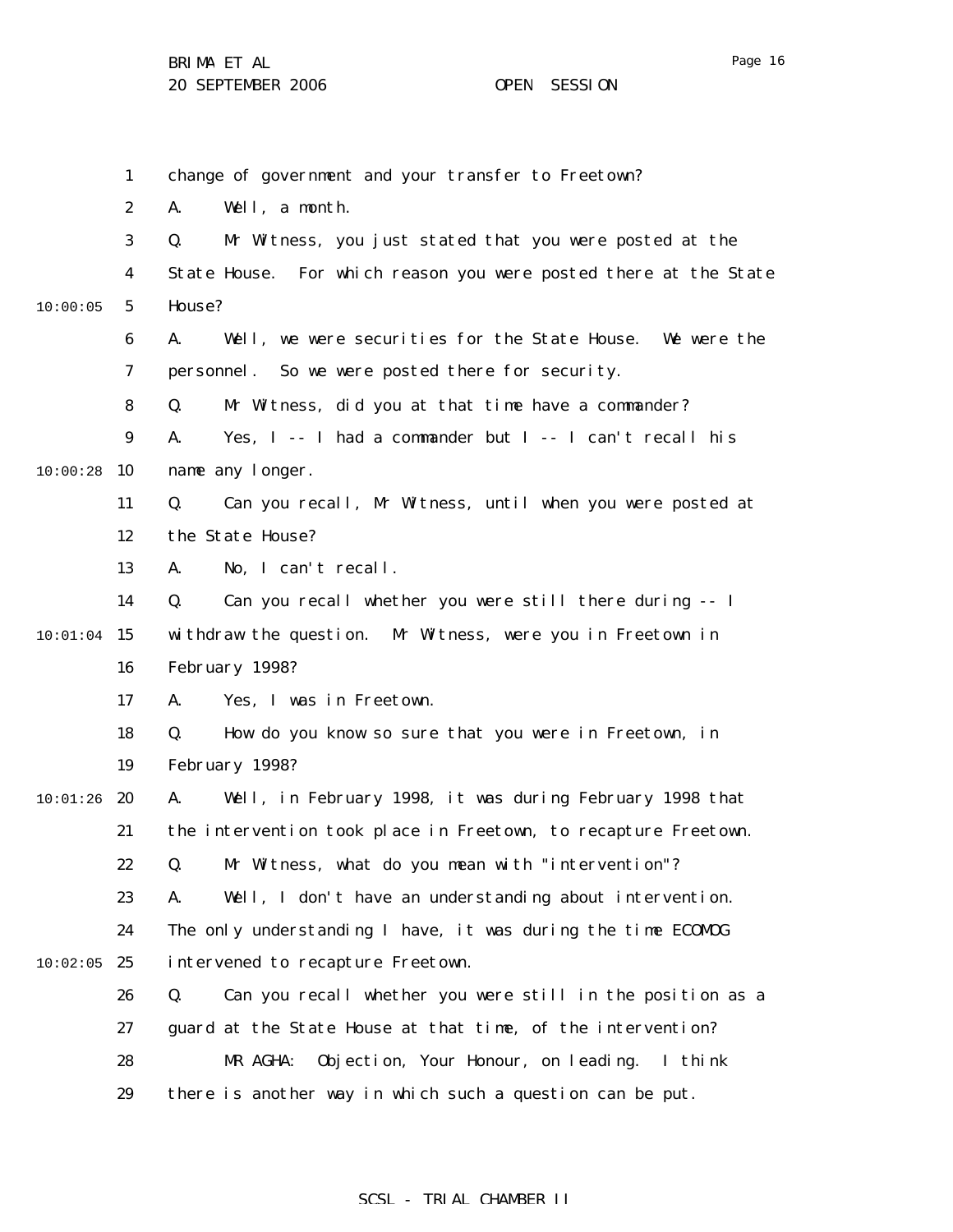|          | 1                | I withdraw the question.<br>MR KNOOPS:                              |
|----------|------------------|---------------------------------------------------------------------|
|          | $\boldsymbol{2}$ | Q.<br>Mr Witness, can you recall what your position was in          |
|          | 3                | February 1998, during that intervention?                            |
|          | 4                | Well, I was an ordinary security, attached to JP at the<br>A.       |
| 10:02:51 | $5\phantom{.0}$  | time.                                                               |
|          | 6                | Q.<br>Mr Witness, you referred to this same JP as just a few        |
|          | 7                | minutes ago?                                                        |
|          | 8                | Mr Knoops, it would be nice if you would<br><b>JUDGE SEBUTINDE:</b> |
|          | 9                | refer to names, rather than initials. You, yourself.                |
| 10:03:20 | 10               | I understand.<br>MR KNOOPS:                                         |
|          | 11               | Mr Witness, you just clarified the name JP. I recall you<br>Q.      |
|          | 12               | saying John Patrick Koroma. The person you just referred to as      |
|          | 13               | JP, is that the same person as you referred to before?              |
|          | 14               | A.<br>It's the same person.<br>Yes.                                 |
| 10:03:50 | 15               | Q.<br>Mr Witness, can you explain what ECOMOG, in February 1998,    |
|          | 16               | did in Freetown?                                                    |
|          | 17               | Yes, I can recall.<br>A.                                            |
|          | 18               | Q.<br>Could you please describe what the activities of ECOMDG at    |
|          | 19               | that time were, according to your recollection?                     |
| 10:04:19 | 20               | Yes. During that time ECOMDG were over Tagrin and then<br>A.        |
|          | 21               | they just flew over the city dropping bombs.                        |
|          | 22               | Q. Did you see --                                                   |
|          | 23               | <b>JUDGE SEBUTINDE:</b><br>Sorry. Mr Interpreter, what was that     |
|          | 24               | word? A place over what?                                            |
| 10:04:46 | 25               | THE INTERPRETER:<br>Tagrin.                                         |
|          | 26               | <b>JUDGE SEBUTINDE:</b><br>Is that a place?                         |
|          | 27               | THE INTERPRETER:<br>A place over the sea, going to Lungi.           |
|          | 28               | The name of a place, where the ferry anchors.                       |
|          | 29               | MR KNOOPS:<br>Your Honours, the spellings are T-A-G-I-R --          |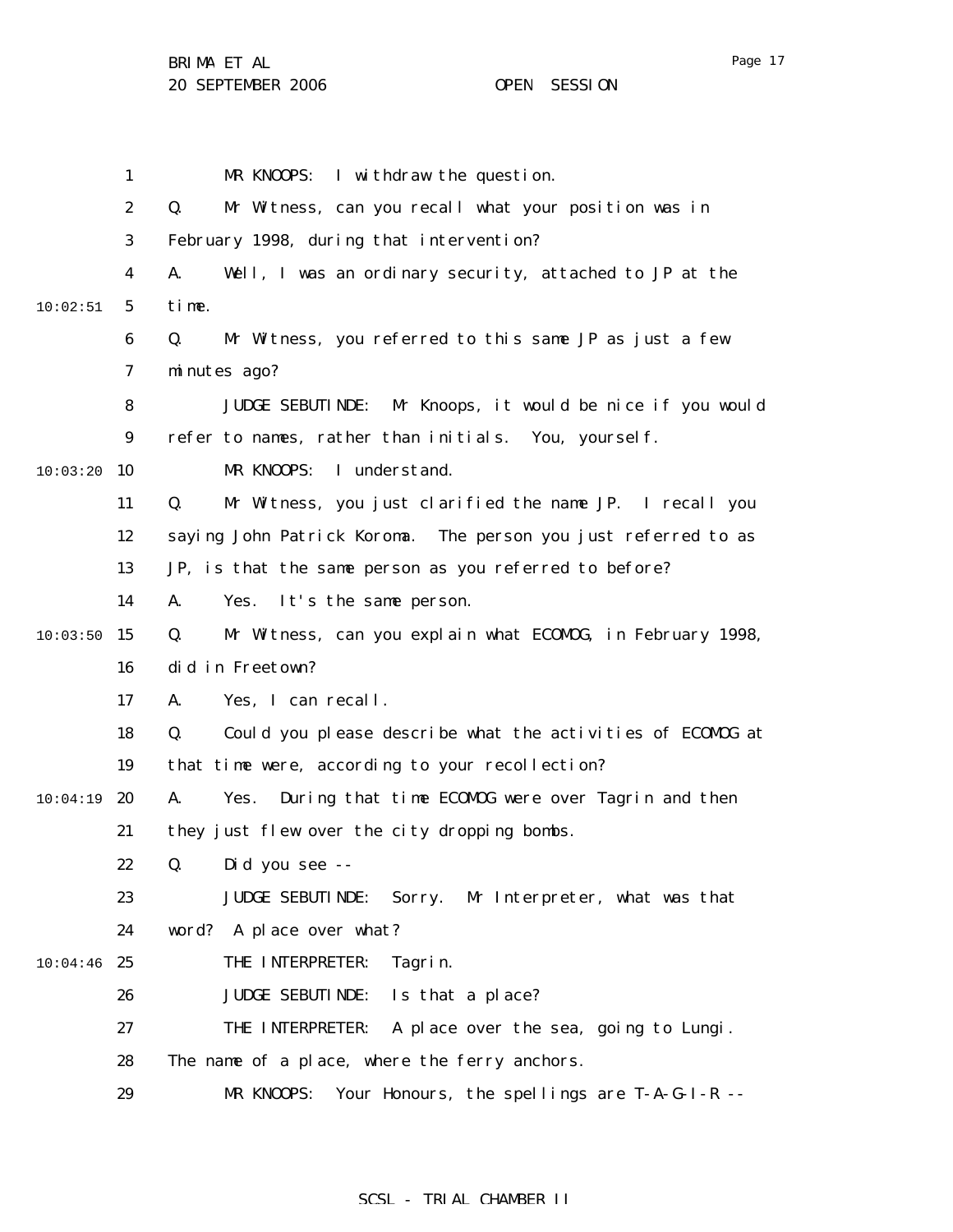1 2 3 4 5 6 7 8 9 10:06:33 10 11 12 13 14  $10:07:01$  15 16 17 18 19  $10:07:19$  20 21 22 23 24  $10:07:37$  25 26 27 28 29 10:06:07 G-R-I, sorry. Tagir -- T-A-G-R-I -- I-N. T-A-G-R-I-N. Q. Mr Witness, did you see, yourself, the jets dropping bombs? A. Yes. Even one of the bombs drops around the Spur Road area. I went there and saw it. MR KNOOPS: Spur Road is S-P-U-R-R [sic] Road. Q. Mr Witness, did you witness any devastations occasioned by these bombings? A. Yes. Q. [Microphone not activated]? A. I could recall an incident at Mabela, where a ground missile killed people there. We went there and saw the people. MR KNOOPS: Mabela is M-A-B-E-L-A-A [sic], Your Honour. Q. How many occasions you were able to see, in life, these bombings? MR AGHA: Your Honour, I'd object to that question, on the grounds of relevance. We have had, on a number of occasions from other witnesses, that there were bombings over Freetown during the intervention in February 1998, and other, perhaps, crimes were committed by the ECOMOG forces. The Prosecution hasn't challenged that evidence and doesn't feel the relevance to these particular elements of the indictment against the accused. PRESIDING JUDGE: What do you say, Mr Knoops? MR KNOOPS: Your Honour, I'm just interested in finding out the potential scale of the devastations caused by ECOMOG, in light of the establishment of which devastations were potentially caused by civilians or by forces. PRESIDING JUDGE: Well, as I understand Mr Agha, he is saying that the Prosecution concedes that, during this period, there was devastation caused by ECOMOG and therefore your

## Page 18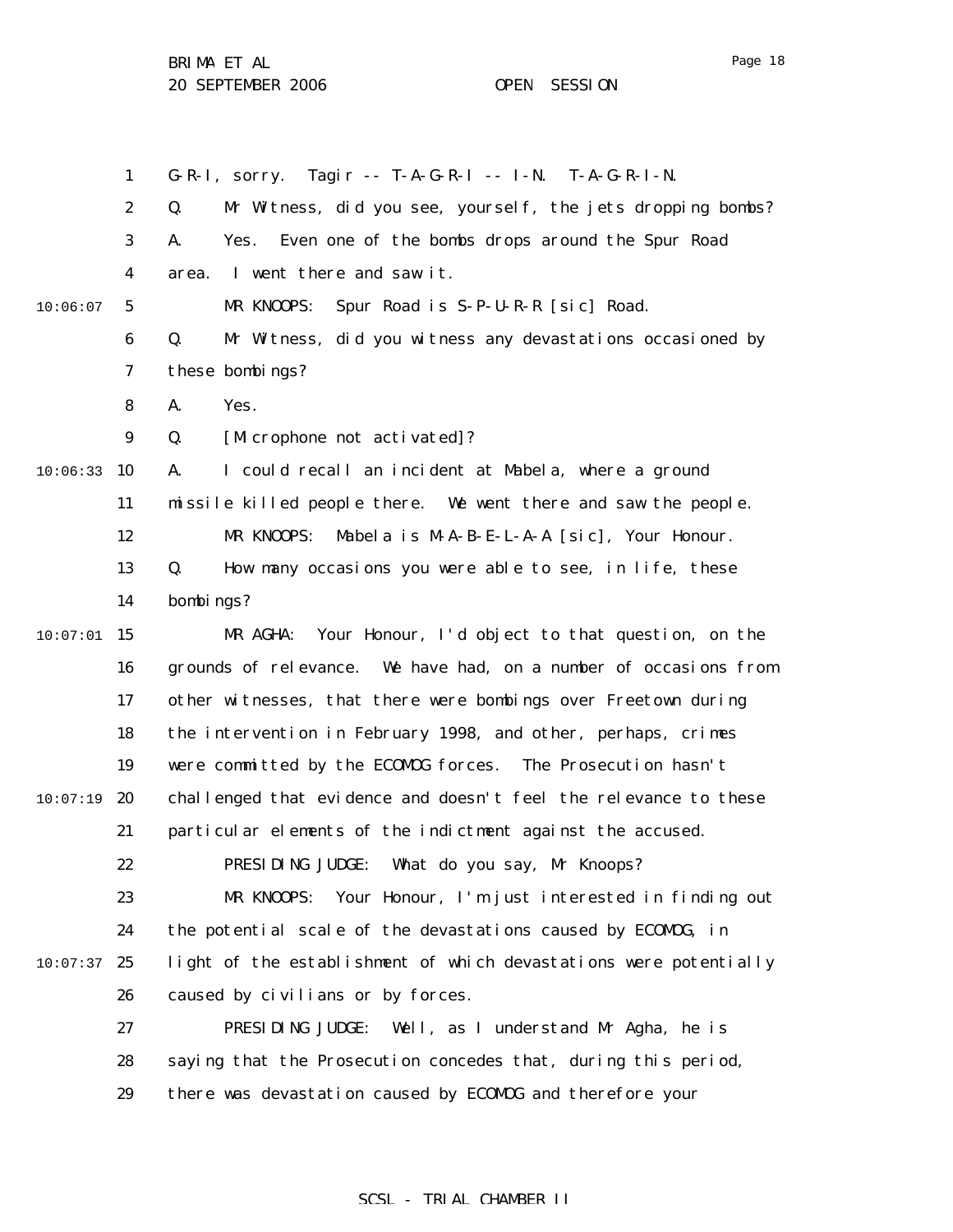1 2 3 4 5 6 7 8 9 10:08:42 10 11 12 13 14  $10:08:56$  15 16 17 18 19  $10:09:16$  20 21 22 23 24  $10:09:53$  25 26 27 28 29 10:08:14 pursuing this line of questioning is irrelevant; is that right, Mr Agha? MR AGHA: Yes, Your Honour. It's not part of the indictment. Correct. PRESIDING JUDGE: That's the objection, Mr Knoops. MR KNOOPS: All right. I'll move on. Thank you. Q. Mr Witness, from your personal knowledge, do you know why ECOMOG was dropping bombs or what the reason for the intervention was? MR AGHA: Your Honour, again, I would object to that question on the grounds of relevance, because why ECOMOG intervened or not, has no bearing -- or the reason for that has no bearing on the charges or the crimes alleged in the indictment. PRESIDING JUDGE: Yes. Do you wish to reply to that objection, Mr Knoops? MR KNOOPS: Your Honour, I'm hoping to test the knowledge of this witness, in terms of whether or not he has direct knowledge on these events. But I'm willing to move on. It's, for me, not a crucial point. Q. Mr Witness, during the intervention, you told us that you were still in your function as guard for the State House post. How long did you stay in Freetown during the intervention? A. Sooner the intervention took place, it was not even -- I didn't take up to two weeks in Freetown. Q. What happened with you, Mr Witness, after the intervention? A. Well, the intervention made me to leave Freetown. Together with JP, we went through the peninsula, to go to the provinces. Q. You are still referring to John Patrick Koroma, speaking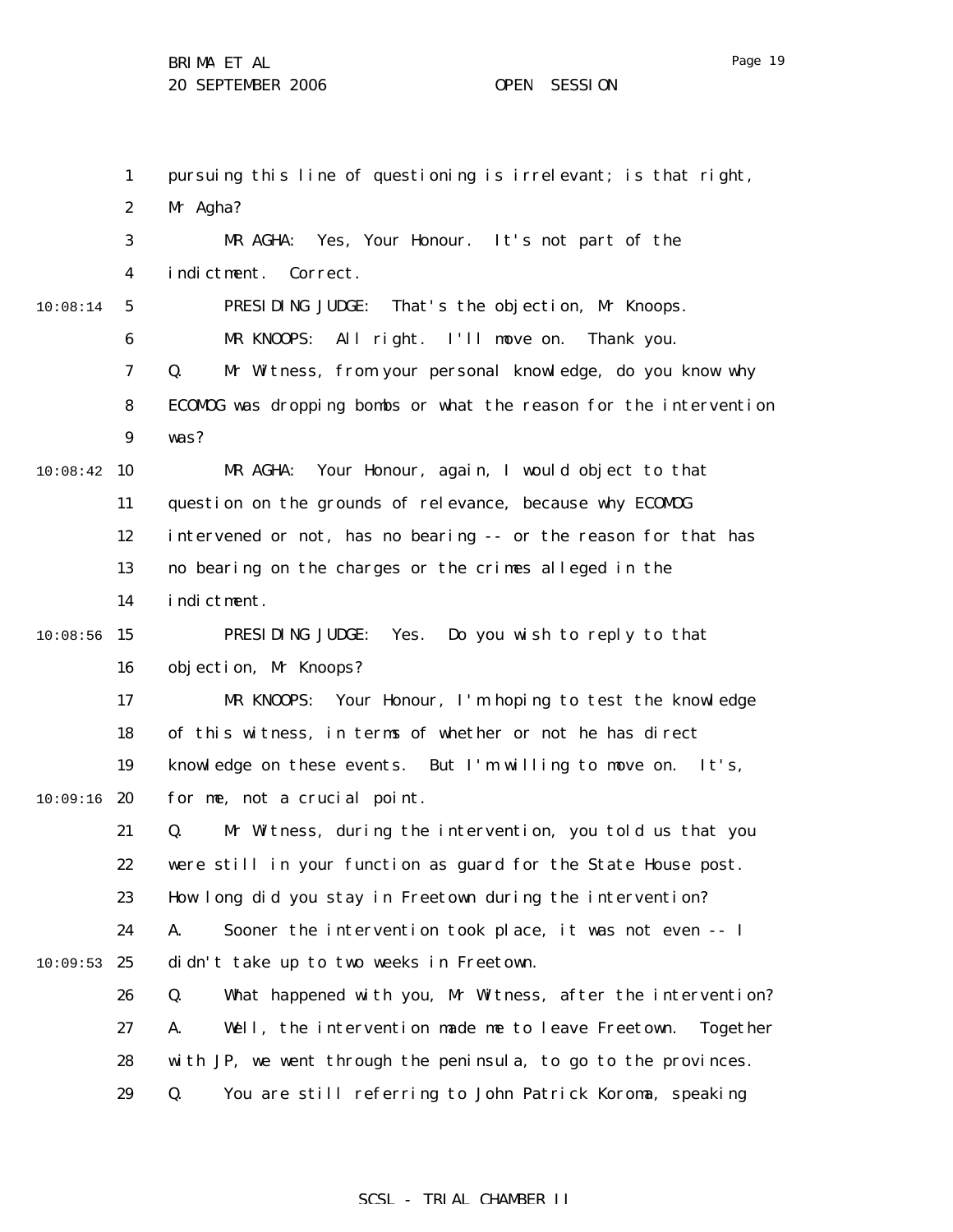Page 20

1 2 3 4 5 6 7 8 9 10:11:27 **10** 11 12 13 14  $10:11:55$  15 16 17 18 19  $10:12:28$  20 21 22 23 24  $10:13:05$  25 26 27 28 29 10:10:49 about JP? A. Yes, sir. Yes, I'm still talking about him. Q. Mr Witness, could you please explain how you left Freetown with Johnny Patrick Koroma? A. Yes. I was with some women, children, our relatives. We left together from Freetown. We went through the peninsula. We went and cross the river at Tombo and went to Four Mile and then Masiaka. Q. Mr Witness, how many of whom were you at that time? A. I can't state the specific amount, because so many families and other people were with us en route. Q. Were any SLAs, meaning soldiers of the Sierra Leone Army, present when you left Freetown with your group you just mentioned? A. Yes. So many soldiers were with us, and their families. Q. Why is it, Mr Witness, that they left Freetown? A. Because -- because -- because ECOMOG bombs killed people, civilians, so that's the reason why some people were afraid to stay in Freetown, and left with us. Q. Do you know of any individuals who tried to surrender, or did surrender, to ECOMOG? A. Well, so many soldiers surrendered, but I can't recall. We heard the news. Q. Mr Witness, was there any order to leave Freetown in place at that time? MR AGHA: I object. It's a leading question, Your Honour. PRESIDING JUDGE: Yes, there's an objection to leading, Mr Knoops. MR KNOOPS: Thank you, Your Honour.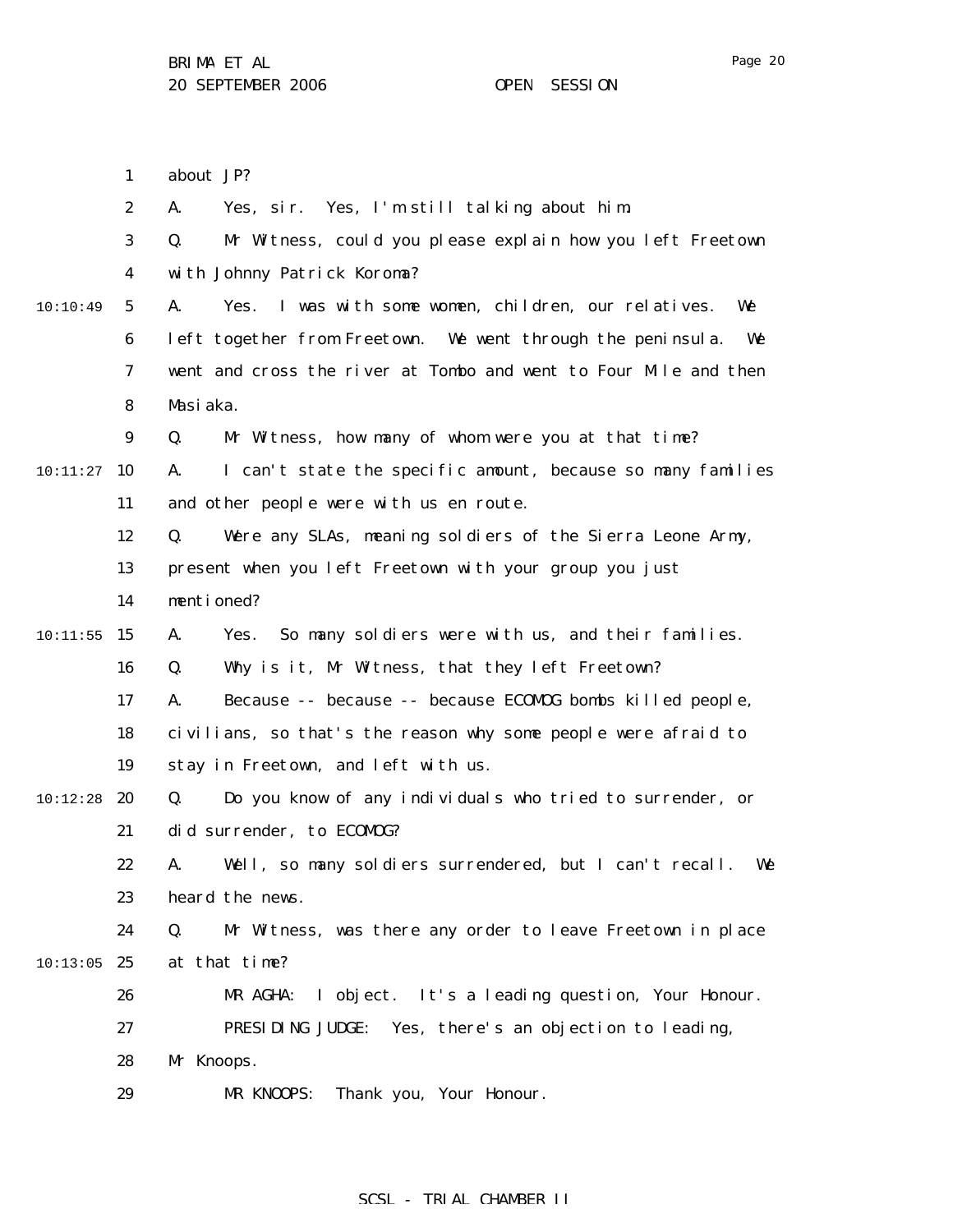1 2 Q. Mr Witness, could you please tell the Court, describe to the Court, how the pull-out went?

3 A. Yes, I can explain.

4 Q. Please do.

5 6 7 8 9 10:14:08 10 11 12 13 14 10:14:31 15 16 17 10:13:35 A. Well, at night, I went to the Wilberforce to see my wife. Before returning back, I met the doors open. I didn't meet people in the compound, so I decided to follow the roads they took, went through the peninsula. En route, I saw so many people on the route with their families and soldiers. I went and met John Patrick Koroma on the way and -- John Patrick Koroma and others on the way. I joined them. We left Freetown. We went through the peninsula. We went to Tombo, Fogbo and then to Four Mile. From Four Mile, we went to Masiaka. From Masiaka, we went to Makeni. From Makeni, we went to Kamabonkani [as interpreted] which was John Patrick Koroma's village. Q. Please pause, Mr Witness. Please pause there. We will come to that later. Did you see, Mr Witness, whether the people

18 19 who left Freetown after the intervention took their personal belongings with them?

#### $10:14:54$  20 21 MR AGHA: Again, I'd object to that. It's leading, Your Honour.

PRESIDING JUDGE: Yes, it is leading, Mr Knoops.

23 MR KNOOPS:

22

24  $10:15:07$  25 Q. Mr Witness, what happened with your personal belongings when you left Freetown?

26 27 28 A. Well, I cannot tell, because I had left Freetown at that time. Because I cannot recall the people who actually took it, whether they took it or not.

29 Q. Mr Witness, can you recall whether any vehicles were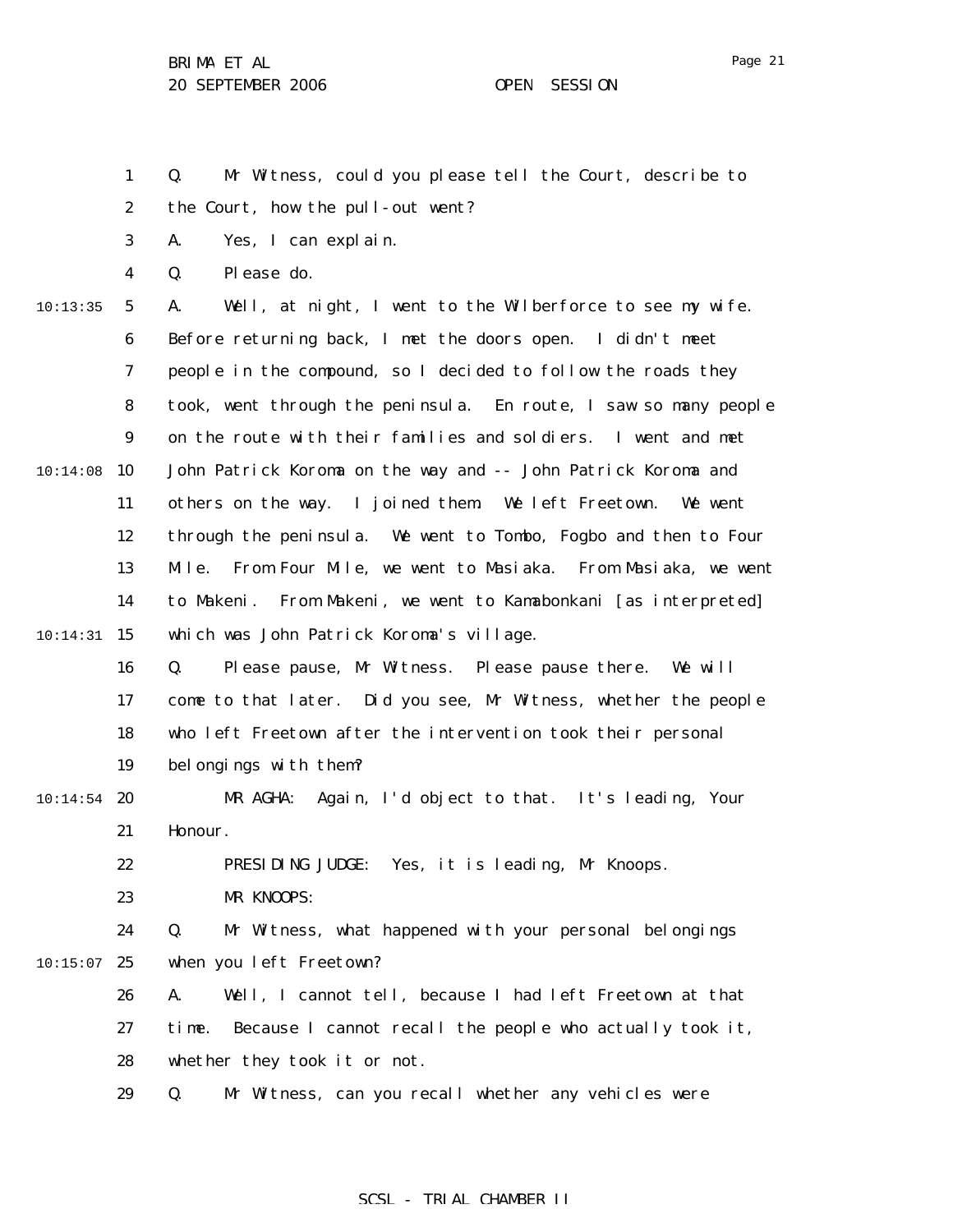|          | $\mathbf{1}$     | available to take you from Freetown?                               |
|----------|------------------|--------------------------------------------------------------------|
|          | $\boldsymbol{2}$ | Well, some people had vehicles but we did not have<br>A.           |
|          | 3                | vehi cl es.<br>We walked on foot to go.                            |
|          | 4                | Mr Witness, you just testified that amongst the people who<br>Q.   |
| 10:16:02 | 5                | left Freetown, SLAs were present. Could you please describe to     |
|          | 6                | the Court whether the SLAs did bring anything with them?           |
|          | 7                | They only had on them their weapons and some did not<br>A.<br>No.  |
|          | 8                | even have weapons on them.                                         |
|          | $\boldsymbol{9}$ | What happened with their families?<br>Q.                           |
| 10:16:45 | 10               | Well, about their families, they decided to recruit some of<br>A.  |
|          | 11               | them and, some of them, their fathers were soldiers, so they       |
|          | 12               | decided to bring them on board.                                    |
|          | 13               | What happened with their wives and children?<br>Q.                 |
|          | 14               | Well, some of them, we did not leave them behind.<br>A.<br>We took |
| 10:17:12 | 15               | them along with us and some went their own -- their own ways       |
|          | 16               | because everybody dispersed at that time.                          |
|          | 17               | Mr Witness, can you recall any names of SLA soldiers who<br>Q.     |
|          | 18               | were with you when you left Freetown?                              |
|          | 19               | Yes, I can recall some of them, that were with JP.<br>A.           |
| 10:17:47 | 20               | Could you please describe those individuals, or mention<br>Q.      |
|          | 21               | their names, sorry?                                                |
|          | 22               | Well, we had Saidu Khemolai. We had Sallu.<br>Then there<br>А.     |
|          | 23               | were others whose names I cannot recall now.                       |
|          | 24               | Your Honours, Khemolai is K-H-E-M-O-L-I-A<br>MR KNOOPS:            |
| 10:18:27 | 25               | [sic].                                                             |
|          | 26               | Q.<br>Mr Witness --                                                |
|          | 27               | <b>JUDGE SEBUTINDE:</b><br>What was the second name?               |
|          | 28               | Sallu.<br>THE WITNESS:                                             |
|          |                  | MR KNOOPS:                                                         |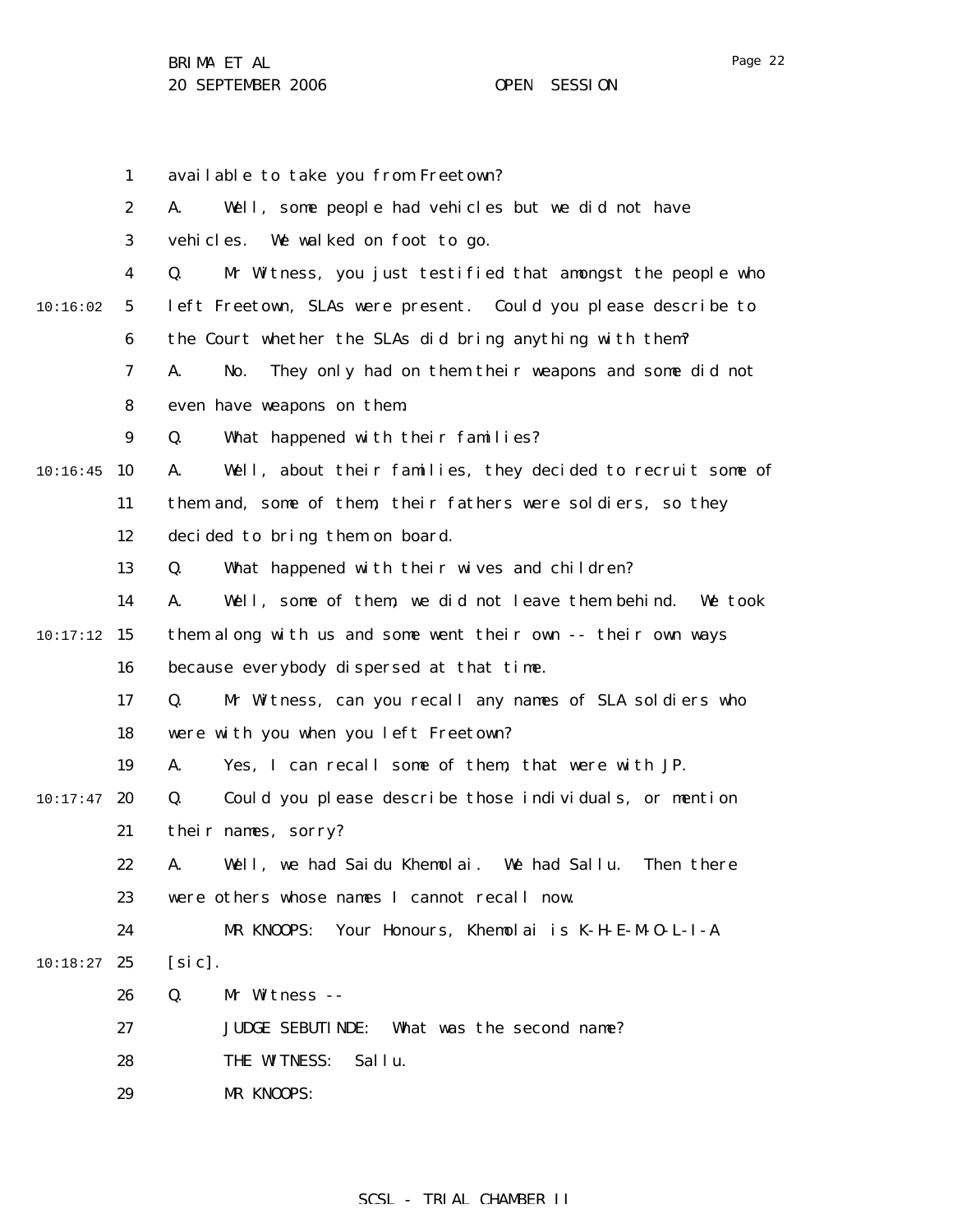|          | $\mathbf{1}$     | Could you please spell it for the Court?<br>Q.                      |
|----------|------------------|---------------------------------------------------------------------|
|          | $\boldsymbol{2}$ | No, I cannot spell it.<br>A.                                        |
|          | 3                | I have the spellings here, Your Honour.<br>MR KNOOPS:               |
|          | $\boldsymbol{4}$ | $S-A-L-L-U$ , Sallu.                                                |
| 10:19:06 | $\mathbf{5}$     | Mr Witness, can you recall whether any leaders during the<br>Q.     |
|          | $\boldsymbol{6}$ | pull-out were present, other than the person you mentioned as JP,   |
|          | 7                | referring to Johnny Patrick Koroma?                                 |
|          | 8                | Yes, some -- there was another leader that was called SAJ<br>A.     |
|          | 9                | Musa.                                                               |
| 10:19:36 | 10               | Did you see him during this pull-out?<br>Q.                         |
|          | 11               | That was at the time we had now reached Masiaka I saw<br>A.<br>Yes. |
|          | 12               | whilst we were pulling out.<br>hi m                                 |
|          | 13               | But when you directly left Freetown, did you see him?<br>Q.         |
|          | 14               | It was when we had reached Masiaka, when we decided to<br>No.<br>A. |
| 10:20:09 | 15               | rest there a little, because we had walked on foot and that was     |
|          | 16               | where we now met him.                                               |
|          | 17               | Q.<br>Did you come to know how Mr Musa left Freetown?               |
|          | 18               | No, I did not ask anybody about that.<br>A.                         |
|          | 19               | Did you at that time know who was Mr Musa?<br>Q.                    |
| 10:20:36 | 20               | No, I never knew who was him, but I only knew that he was a<br>A.   |
|          | 21               | He was a soldier that had rank.<br>military man.                    |
|          | 22               | Mr Witness, did you at that time, meaning the pull-out from<br>Q.   |
|          | 23               | Freetown, know or heard about the whereabouts of the -- the three   |
|          | 24               | accused, the names of whom I just mentioned?                        |
| 10:21:10 | 25               | No.<br>A.                                                           |
|          | 26               | Mr Witness, when you would have to make a rough estimation<br>Q.    |
|          | 27               | of the amount of people you were with when you left Freetown,       |
|          | 28               | what would your answer be?                                          |
|          | 29               | Well, I cannot tell because there was too much of crowd on<br>A.    |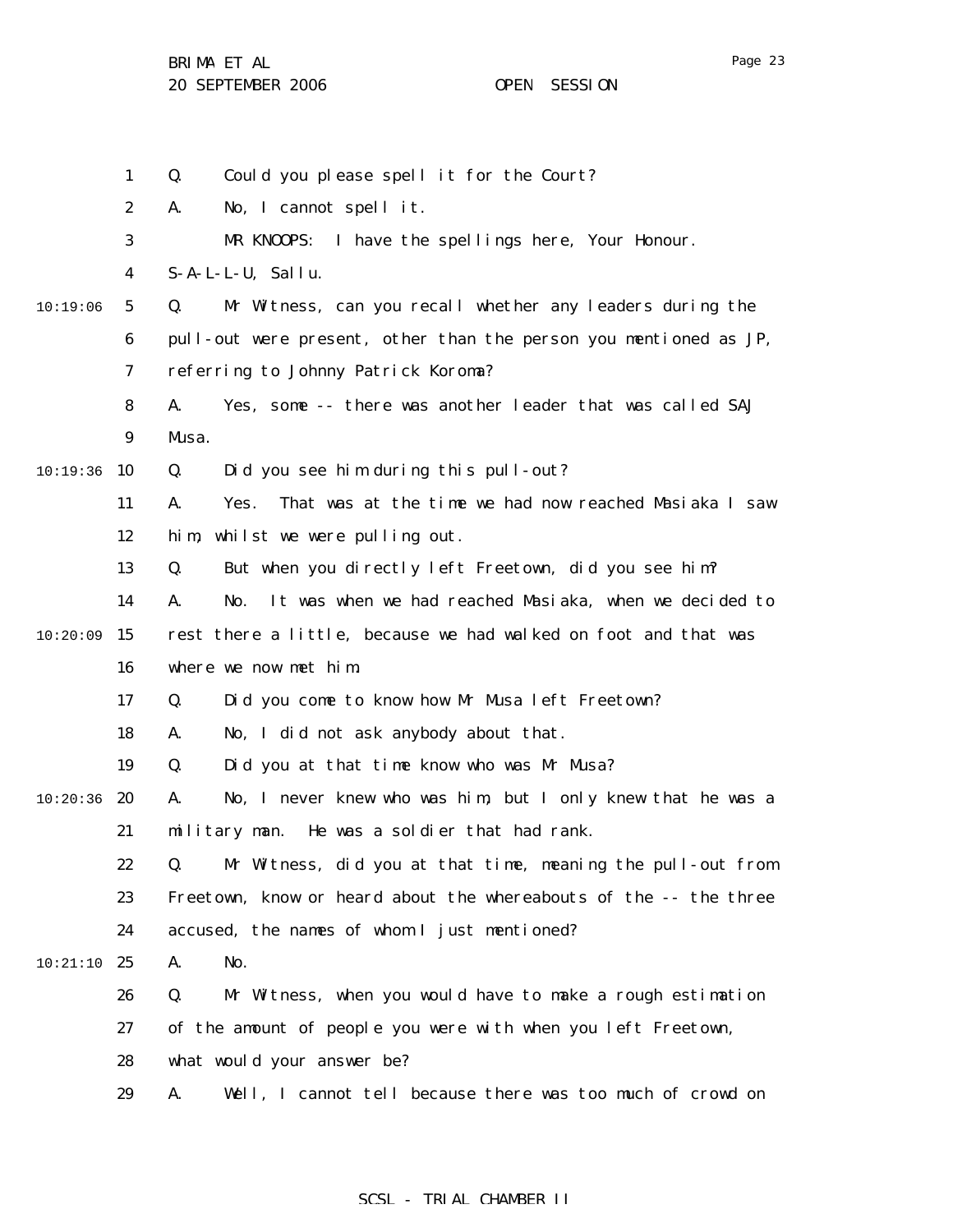|          | $\mathbf{1}$     | the way, because you can see people walking on the way from one   |
|----------|------------------|-------------------------------------------------------------------|
|          | $\boldsymbol{2}$ | edge to the other.                                                |
|          | 3                | Mr Witness, did you discuss any routing before you left<br>Q.     |
|          | $\boldsymbol{4}$ | Freetown?                                                         |
| 10:22:05 | $5\phantom{.0}$  | Objection, Your Honours. It's a leading question<br>MR AGHA:      |
|          | $\boldsymbol{6}$ | again.                                                            |
|          | 7                | MR KNOOPS:<br>Okay, I will withdraw that.                         |
|          | 8                | Mr Witness, the next town you arrived was Masiaka Town.<br>Q.     |
|          | 9                | What happened there?                                              |
| 10:22:19 | 10               | A.<br>Well, at -- when we reached at Masiaka we decided to head   |
|          | 11               | towards Makeni, and the Guineans gave some vehicles to their      |
|          | 12               | soldiers that they were supposed to use, to help their families   |
|          | 13               | in Makeni.                                                        |
|          | 14               | Q.<br>How many vehicles were made available by the Guineans,      |
| 10:22:56 | 15               | according to your recollection?                                   |
|          | 16               | Well, it was over two.<br>A.                                      |
|          | 17               | Were all individuals who left Freetown able to continue<br>Q.     |
|          | 18               | their travel with the vehicle?                                    |
|          | 19               | Objection, Your Honour. Again, that's leading.<br>MR AGHA:        |
| 10:23:23 | 20               | PRESIDING JUDGE: Yes, there is an objection, Mr Knoops.           |
|          | 21               | MR KNOOPS:                                                        |
|          | 22               | Could you please describe, Mr Witness, how the vehicles<br>Q.     |
|          | 23               | were used, which were made available by the Guineans?             |
|          | 24               | Well, the vehicles were simultaneously used. When they<br>A.      |
| 10:23:52 | 25               | normally take people from there, they would take them direct from |
|          | 26               | Masiaka to Makeni and then they will convey them and then come    |
|          | 27               | back and re-collect some other people and take them back to       |
|          | 28               | Makeni.                                                           |
|          | 29               | Q.<br>Were you able to see whether everyone who arrived in        |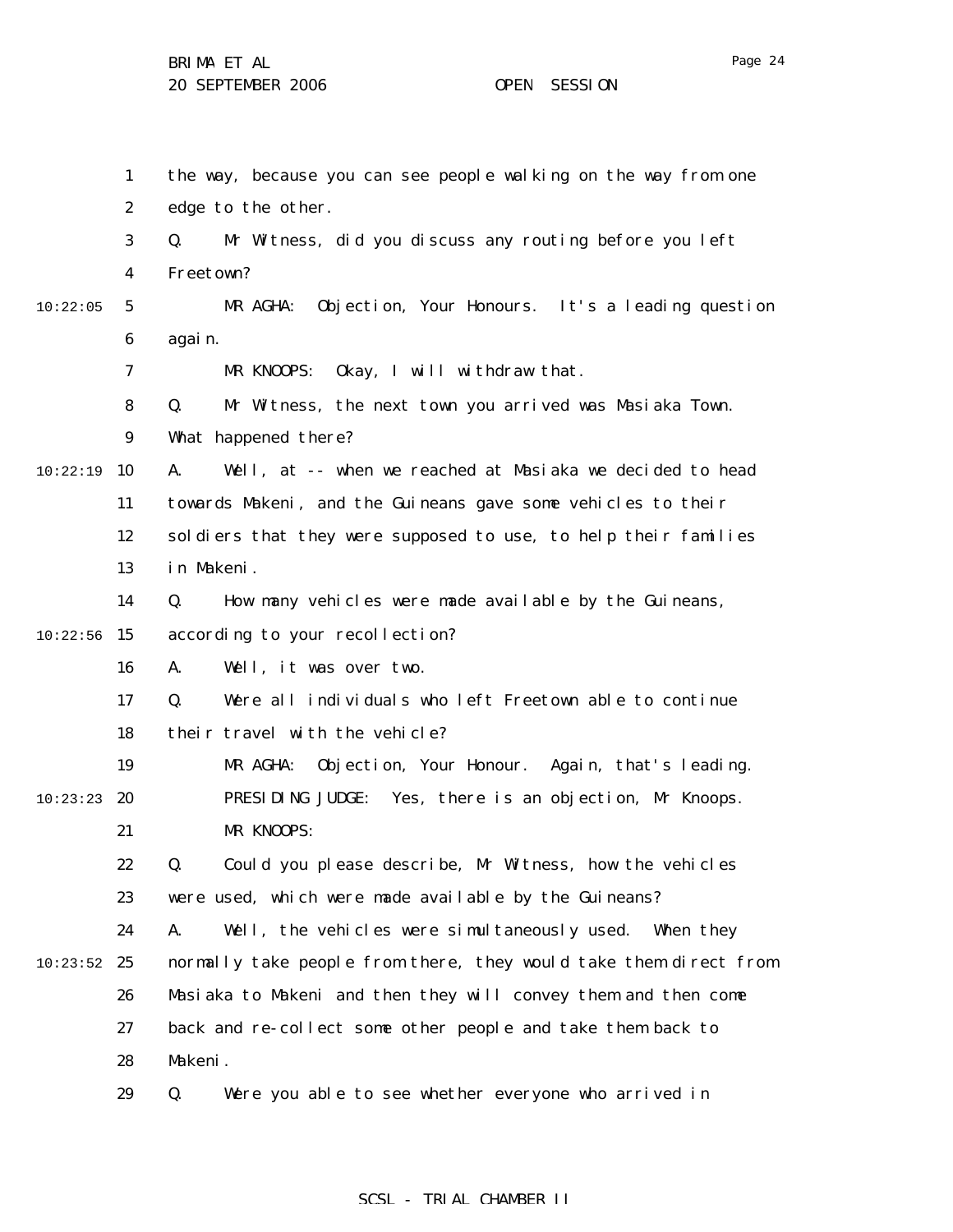1 2 3 4 5 6 7 8 9 10:25:00 10 11 12 13 14  $10:25:43$  15 16 17 18 19  $10:26:14$  20 21 22 23 24  $10:26:39$  25 26 27 28 29 10:24:35 Masiaka Town was able to be transported with one of those vehi cles? A. Well, just as we reached there, we met -- we realised some people were already preparing themselves to go on board the vehicle to go to Makeni. Q. Do you know what the reason was that the Guineans were present in Masiaka Town? A. Well, that was their deployment place. Even before the intervention took place. They were the people who were there for a very long time. Q. Mr Witness, how did you leave Masiaka Town? A. Masiaka, we left there to go towards Makeni because we had wanted to escort JP to his village, from Masiaka. Q. How did you go to Makeni? A. Well, we walked on foot to get to Makeni. Q. Mr Witness, when you refer to "we," what do you mean with the word "we"? A. Well, I was not the only person who travelled to go. That was why I said us, or we, because we were about one -- if it is above one, two, three or four people, then you say "we." Q. When you refer to the word "we ," do you refer to SLAs or do you refer to civilians? A. Both civilians and SLAs. Q. At that time, Mr Witness, when you arrived in Masiaka Town, and left for Makeni, did you have any person to obey, as a military man? A. Yes. Q. Can you please tell the Court which person it is? A. Yes. It was John Patrick Koroma who was the commander with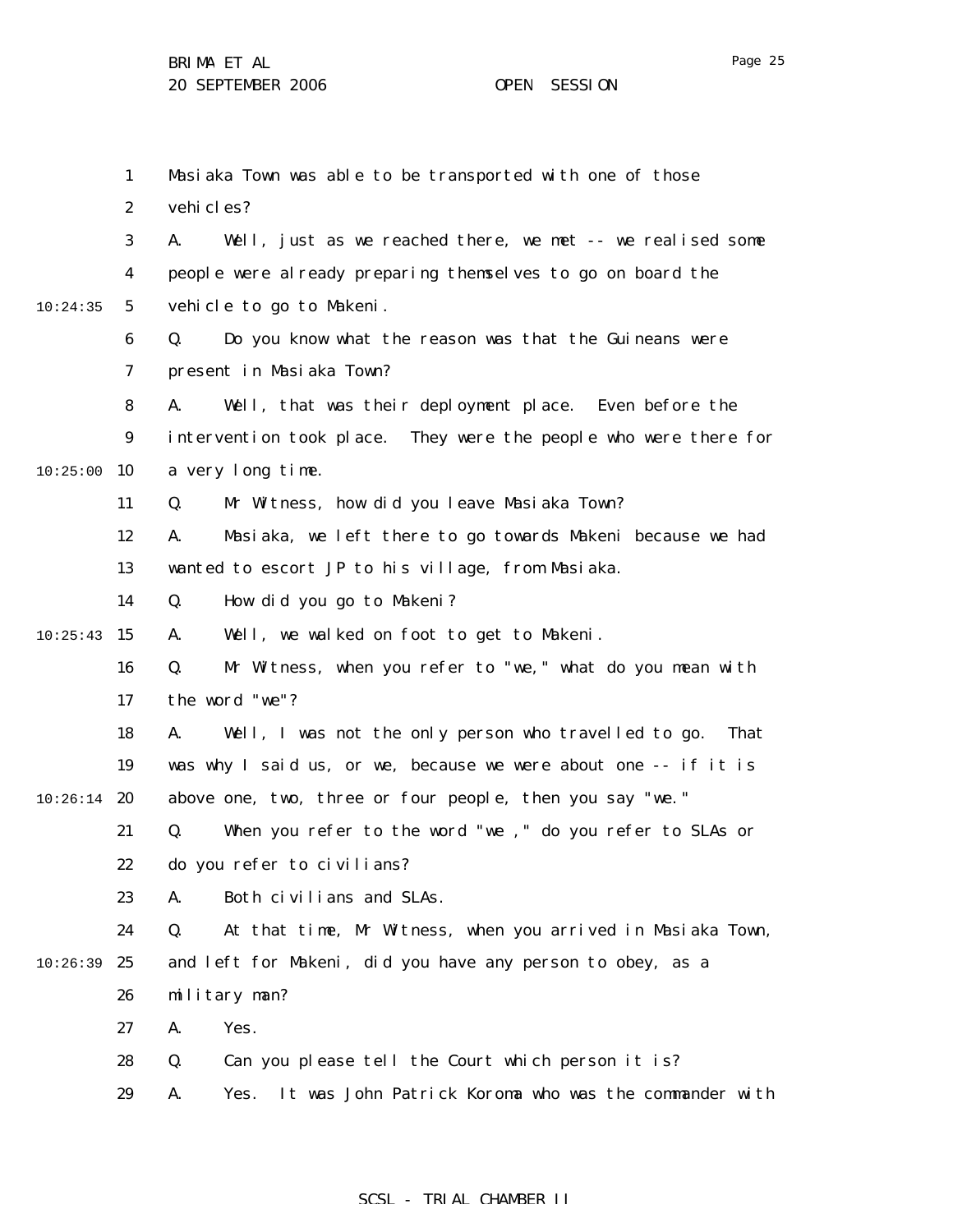1 2 3 4 5 6 7 8 9 10:28:15 10 11 12 13 14  $10:28:40$  15 16 17 18 19  $10:29:24$  20 21 22 23 24  $10:29:58$  25 26 27 28 29 10:27:36 whom we were staying. Q. At that time do you recall that there were any other commanders, aside from John Patrick Koroma? A. Some other commanders were there, like SAJ Musa, and some other officers, whose names I cannot recall now. Q. Did you see Mr Musa at that time yourself? A. Yes, I saw him. Q. How did you become to know about his position? A. Well, he had some securities with him at that time, and at that particular time, when you see an authority, even if you never knew him before, but you would see him with securities around him, and that will help you to be able to identify him that he is an authority. Q. Did you at that time know about his military rank? A. No, I never knew about his military rank. Q. How long did you stay in Makeni Town, Mr Witness? A. Well, we didn't stay in Makeni Town. It was at Magbonkineh Village, after Makeni. MR KNOOPS: Magbonkineh, M-A-G-B-O-N-K-I-N-E-H. Q. Mr Witness, can you please tell the Court where exactly Magbonkineh Town is situated from the perspective of Makeni Town? A. Yes. Magbonkineh Village is just somewhere after Binkolo. That is, along the Kabala Highway. Q. In your estimation what is the distance between Makeni Town and Magbonkineh Town? A. Well, I can estimate it at 7 to 8 miles. Q. Mr Witness, I just noted that you told the Court that you left by foot to Makeni Town. Can you please tell the Court whether any form of communication was administered between the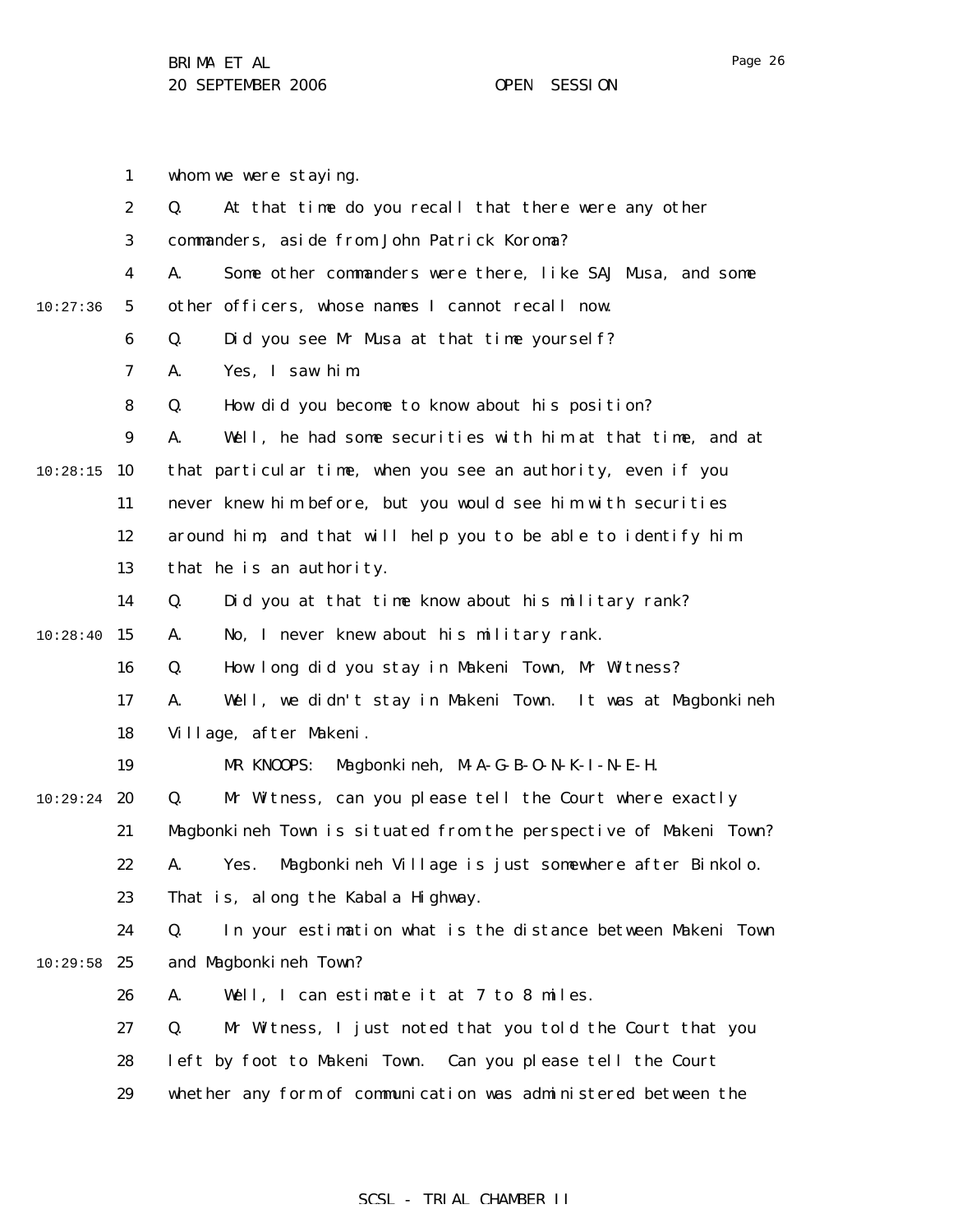people you were with?

1

Page 27

2 3 4 5 6 7 8 9 10:31:32 10 11 12 13 14  $10:32:00$  15 16 17 18 19  $10:32:35$  20 21 22 23 24 10:33:01 25 26 27 28 29 10:30:55 MR AGHA: Objection, Your Honour. It's a leading question. PRESIDING JUDGE: Yes, what do you say to that objection? MR KNOOPS: I'll rephrase it, Your Honour. Q. Mr Witness, during your travel from Masiaka Town to Makeni, did you receive any messages from other SLAs? A. Well, the only message we had was for us to pull out of Freetown and go to the provinces. Q. Were you able to send yourself any messages to other people during the pull-out? A. No. I -- I was not able to send any message to anybody. Q. Now, why is that? A. Because if I had decided to send any message to anybody I would have found it difficult to get anybody and, therefore, I -- I was not able to send any message to any of my family members. Q. You just testified, Mr Witness, that a message was sent to pull out. Can you recall who exactly forwarded this message? A. Well, the message that made us understand that we should all pull out of Freetown, it came from John Patrick Koroma. He was the person who gave out the message and as the message was going around, anybody who heard it will leave the Freetown area. Q. Were you able to detect why John Patrick Koroma distributed that message? MR AGHA: Objection, Your Honour. That would be speculation on the part of the witness. PRESIDING JUDGE: I think that's a matter of rephrasing that question. MR KNOOPS: Q. Mr Witness, are you aware whether there was a specific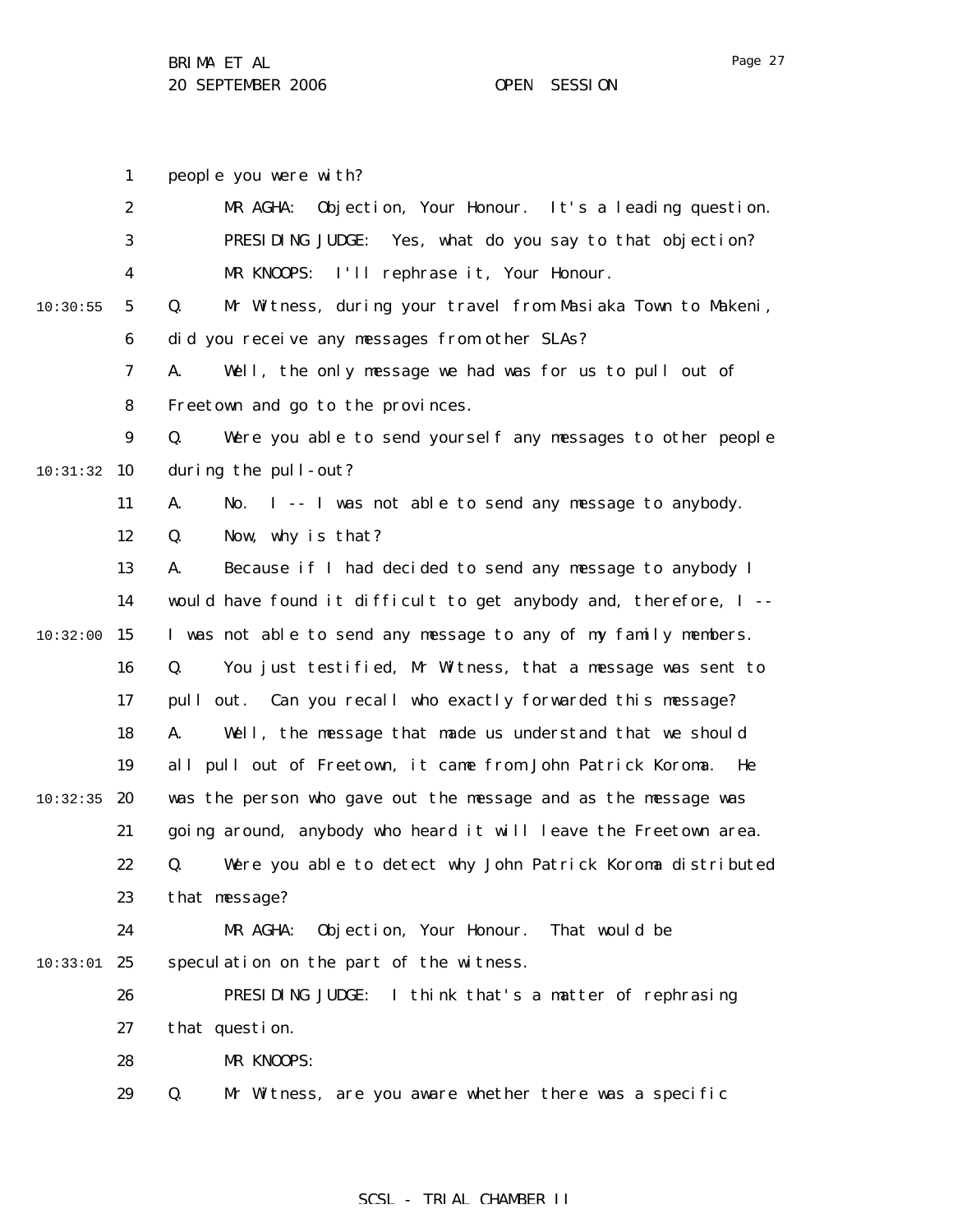|          | $\mathbf{1}$     | reason for conveying such a message?                                  |
|----------|------------------|-----------------------------------------------------------------------|
|          | $\boldsymbol{2}$ | MR AGHA:<br>Similar objection, Your Honour.                           |
|          | 3                | PRESIDING JUDGE:<br>You can rephrase that, Mr Knoops.<br>$\mathbf{I}$ |
|          | 4                | appreciate you are just testing whether it was in his knowledge       |
| 10:33:30 | $5\phantom{.0}$  | or not, but the way you are putting it is objectionable.              |
|          | 6                | MR KNOOPS:<br>Okay. Thank you, Your Honour.                           |
|          | 7                | Mr Witness, do you have any knowledge, yourself, or you<br>Q.         |
|          | 8                | heard about why this message was given?                               |
|          | $\boldsymbol{9}$ | A.<br>Yes, I knew. I knew myself. It was because they were            |
| 10:33:55 | 10               | killing soldiers, who had surrendered or relatives of soldiers        |
|          | 11               | who were burnt down and that was, in fact, the reason why most of     |
|          | 12               | us decided to pull out, besides the message that met us.              |
|          | 13               | Q.<br>Who are you referring to as the word "they" when you say        |
|          | 14               | "they were killing soldiers"?                                         |
| 10:34:33 | 15               | A.<br>I am talking about the civilians and ECOMDG.                    |
|          | 16               | Mr Witness, did you see yourself that ECOMDG, or civilians,<br>Q.     |
|          | 17               | killed soldiers during the time of the pull-out?                      |
|          | 18               | Along the way we saw some corpses.<br>A.<br>Yes.                      |
|          | 19               | Q.<br>What do you mean with corpses?                                  |
| 10:35:12 | 20               | Again, Your Honour, I'd object to this line of<br>MR AGHA:            |
|          | 21               | questioning on the basis of relevance. There are no charges in        |
|          | 22               | the indictment anywhere that the civilians were killing soldiers      |
|          | 23               | and it certainly has no relevance. It has been well recorded in       |
|          | 24               | evidence that ECOMOG did attack and there were bombings and that      |
| 10:35:30 | 25               | they forced back the troops. I don't see how this is relevant to      |
|          | 26               | the indictment.                                                       |
|          | 27               | What's your reply, Mr Knoops?<br>PRESIDING JUDGE:                     |
|          | 28               | Well, Your Honour, I think that in our opening<br>MR KNOOPS:          |
|          | 29               | statement we have made clear that we think it's relevant to           |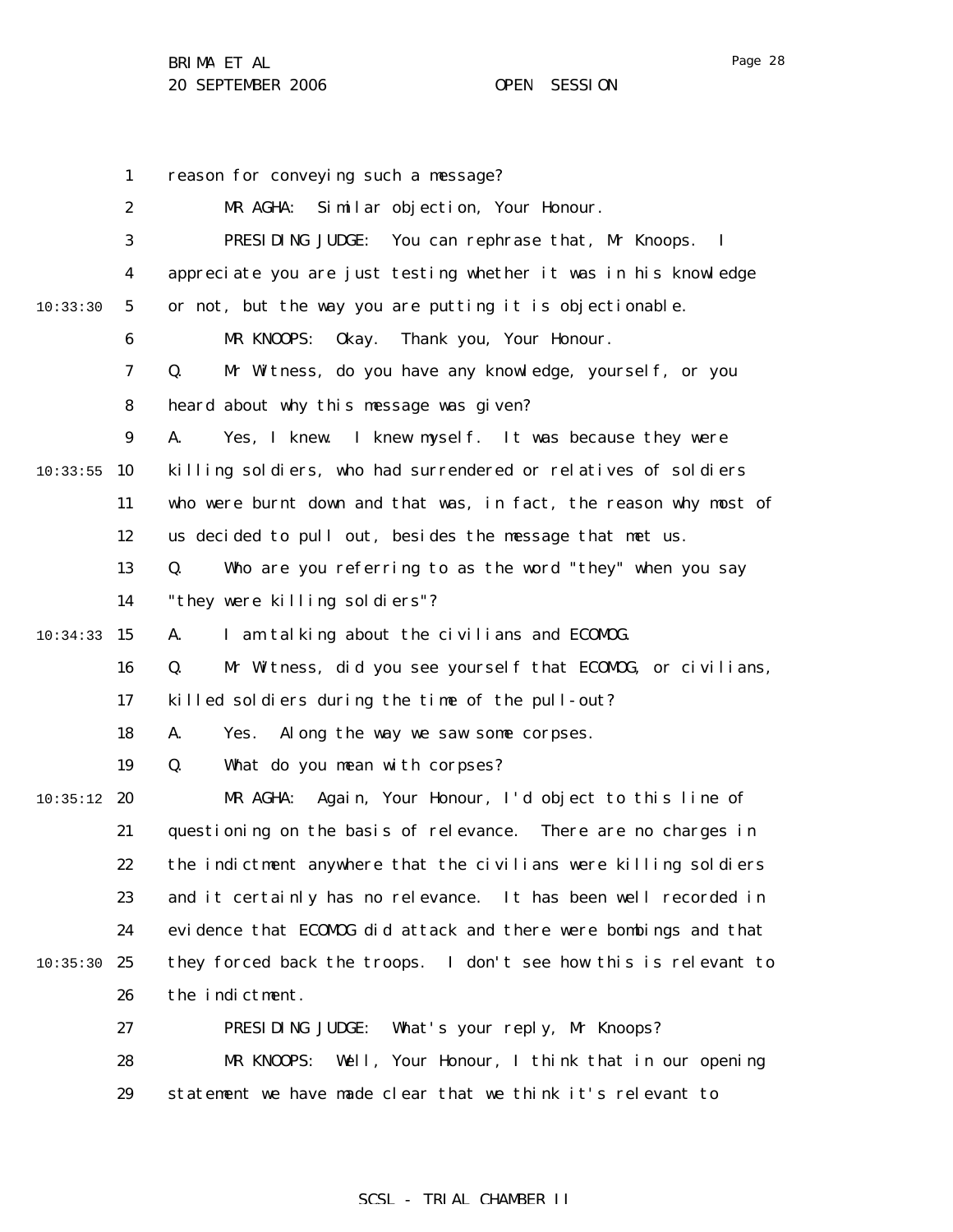1

establish how the pull-out was conducted, the reason for it, and

2 3 4 5 6 7 8 9  $10:36:46$  10 11 12 13 14  $10:37:11$  15 16 17 10:36:15 in line of the Defence opening statement that the SLAs predominantly operated in defensive operations and positions after the pull-out, I think it's fair to ask this witness about his direct knowledge as to how the pull-out was conducted and, secondly, what the reasons therefore was. If the Defence is able to establish that there was a kind of persecution of SLA soldiers, that may, of course, affect not only the reasons for certain operations after the pull-out in the jungle, but it can also, of course, have an effect on the mental element with respect to the certain alleged crimes in the indictment and certain defences which we have announced in our opening statement. I also refer to the announced defence on military necessity, and to the fact that, and you can find it also in our opening statement, that, in our humble opinion, the military operations, if any, conducted by former SLAs in the jungle were predominantly on the defensive.

18 19  $10:37:34$  20 21 22 23 24 10:38:02 25 26 27 28 Now, the question, of course, is why would the force go into the defensive? There must be a reason for that. And, in our humble opinion, the reason can be established right at the beginning of the period of the indictment, namely, the pull-out from Freetown. So, of course, we acknowledge that this is not part of the indictment, as such, but, in our humble opinion, the defences which we have announced are, of course, not only confined to the activities in the indictment, as such, and may also have a reflection on the specific mental stages of the SLA soldiers later on, and specific for these three accused. So in my humble submission, it's relevant to get knowledge

> 29 on the exact whereabouts of this pull-out, and why the pull-out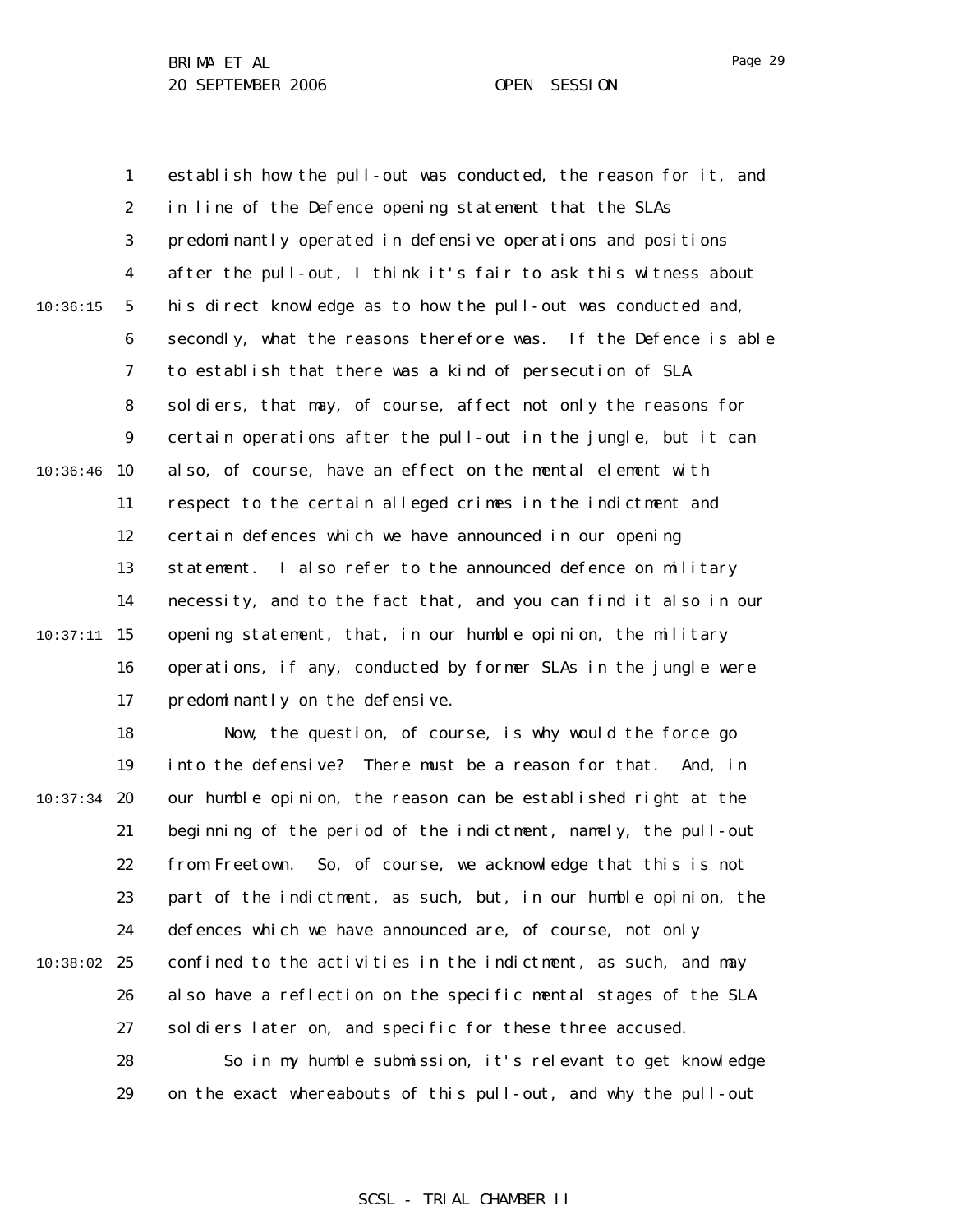1 2 3 4 5 6 7 8 9  $10:39:53$  10 11 12 13 14  $10:40:08$  15 16 17 18 19  $10:40:25$  20 21 22 23 24 10:40:39 25 26 27 28 29 10:39:35 was conducted at this specific moment. And the reason why the SLA was apparently regrouping, in the provinces. PRESIDING JUDGE: Yes. Just pardon me for a moment. [Trial Chamber conferred] PRESIDING JUDGE: What exactly were you objecting to? Was it the whole line of questioning or simply whether the fact that this witness had said that he saw corpses? MR AGHA: I was objecting to the relevance of the fact that he saw corpses. We've heard plenty of evidence about the retreat from Freetown. PRESIDING JUDGE: Yes. All right. That's all. We have heard your objection, Mr Agha. I just wanted to clarify the question you are objecting to. You are objecting to seeing -- I don't want to -- we are not going into protracted arguments on this. We've heard submissions. You are objecting on the grounds of relevance the fact that this witness said he saw corpses. MR AGHA: And the continued what he saw en route, et cetera during the retreat. I think a lot of time could be saved, Your Honour. MR KNOOPS: Your Honour -- PRESIDING JUDGE: We overrule the objection. Go ahead, Mr Knoops. MR KNOOPS: Just to be complete, my learned friends this side of the Bench indicated correctly that several of the Prosecution witnesses have extensively -- PRESIDING JUDGE: Look, we don't need to hear you. We've allowed your question. So go ahead. MR KNOOPS: Thank you, Your Honour. Q. Mr Witness, were you able to identify these corpses which

## SCSL - TRIAL CHAMBER II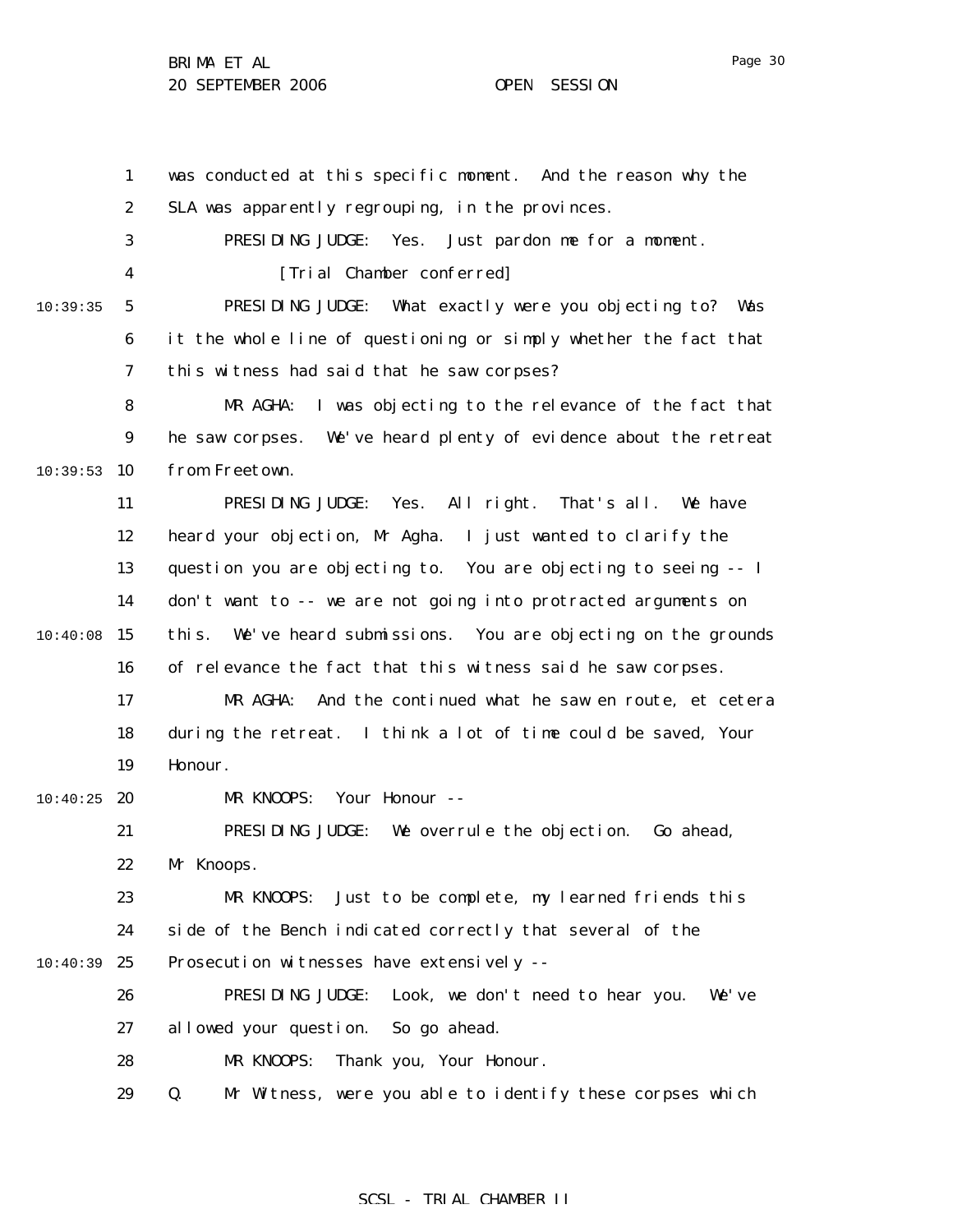1 you saw during or shortly after the pull-out?

|          | $\boldsymbol{2}$ | Yes, I was able to identify some. Some were our colleague<br>A.   |
|----------|------------------|-------------------------------------------------------------------|
|          | 3                | soldiers, and sometimes even the youths who connived with ECOMOG  |
|          | $\boldsymbol{4}$ | and who were killing soldiers in some corners, and most of the    |
| 10:41:23 | $\mathbf{5}$     | time the routes that were used, in fact, join the peninsula road, |
|          | 6                | those bypass roads and areas around Kissy area, there were        |
|          | 7                | That, in fact, did not give us the<br>corpses that were soldiers. |
|          | 8                | courage to stay in Freetown. Therefore, we decided to pull out.   |
|          | $\boldsymbol{9}$ | When you speak, Mr Witness, about corpses of your<br>Q.           |
| 10:41:46 | 10               | colleagues, how do you know that these were your colleagues?      |
|          | 11               | Well, I was able to identify them facially. Some -- some<br>A.    |
|          | 12               | of them even had their uniforms on and even some of them I knew   |
|          | 13               | them facially that they were my colleagues. We all worked         |
|          | 14               | together.                                                         |
| 10:42:18 | 15               | When I would ask you now whether you recall the names of<br>Q.    |
|          | 16               | colleagues you saw there lying, could you mention one or several  |
|          | 17               | other names?                                                      |
|          | 18               | I can recall two of them I can recall their names.<br>A.<br>Yes.  |
|          | 19               | Could you please mention these names?<br>Q.                       |
| 10:42:44 | 20               | Yes.<br>A.                                                        |
|          | 21               | Mr Witness, if you feel, in any way, you have difficulty<br>Q.    |
|          | 22               | with mentioning the names, I have no objection you write those    |
|          | 23               | names down on a piece of paper.                                   |
|          | 24               | Well, I can write it on a paper.<br>A.                            |
| 10:43:17 | 25               | PRESIDING JUDGE:<br>Well, just before he does, why would he       |
|          | 26               | need to write it on paper, if they are the names of two dead      |
|          | 27               | soldiers in the SLA; how would that go towards identifying the    |
|          | 28               | witness?                                                          |
|          | 29               | No, I agree Your Honour, but I just thought<br>MR KNOOPS:         |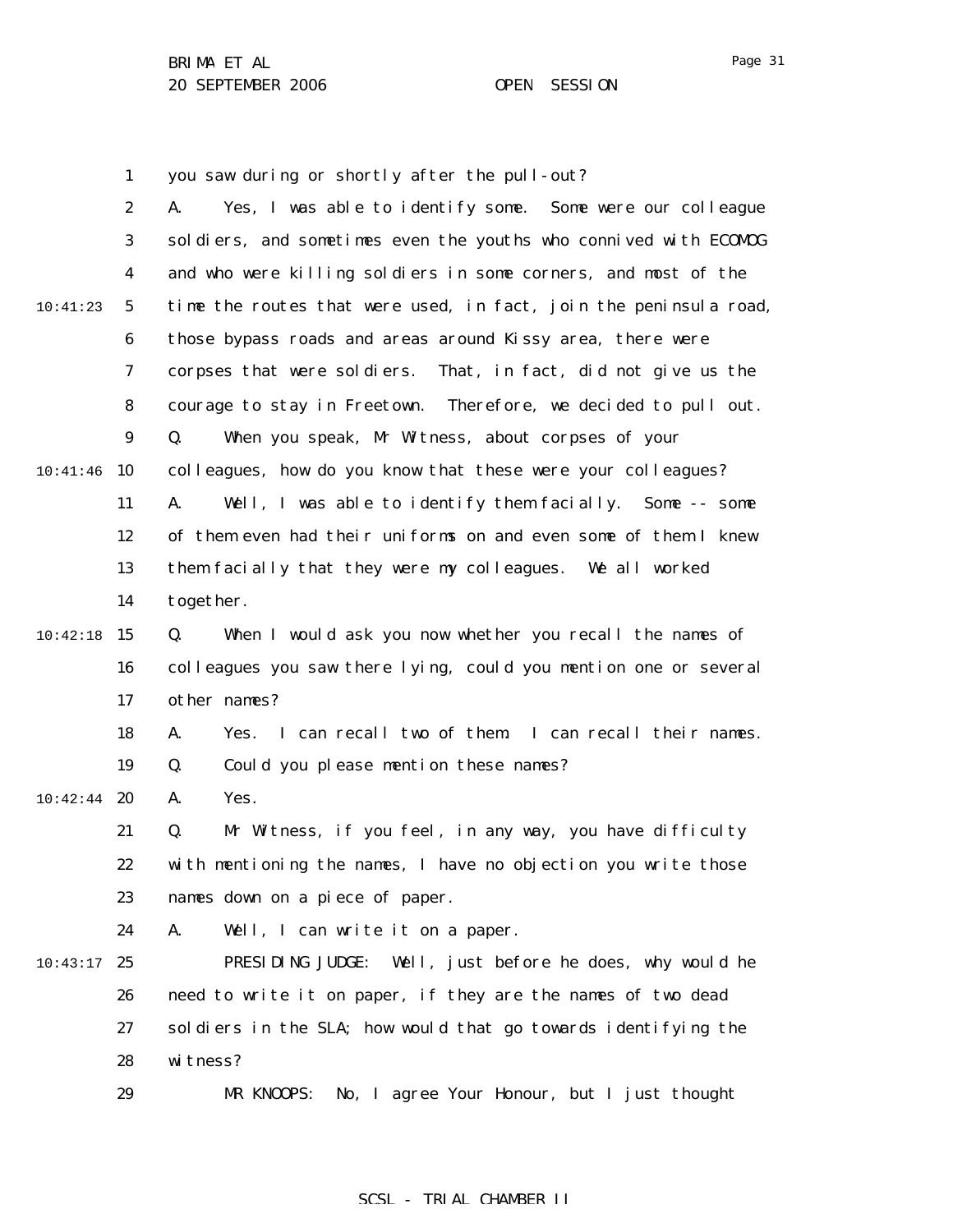1 2 3 4 5 6 7 8 9 10:44:02 10 11 12 13 14  $10:44:23$  15 16 17 18 19  $10:44:51$  20 21 22 23 24  $10:45:11$  25 26 27 28 29 10:43:47 that the witness is hesitating to mention it. That is the only thing. I have no objection to letting the witness mention the names in open session, of course. JUDGE SEBUTINDE: Mr Knoops, sometimes this witness hesitates because you have asked "can you do such and such," and then he simply tells you "yes, I can," and then he waits for you to ask him to do such-and-such. MR KNOOPS: Okay. Q. Mr Witness, are you willing to mention the names today in open session? A. Yes, I can call them. Q. Please do. A. There was one that was referred to as Tamba; he was a Limba boy. And there was another who was called Sasku. Q. That is S-A-S-K-U, Sasku. Tamba Limbo, T-A-M-B-A, L-I-M-B-O [sic]. Mr Witness, if you would have to make an estimation -- JUDGE SEBUTINDE: Mr Knoops, Limba is the title of a tribe, I think. It's not a name of somebody. He said a Limba boy. That is L-I-M-B-A, as in the tribe. MR KNOOPS: Thank you, Your Honour. PRESIDING JUDGE: Well, I think, Mr Knoops, would this be an appropriate time to take our normal morning break? MR KNOOPS: Your Honour, I have just two short questions to finish this topic, then after the break I could continue with the next topic. PRESIDING JUDGE: Go ahead, Mr Knoops. MR KNOOPS: Thank you, Your Honour. Q. Mr Witness, just two short questions. First, if you would

## SCSL - TRIAL CHAMBER II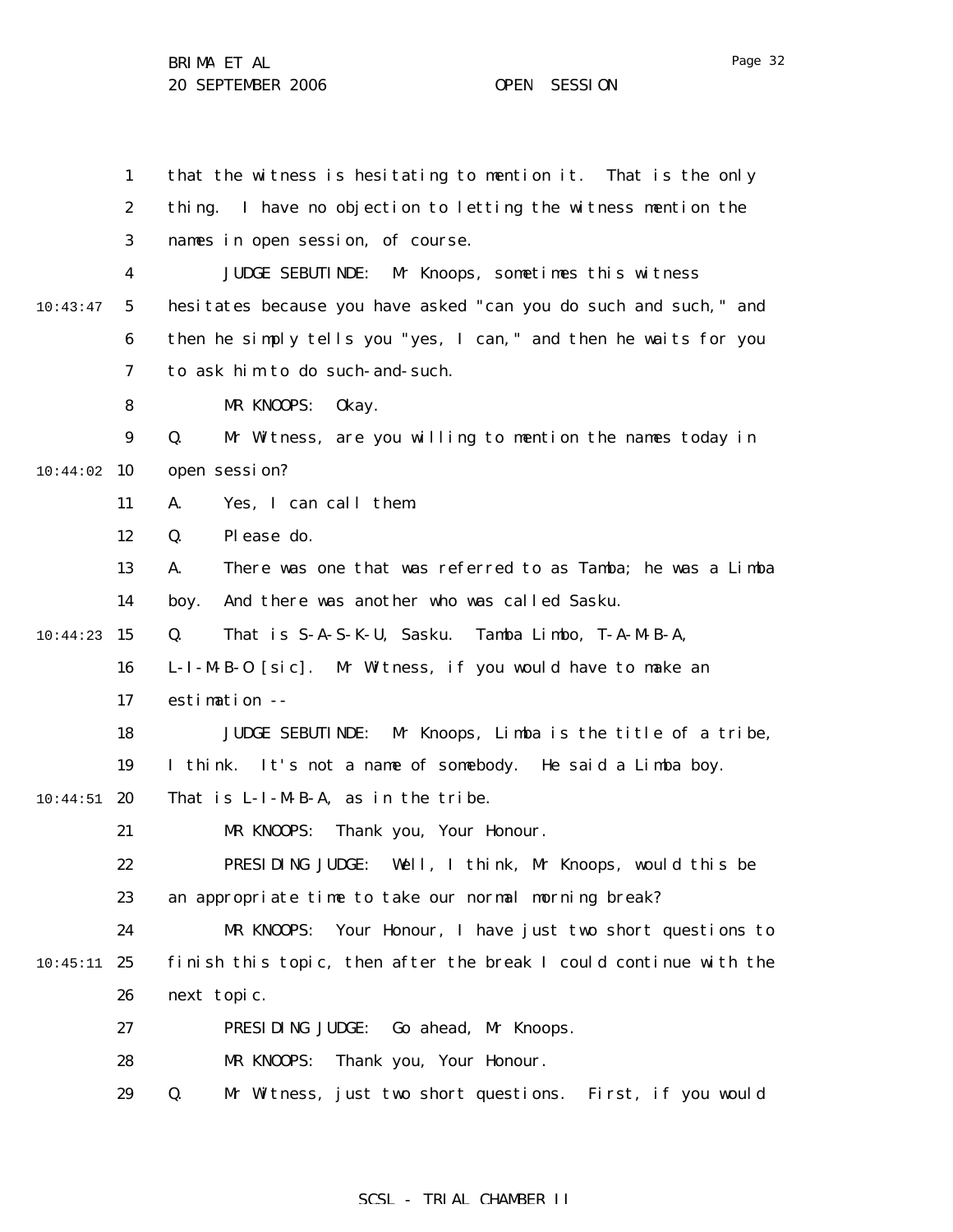1 2 3 4 5 6 7 8 9  $10:46:57$  10 11 12 13 14  $10:46:57$  15 16 17 18 19  $10:46:57$  20 21 22 23 24  $10:47:15$  25 26 27 28 29 10:46:57 have to make an estimation of the number of corpses you saw during your pull-out which you would be able to identify as your colleagues, what would your answer be? A. Well, my answer -- in my answer I can be able to estimate, but I cannot tell you that I can identify them all, because I saw some of them, their faces, and not all of them, but those two I saw them and I knew them and I was able to identify them, like Pasko [as interpreted] and the other I have spoken about. I saw some other corpses, but I did not go very close to them. Q. The number of corpses, irrespective of any identification by you, you saw lying alongside the streets, what is your estimation about the number you can recall? PRESIDING JUDGE: So just to clarify that, Mr Knoops. You previously asked him the number of corpses of his colleagues. Are you now simply asking him generally the number of corpses? MR KNOOPS: That's correct, Your Honour. Yes. Q. Mr Witness, could you give an estimation, in general, how many corpses you saw during your pull-out? A. Well, I saw over eight. JUDGE SEBUTINDE: Mr Knoops, is this eight soldiers or eight including civilians, or what? MR KNOOPS: I'm asking the witness whether, in general, how many corpses he saw. JUDGE SEBUTINDE: Does that include soldiers and civilians or just soldiers. MR KNOOPS: Q. Mr Witness, does this number of eight include the two colleagues you just mentioned? A. Yes.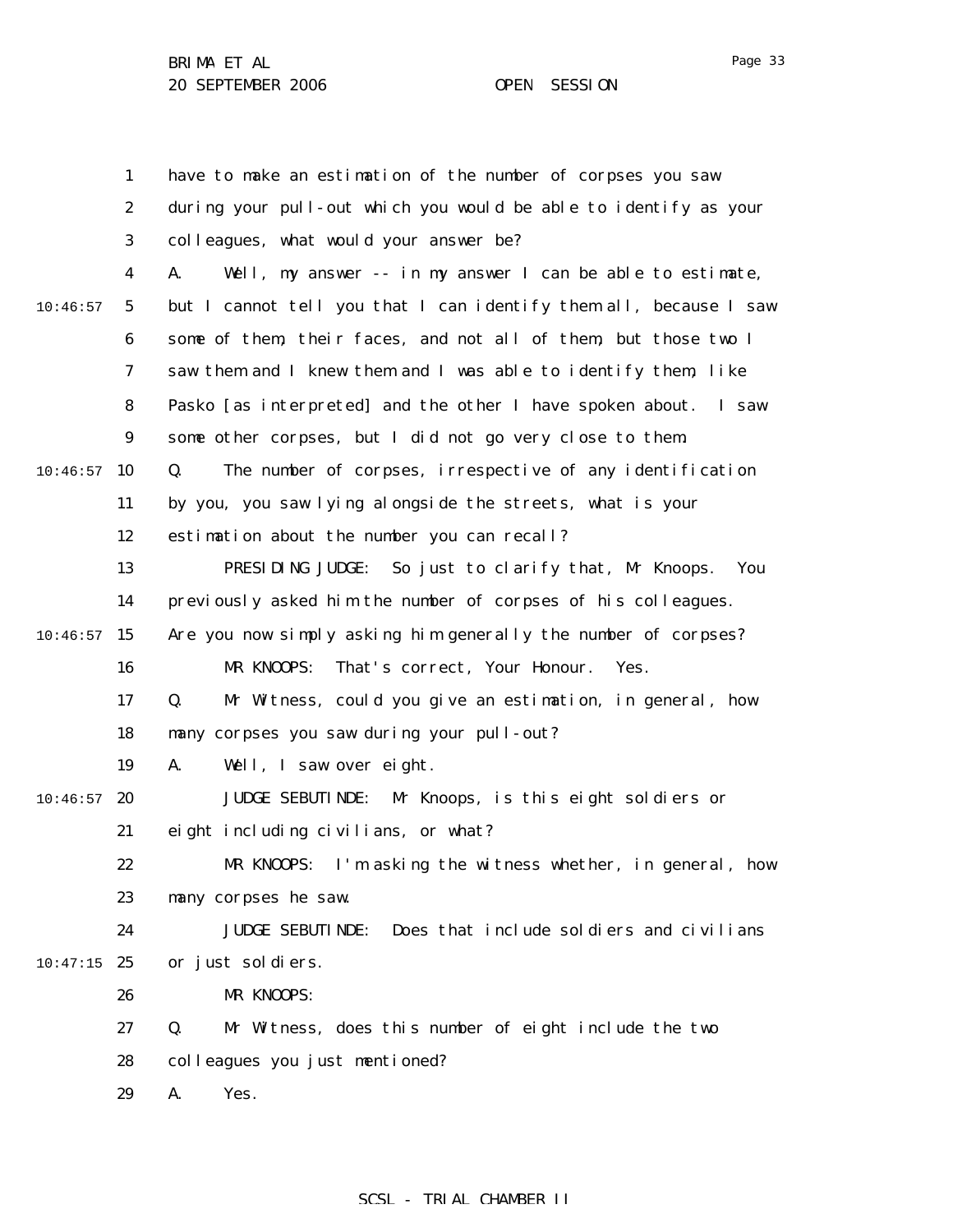|          | $\mathbf{1}$     | So that number of eight includes soldiers, your two<br>Q.         |
|----------|------------------|-------------------------------------------------------------------|
|          | $\boldsymbol{2}$ | colleagues and other people?                                      |
|          | 3                | Yes. I want to believe that they were the soldiers and<br>A.      |
|          | 4                | their relatives.                                                  |
| 10:47:57 | $5\phantom{.0}$  | Does that clarify your question, Your Honour?<br>MR KNOOPS:       |
|          | 6                | Q.<br>Mr Witness, my last question regarding this topic is the    |
|          | 7                | following:<br>You just stated that a message was going around     |
|          | 8                | conveyed by John Patrick Koroma to pull out from Freetown; how    |
|          | 9                | was this message brought around?                                  |
| 10:48:29 | 10               | MR AGHA:<br>Asked and answered, Your Honour. I'd object to        |
|          | 11               | that question.                                                    |
|          | 12               | PRESIDING JUDGE:<br>What was the answer, Mr Agha?                 |
|          | 13               | He said he heard it amongst the group he was<br>MR AGHA:          |
|          | 14               | travelling with.                                                  |
| 10:48:36 | 15               | And I'm specifically asking whether, but that<br>MR KNOOPS:       |
|          | 16               | of course would be a leading question, I'm asking how -- to       |
|          | 17               | which --                                                          |
|          | 18               | PRESIDING JUDGE: Yes, I understand. You are asking how it         |
|          | 19               | got to the group in the first place; how it got around? Well,     |
| 10:48:51 | 20               | all right. I will allow that question.                            |
|          | 21               | MR KNOOPS:                                                        |
|          | 22               | Mr Witness, how did you get the message to pull out from<br>Q.    |
|          | 23               | Freetown?                                                         |
|          | 24               | Well, the first message was when I had left my wife's place<br>A. |
| 10:49:09 | 25               | from Wilberforce, and when I went home I never saw anybody in     |
|          | 26               | That was the time I came to realise that we were really<br>there. |
|          | 27               | ready to pull out of Freetown and then, after that --             |
|          | 28               | PRESIDING JUDGE:<br>You are not answering the question,           |
|          | 29               | Mr Witness.                                                       |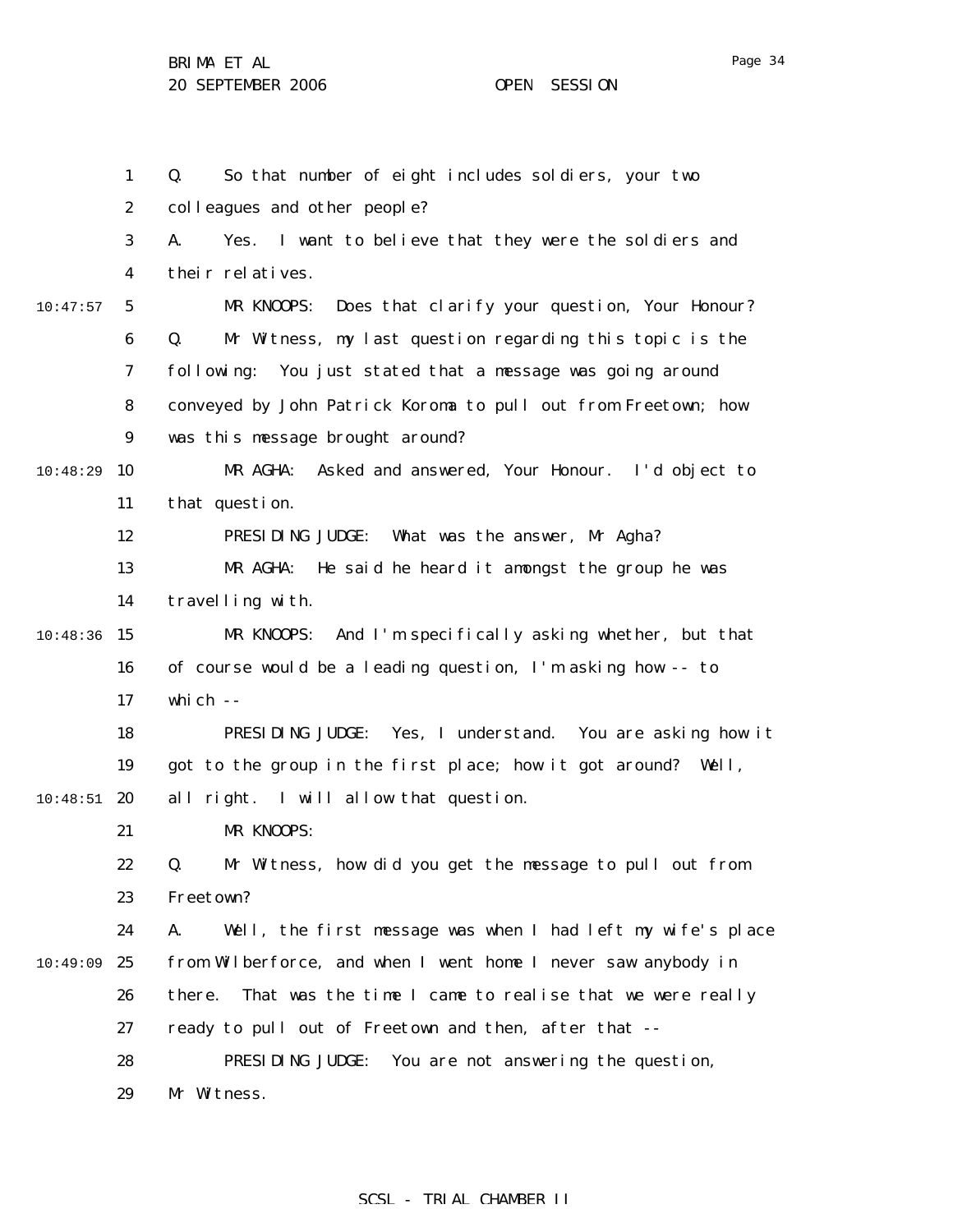Page 35

1 2 3 4 5 6 7 8 9  $10:50:06$  10 11 12 13 14  $10:50:21$  15 16 17 18 19  $10:50:31$  20 21 22 23 24  $10:50:41$  25 26 27 28 29 10:49:38 MR KNOOPS: Q. Mr Witness, did you hear the message from other people or did you directly hear from John Patrick Koroma that you had to pull out? A. Well, I heard it first from my comrades. MR KNOOPS: Thank you. Your Honour, that concludes this subject for this moment. PRESIDING JUDGE: Thank you, Mr Knoops. Well, we will take our normal morning break. You have something to say, Ms Thompson? MS THOMPSON: Yes, Your Honour. The first accused has just passed a note over to me saying that he's not feeling well and he would like to see the doctor during the break. It may mean that he may not be able to attend the rest of the session today. PRESIDING JUDGE: Well, is he going to entrust his representation to you in Court? MS THOMPSON: Yes, Your Honour. PRESIDING JUDGE: All right. He will let you represent him in his absence? MS THOMPSON: If he were to be absent, yes, Your Honour. PRESIDING JUDGE: All right. Thank you, Ms Thompson. We will take a note of that. MS THOMPSON: Thank you. PRESIDING JUDGE: Now, Mr Witness, we are going to take a very short break. In the meantime, I caution you not to discuss this case or your evidence with any other person; is that clear? THE WITNESS: Yes, sir. PRESIDING JUDGE: Thank you. We will adjourn the Court until five past 11.00.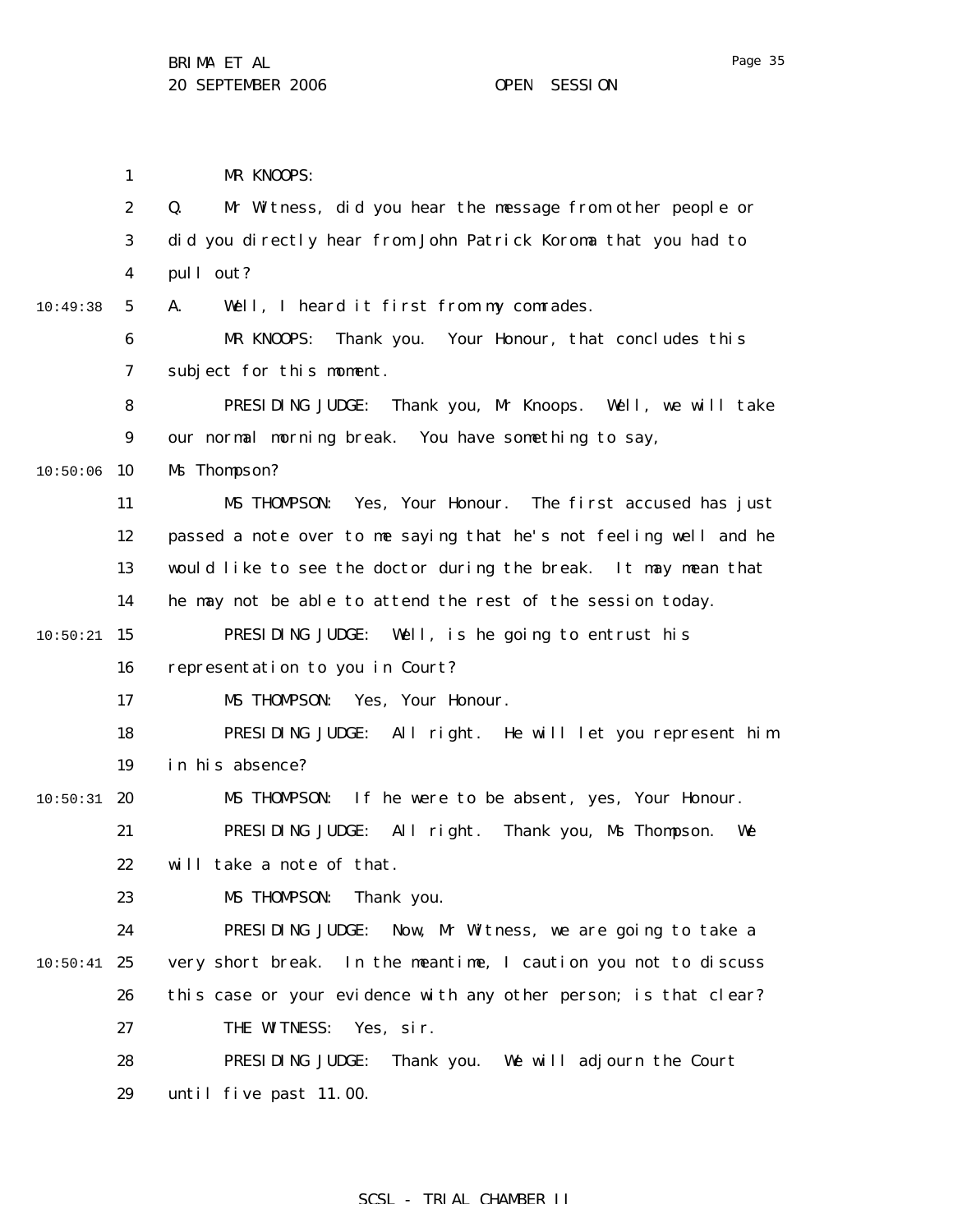|          | 1                | [Break taken at 10.50 a.m.]                                     |
|----------|------------------|-----------------------------------------------------------------|
|          | $\boldsymbol{2}$ | [Upon resuming at 11.09 a.m.]                                   |
|          | 3                | [The accused Brima not present]                                 |
|          | 4                | PRESIDING JUDGE:<br>Yes.<br>Go ahead, Mr Knoops.                |
| 11:07:20 | 5                | MR KNOOPS:<br>Thank you, Your Honour.                           |
|          | 6                | Mr Witness, to your recollection, were any meetings held,<br>Q. |
|          | 7                | either in Masiaka or Magbonkineh, with the SLA soldiers?        |
|          | 8                | No, I cannot recall that.<br>A.                                 |
|          | $\boldsymbol{9}$ | Q.<br>Mr Witness, what happened after your stay in Magbonkineh? |
| 11:08:12 | 10               | Well, it was Patrick's village. He went there so that he<br>A.  |
|          | 11               | could hide himself there.                                       |
|          | 12               | What was, to your recollection, the reason for Patrick to<br>Q. |
|          | 13               | hi de?                                                          |
|          | 14               | MR AGHA:<br>Objection again, Your Honour. That would be         |
| 11:09:02 | 15               | speculation as to the reason why Patrick hid.                   |
|          | 16               | MR KNOOPS:<br>I will rephrase.                                  |
|          | 17               | PRESIDING JUDGE: It's also leading, Mr Knoops.                  |
|          | 18               | MR KNOOPS: I will rephrase, Your Honour.<br>Thank you.          |
|          | 19               | Q.<br>Mr Witness, first of all, when you speak about Patrick,   |
| 11:09:17 | 20               | you're referring to the same John Patrick Koroma, as mentioned  |
|          | 21               | before?                                                         |
|          | 22               | A. Yes, sir.                                                    |
|          | 23               | Mr Witness, is it within your knowledge why this John<br>Q.     |
|          | 24               | Patrick Koroma was intending to hide?                           |
| 11:09:47 | 25               | It's leading again, Your Honour.<br>MR AGHA:<br>The witness has |
|          | 26               | not said what the intentions of Johnny Patrick were.            |
|          | 27               | PRESIDING JUDGE:<br>Well, I'll allow the question but it --     |
|          | 28               | there is an objection against leading, Mr -- Mr Knoops.         |
|          | 29               | MR KNOOPS:<br>Your Honour.                                      |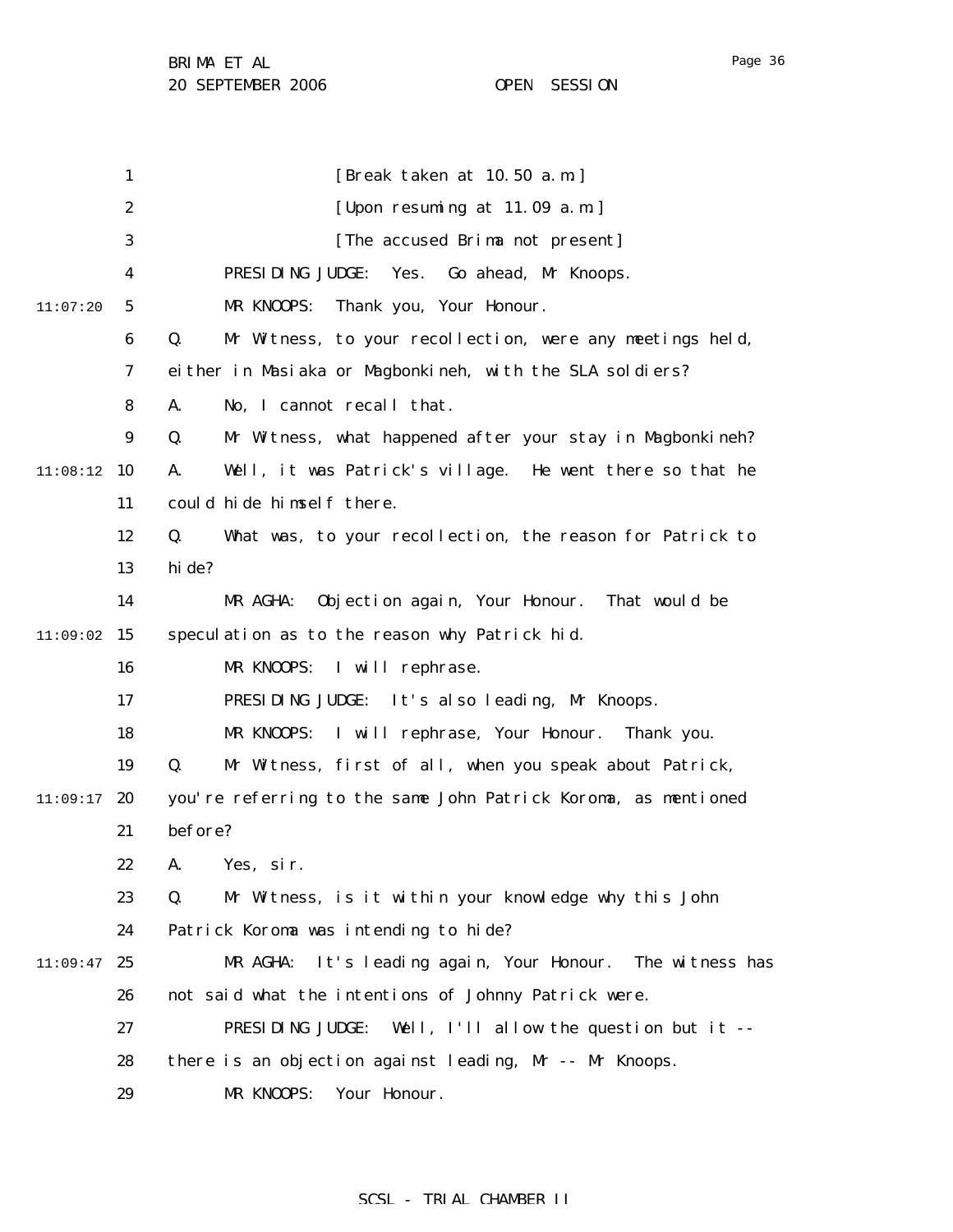1 2 3 4 5 6 7 8 9 11:11:32 10 11 12 13 14  $11:12:02$  15 16 17 18 19 11:12:36 20 21 22 23 24 11:13:09 25 26 27 28 29 11:10:48 PRESIDING JUDGE: You're -- you're asking if -- does he know why John Patrick went there to hide; is that the question? MR KNOOPS: Yes. Q. Mr Witness, do you know why Mr Patrick -- John Patrick went there? A. Yes. Because everybody was running away from the ECOMOG people. And someone will go to his own families in the provinces. That was the reason why he also decided to go there. Q. What was for you the reason to go with him? A. My reason was because he was the person I was attached with, up to the intervention, and I could not separate myself from him any longer. Q. Was your own family, Mr Witness, present with you when you went -- A. Yes, they were with me. Q. Mr Witness, what do you mean with the words you were attached to him? A. Well, I was a serving personnel to him. I was part of his security, anywhere he went to. Q. Can you recall how long you stayed in the village of Johnny Patrick Koroma, Magbonkineh? A. Yes. It was more than a week. Q. Did anything happen in that week? A. Within that week, nothing happened there, whilst we were there. Q. What happened after that week, Mr Witness? A. Well, after the passage of that week, we moved from there and went to Kono, together with him, John Patrick Koroma. Q. Were there any other individuals who went with you to Kono?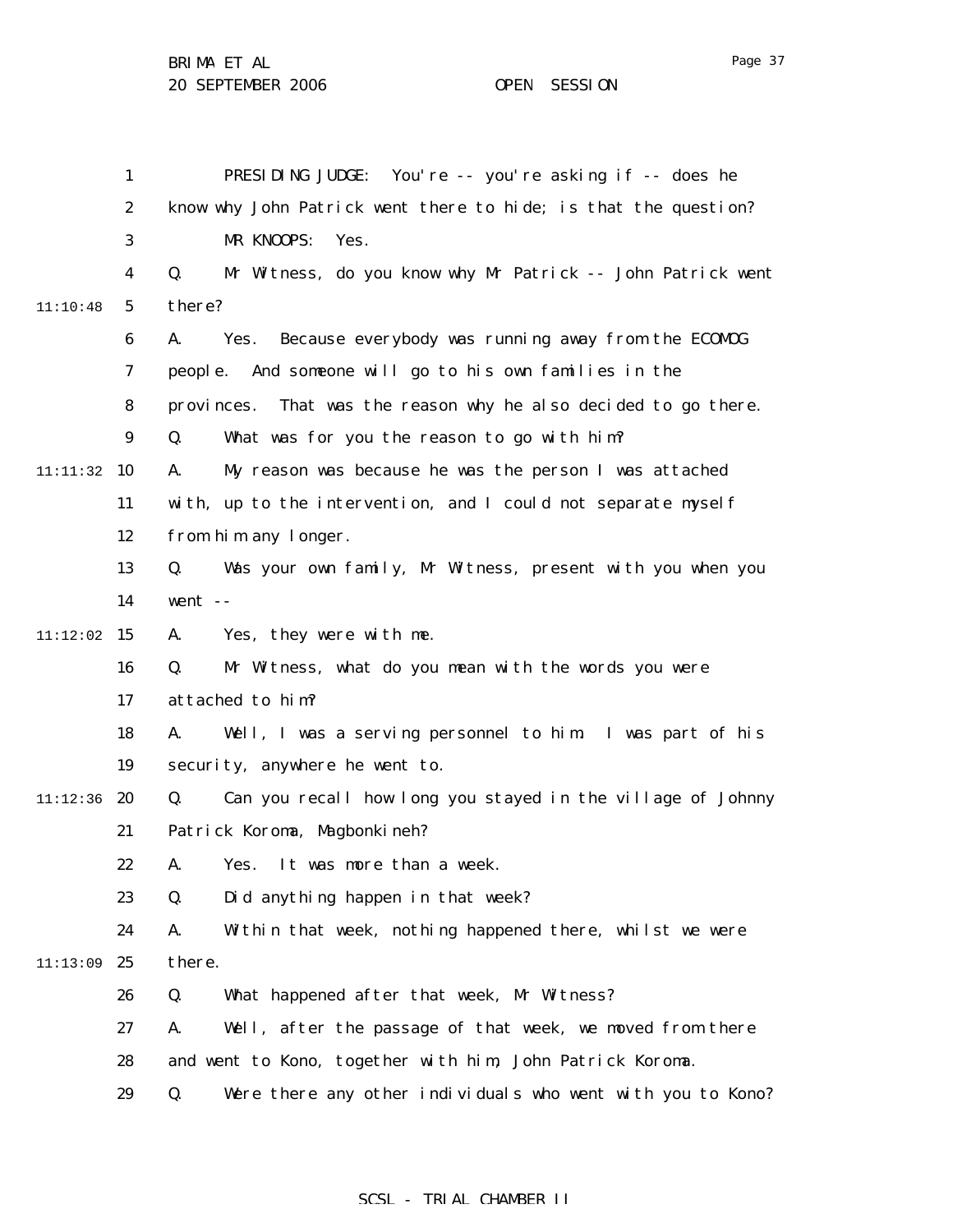|          | $\mathbf{1}$     | Yes, some other people were there.<br>A.                          |
|----------|------------------|-------------------------------------------------------------------|
|          | $\boldsymbol{2}$ | Can you please specify what you mean with "some other<br>Q.       |
|          | 3                | people"?                                                          |
|          | 4                | Yes, I'm talking about us, the soldiers and our families,<br>A.   |
| 11:14:02 | $5\phantom{.0}$  | including him, John Patrick Koroma, his wife and his children.    |
|          | 6                | How many of the SL soldiers were there?<br>Q.                     |
|          | 7                | Well, we were well over ten.<br>A.                                |
|          | 8                | Q.<br>When you would count the family members of those soldiers,  |
|          | $\boldsymbol{9}$ | how many of you were present when you left to Kono?               |
| 11:14:48 | 10               | Well, I cannot be able to estimate the amount, because some<br>A. |
|          | 11               | were moving whilst we were there, and whilst we were moving, some |
|          | 12               | other people were preparing to move after us.                     |
|          | 13               | Mr Witness, how did you go to Kono?<br>Q.                         |
|          | 14               | Well, we used a vehicle to go to Kono.<br>A.                      |
| 11:15:28 | 15               | Can you recall whether Johnny Patrick Koroma was in any<br>Q.     |
|          | 16               | contact with other individuals outside the group of ten SLAs you  |
|          | 17               | just mentioned?                                                   |
|          | 18               | Well, I cannot tell.<br>A.                                        |
|          | 19               | Do you know what, exactly, the reason was for Johnny<br>Q.        |
| 11:16:08 | 20               | Patrick Koroma to move to Kono?                                   |
|          | 21               | PRESIDING JUDGE:<br>Mr Knoops, you've mentioned this name         |
|          | 22               | Johnny Patrick Koroma several times. This witness has never       |
|          | 23               | referred to him as that. He has said that the JP stands for John  |
|          | 24               | Patrick Koroma.                                                   |
| 11:16:35 | 25               | Thank you, Your Honour.<br>MR KNOOPS:                             |
|          | 26               | Q.<br>Mr Witness, are you in a position to tell the Court why     |
|          | 27               | John Patrick moved to Kono?                                       |
|          | 28               | The reason why he moved to Kono was because he had<br>A.<br>Yes.  |
|          | 29               | wanted us, together with the RUF, to go and meet there and then   |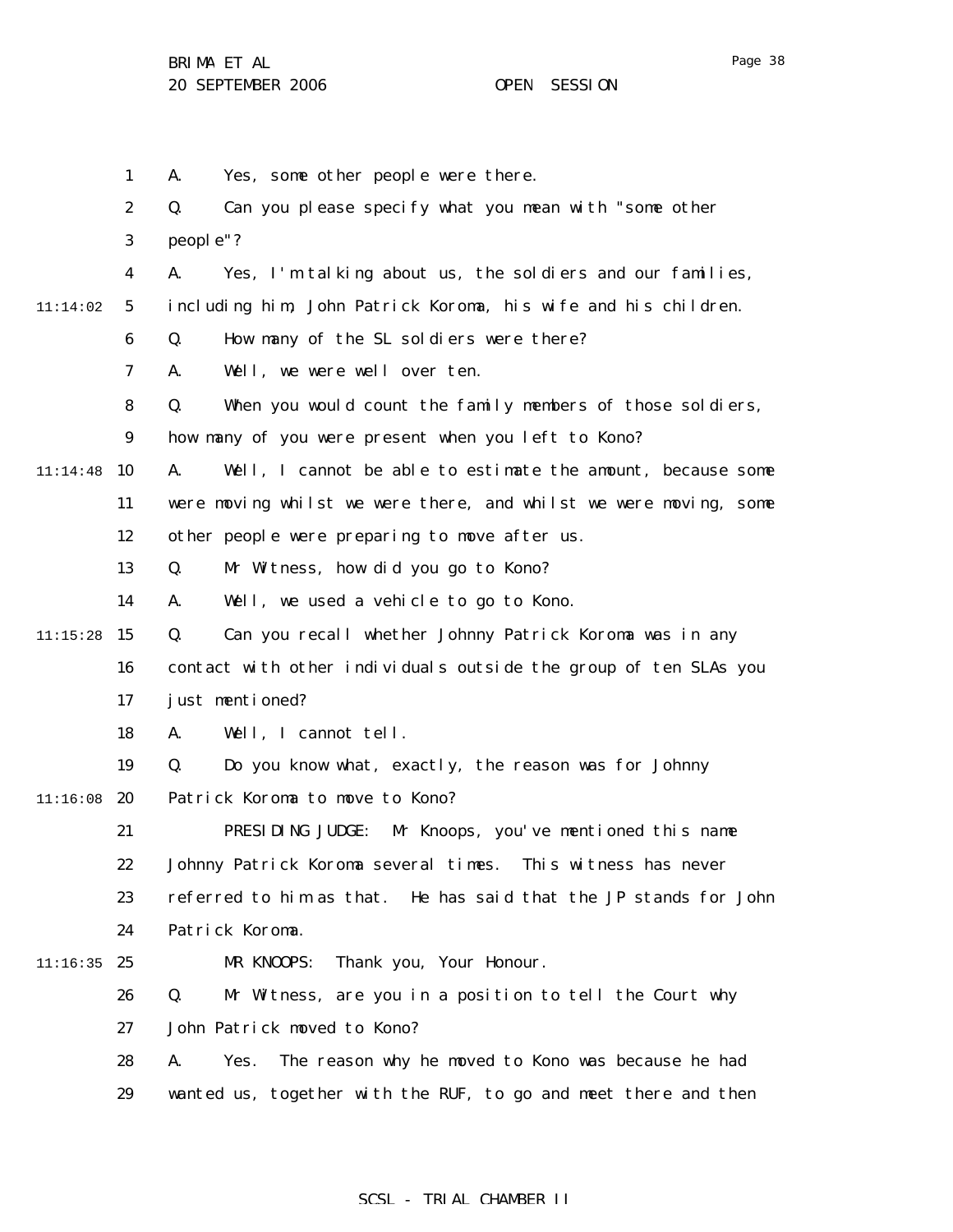|          | $\mathbf{1}$     | we would converge there into our headquarters.                     |
|----------|------------------|--------------------------------------------------------------------|
|          | $\boldsymbol{2}$ | Q.<br>Can you recall the time and the year when you went to Kono?  |
|          | 3                | I cannot recall the month but I can recall the year.<br>A.         |
|          | $\boldsymbol{4}$ | Q.<br>What year was it, Mr Witness, that you went to Kono?         |
| 11:17:50 | $5\phantom{.0}$  | It was in 1998.<br>A.                                              |
|          | 6                | Q.<br>Have you any recollection whether that was at the beginning  |
|          | 7                | of 1998, mid-1998 or late-1998?                                    |
|          | 8                | Well, it was mid-1998.<br>A.                                       |
|          | $\boldsymbol{9}$ | Q.<br>Can you recall the season it was?                            |
| 11:18:20 | 10               | It was in the dries, approaching the rainy season.<br>A.           |
|          | 11               | Mr Witness, to which town, specifically within Kono<br>Q.          |
|          | 12               | District, you went?                                                |
|          | 13               | Well, we were in Koidu Town.<br>A.                                 |
|          | 14               | What happened in Koidu Town when you arrived?<br>Q.                |
| 11:18:55 | 15               | When we reached Koidu Town, we went and we stayed within an<br>A.  |
|          | 16               | area called Sokogbeh around Gandorhun.<br>That was where we were.  |
|          | 17               | Please pause, Mr Witness.<br>Q.                                    |
|          | 18               | MR KNOOPS:<br>Sokogbeh is S-0-K-0-G-B-E-H. Sokogbeh.<br>And        |
|          | 19               | Gandorhun is G-A-N-D-O-R-H-U-N. Gandorhun.<br>Thank you.           |
| 11:19:50 | 20               | Mr Witness, did you meet anyone in Koidu Town, apart from<br>Q.    |
|          | 21               | your own people you were with?                                     |
|          | 22               | Yes, we met the RUFs there.<br>A.                                  |
|          | 23               | Q.<br>What do you mean with "the RUFs"?                            |
|          | 24               | Well, they are the rebels, the RUF rebels that I mean.<br>A.<br>We |
| 11:20:29 | 25               | met them there in Kono.                                            |
|          | 26               | Do you remember any names of these RUF rebels?<br>Q.               |
|          | 27               | Yes, I can recall some of their names.<br>A.                       |
|          | 28               | Q.<br>Could you please mention those names?                        |
|          | 29               | Yes, I can recall Komba Gbundema. I can recall Titus.<br>A.<br>Ι.  |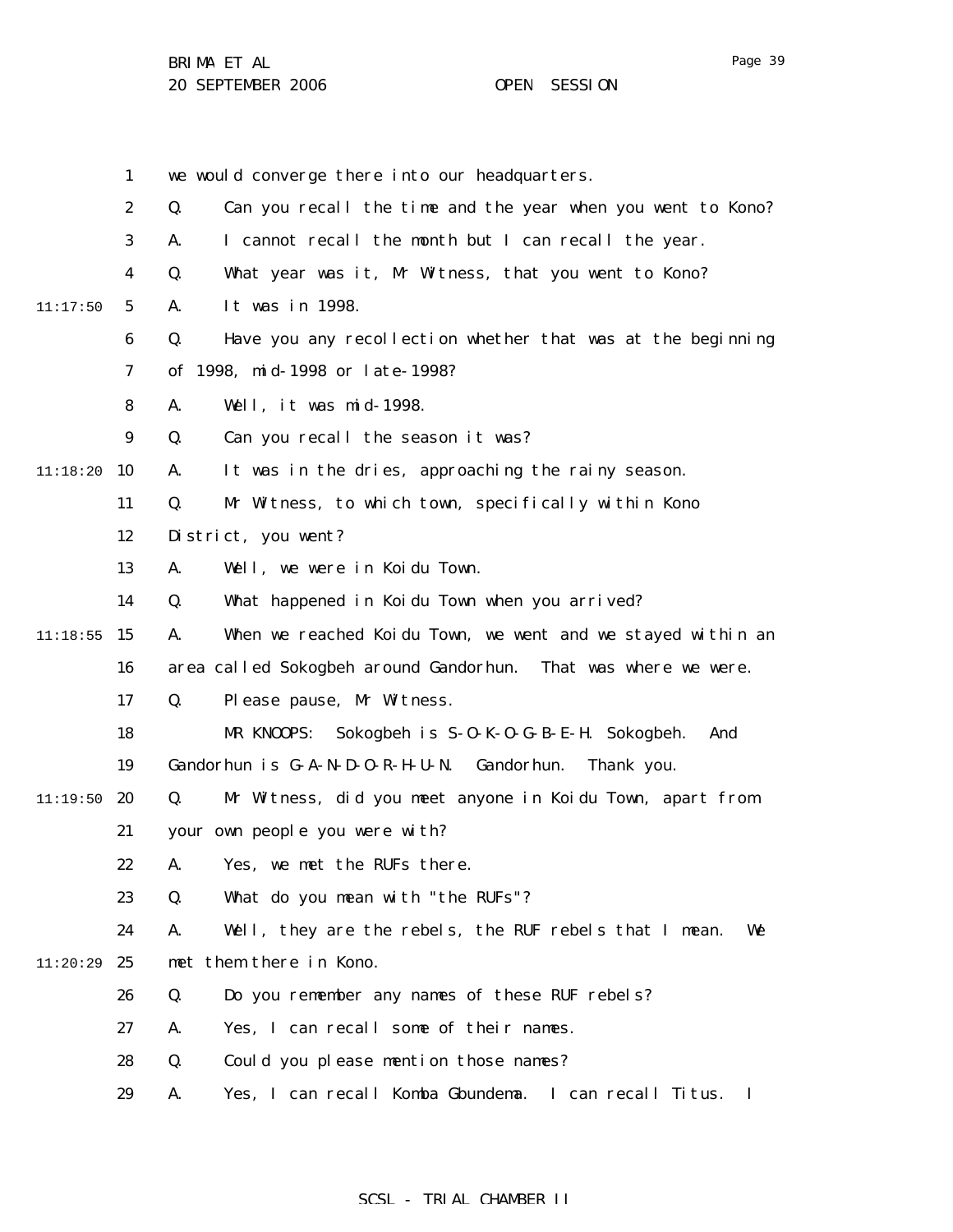| 1                           | can recall Denis Mingo, who is Superman. I can recall --                      |
|-----------------------------|-------------------------------------------------------------------------------|
| $\boldsymbol{2}$            | Q.<br>Mr Witness, can you please repeat the first name?                       |
| 3                           | Yes.<br>A.                                                                    |
| $\overline{\mathbf{4}}$     | Please do.<br>Q.                                                              |
| $5\overline{)}$<br>11:21:39 | I can recall Titus, Komba Gbundema. And then Denis Mingo,<br>A.               |
| 6                           | aka Superman.                                                                 |
| 7                           | Please pause, Mr Witness.<br>Q.                                               |
| 8                           | Komba Gbundema, it's K-0-M-B-A. Gbundema is<br>MR KNOOPS:                     |
| 9                           | G-B-U-N-D-E-M-A.<br>Titus, the second name is T-I-T-U-S.<br>Deni <sub>s</sub> |
| 10<br>11:22:19              | Mingo, $D - E - N - N - I - S$ [sic]. Mingo, $M - I - N - G - O$ .            |
| 11                          | Thank you, Mr Witness. Mr Witness, can you please describe<br>Q.              |
| 12                          | the situation when you arrived in Koidu Town?                                 |
| 13                          | Yes, I can be able to describe the situation.<br>A.                           |
| 14                          | Can you please do that for the Court, Mr Witness?<br>Q.                       |
| 15<br>11:22:59              | Well, the situation, whilst we arrived in Kono, I can say<br>A.               |
| 16                          | most of the commanders whose names I have called, they were in                |
| 17                          | various areas with a group of their boys. So that was how the                 |
| 18                          | town was like.                                                                |
| 19                          | You refer to commanders; who do you mean, with commanders?<br>Q.              |
| 11:23:25<br>20              | That is the ones that were leaders of the boys that we met<br>A.              |
| 21                          | there in Kono.                                                                |
| 22                          | Q.<br>How do you know, Mr Witness, that these were commanders?                |
| 23                          | Well, when we went there at Sokogbeh, we used to go there<br>A.               |
| 24                          | and then also -- we also used to walk about the town.<br>Sometimes            |
| 25<br>11:23:55              | we'd go to their various areas of assignments, where they stayed              |
| 26                          | with their men, and it was during those times I was able to                   |
| 27                          | identify them as commanders. That is, when we met in those                    |
| 28                          | places.                                                                       |
|                             |                                                                               |

29 Q. Mr Witness, were there any civilians in Koidu Town at that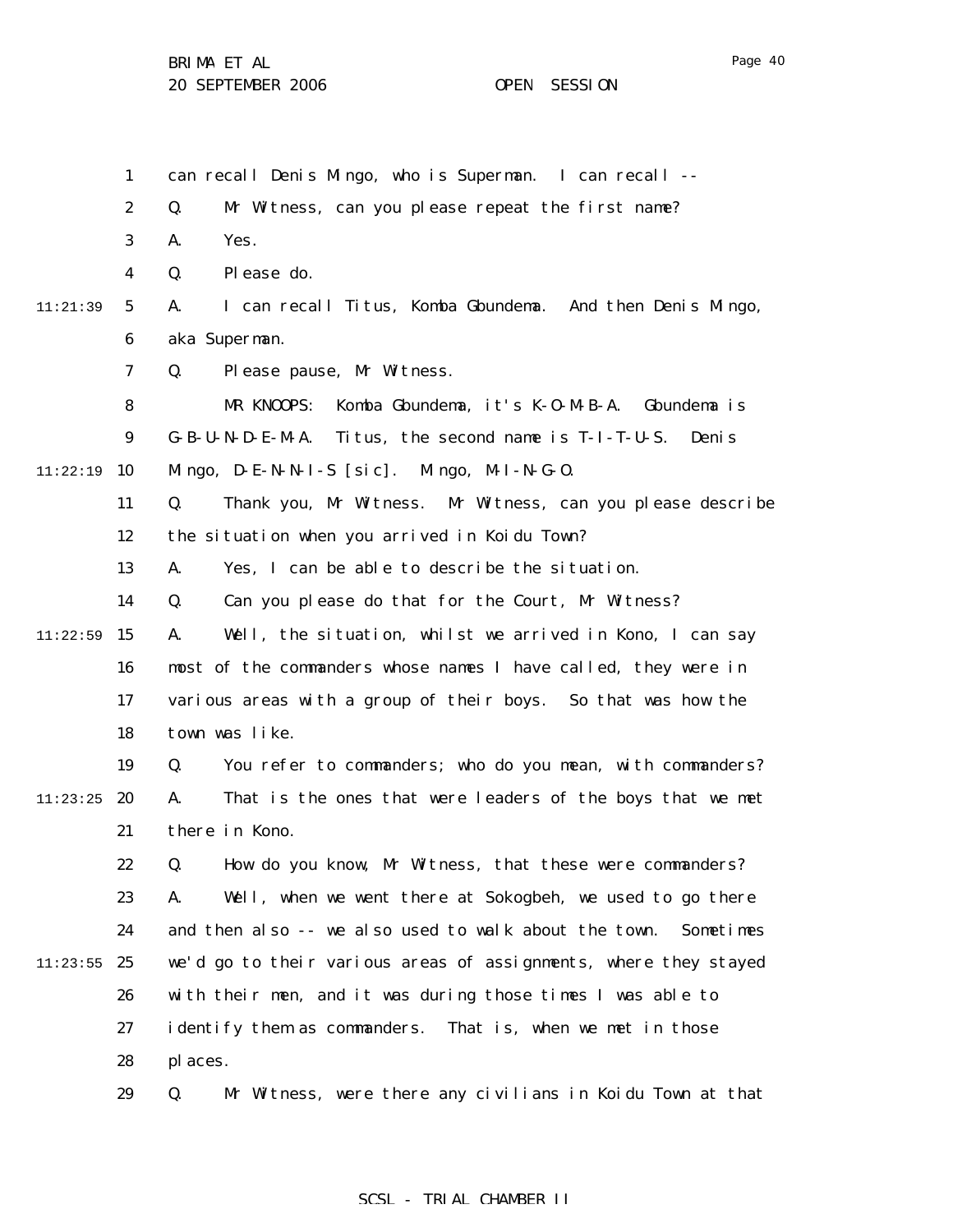1 2 3 4 5 6 7 8 9  $11:24:52$  10 11 12 13 14  $11:25:09$  15 16 17 18 19  $11:25:42$  20 21 22 23 24  $11:25:58$  25 26 27 28 29 11:24:33 moment? A. Yes, few civilians were there with them. Q. To whom did these civilians have to obey? MR AGHA: I object to that question. It's leading. PRESIDING JUDGE: I won't allow it in that form, Mr Knoops. MR KNOOPS: Yes. Q. Mr Witness, to the best of your knowledge, was there anyone in Koidu Town, at that moment, to whom the civilians had to obey? MR AGHA: Objection again. It's the same question. PRESIDING JUDGE: Yes, it's leading, Mr Knoops. We won't allow it in that form. MR KNOOPS: Q. Mr Witness, can you tell the Court what the position was of the civilians within Koidu Town? A. Well, most of the civilians who were there, they never had anywhere to go to. Therefore, they decided to stay there in Koidu Town. Anyone who went there at that time, you would be there, waiting. Q. Did you see any SLAs, apart from the ten SLAs and Johnny Patrick you mentioned? PRESIDING JUDGE: He only ever mentioned John Patrick, Mr Knoops. MR KNOOPS: Sorry. John Patrick. Q. Mr Witness, do you know whether there were any other SLAs present, except of the -- MR AGHA: I object to that question, Your Honour. Again, it's leading. There are other ways to phrase that. PRESIDING JUDGE: Do you wish to reply to that, Mr Knoops? MR KNOOPS: I can rephrase it.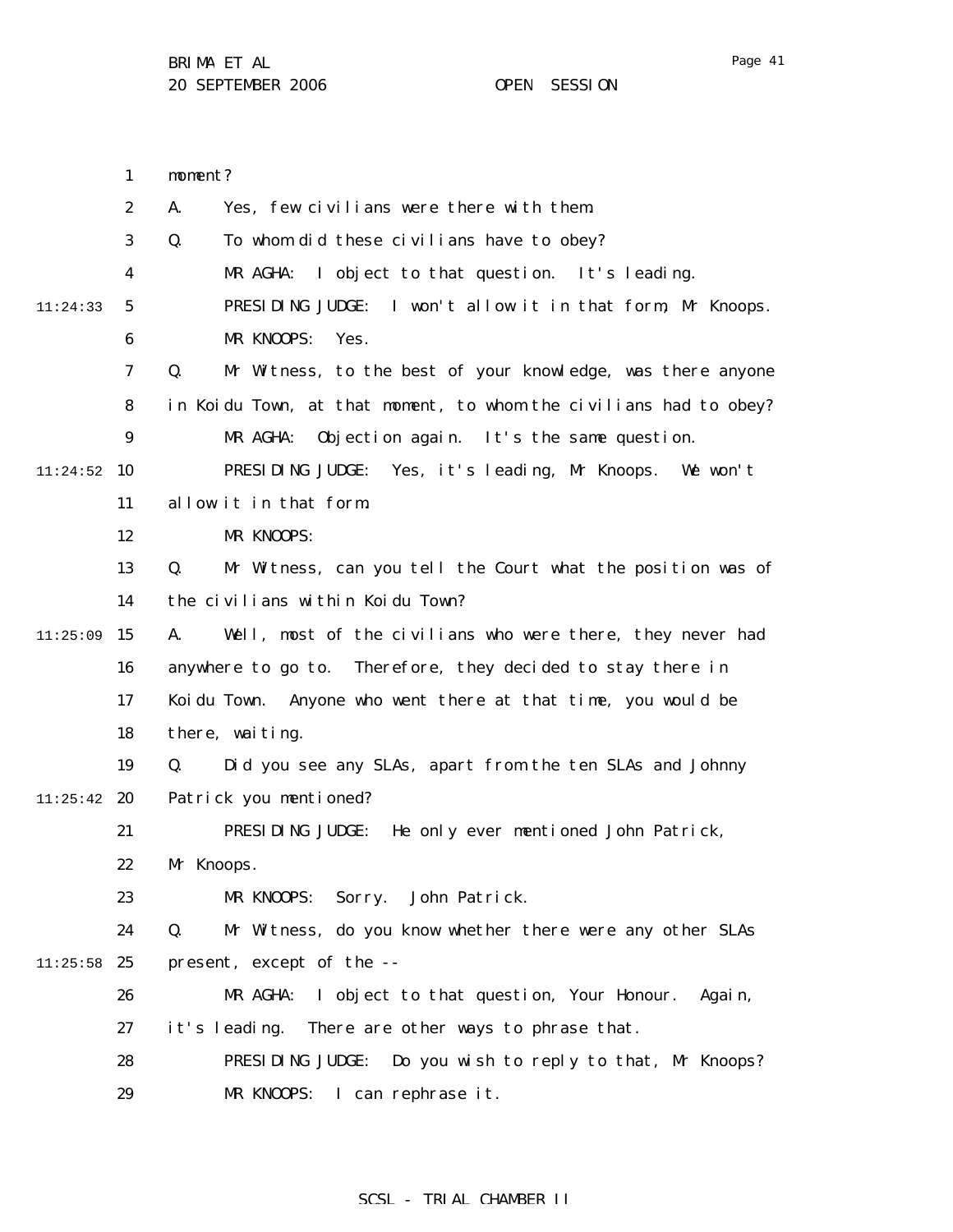1 2 3 4 5 6 7 8 9  $11:27:10$  10 11 12 13 14  $11:27:31$  15 16 17 18 19 11:28:23 **20** 21 22 23 24 11:28:59 25 26 27 28 29 11:26:41 Q. Mr Witness, was anyone else present in Koidu Town, except from the people you mentioned? A. Yes. Some other SLA officers were there, who were there in Koidu Town. Q. Do you know whether they were there when you arrived? A. No. Most of them, we all went together, but it was when we have stayed there for some days that we later came to realise that some of the SLA officers had now entered Koidu Town, who also came from Freetown. Q. Are you in a position, Mr Witness, to mention these names? A. Yes. Q. Could you please mention the names, and pause after the first name, so that I can spell the names for the Court, please. Could you please mention the first name? A. Yes. We had Lieutenant Gbondo. MR KNOOPS: That's, Your Honours, G-B-O-N-D-O. Q. Mr Witness, do you recall any other names? A. Yes. I can recall Shaka Zulu, who was Lieutenant Marouf. MR KNOOPS: That's, Your Honours, S-H-A-K-A. Zulu, Z-U-L-U. Marouf, M-A-R-O-U-F. Q. Mr Witness, do you recall any other names? A. And there was another Lieutenant T. We also had another Lieutenant King. MR KNOOPS: Your Honours, T, the letter T. And King, K-I-N-G. Q. Mr Witness, can you please say whether you know what the relationship was, if any, between the RUF commanders there and the SLAs you just mentioned? A. Well, there wasn't any relationship, because there was

### SCSL - TRIAL CHAMBER II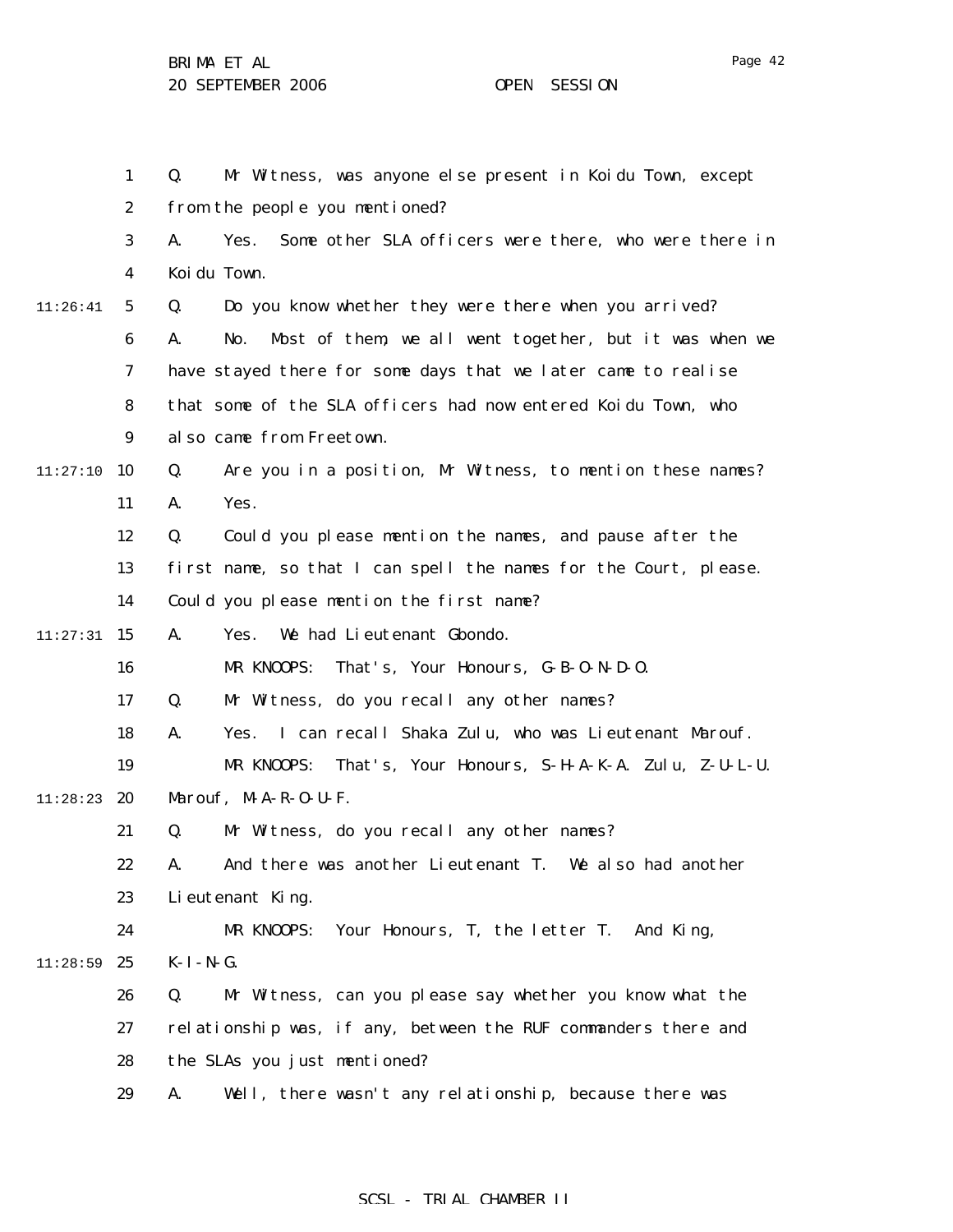1 2 3 4 5 6 7 8 9  $11:30:34$  10 11 12 13 14  $11:31:01$  15 16 17 18 19 11:31:32 **20** 21 22 23 24 11:32:00 25 26 27 28 29 11:30:04 harassment against the officers. And, later, they left Koidu Town and we never came to know their whereabouts, where exactly they went to. Q. Who do you mean with "they," in this specific context? A. I mean Lieutenant T, Lieutenant Marouf and Lieutenant Gbondo. Q. Mr Witness, what do you mean with the word "harassment"? A. Well, they sometimes go and meet the officers. They disarm them and their men. They take them to the war front. Q. I think, Mr Witness, could you -- you should probably clarify the word "they" in this context. Who do you mean with "they," "they disarmed"? A. The RUFs. The RUFs would go and disarm the SLA officers and their men, and then they would force them to go to the war front. That is what I mean. Q. Did you see this yourself? A. Yes, it happened to me, myself. At a point in time, they took me under harassment and took me to the war front. Q. Do you know whether there was a specific reason for this harassment? A. Yes. It was because they wanted to take them to the war front forcefully, so that the ECOMOG will not be able to penetrate into Kono. Q. Mr Witness, you just testified that the RUF were disarming the SLAs in Koidu Town; how were they able to fight at the war front? A. Please repeat the question. Q. I will rephrase it differently. Do you know, Mr Witness, whether the SLAs who were disarmed were given weapons at the war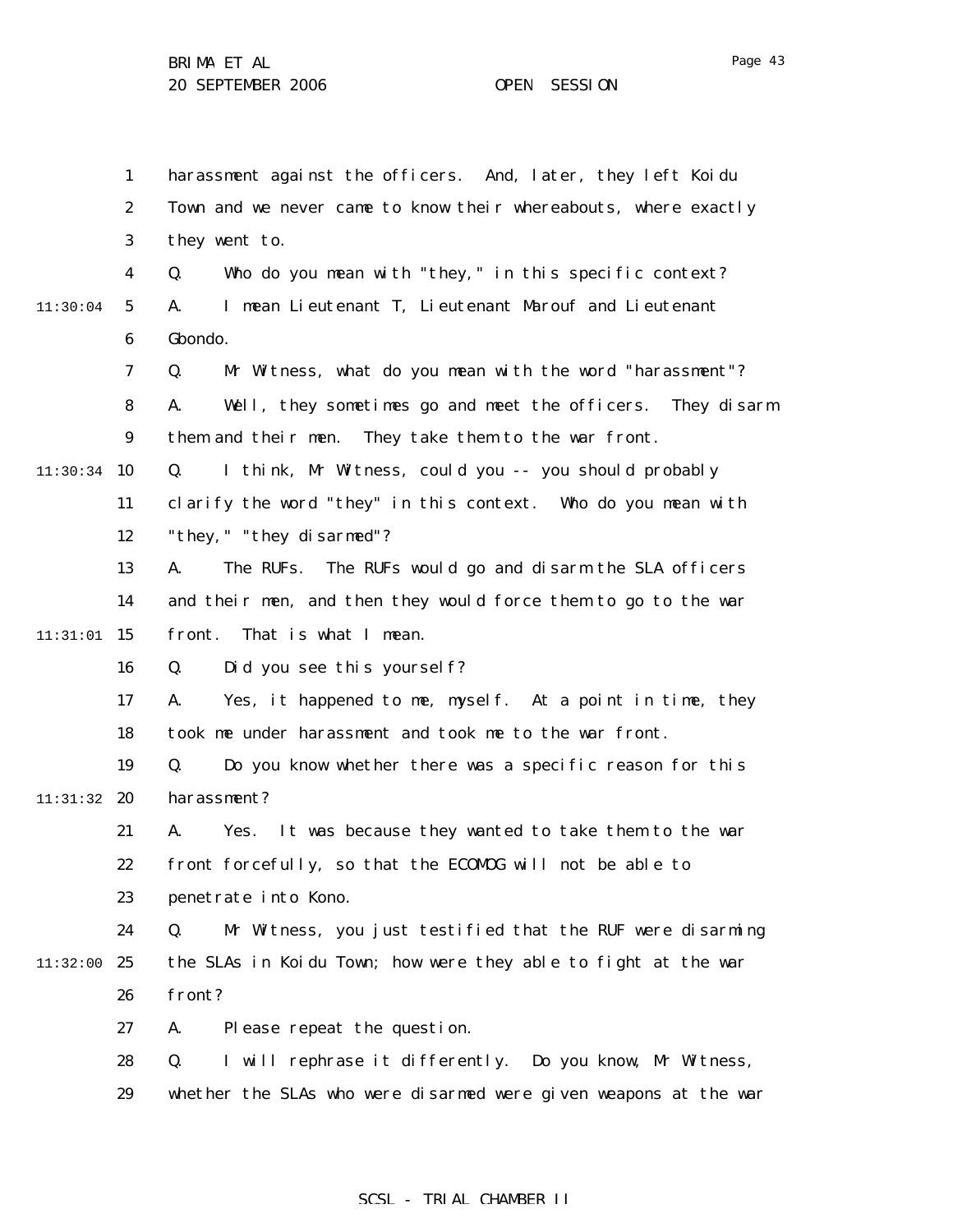1 2 3 4 5 6 7 8 9  $11:33:07$  10 11 12 13 14  $11:33:31$  15 16 17 18 19  $11:34:05$  20 21 22 23 24 11:34:15 25 26 27 28 29 11:32:57 front? A. I'm -- I'm not talking about the front line. I'm talking about Koidu Town; Koidu Town was the safe area. Q. Did the RUF give weapons to the SLAs? MR AGHA: Object as leading, Your Honour. PRESIDING JUDGE: Yes, I won't allow that, Mr Knoops. MR KNOOPS: Q. Mr Witness, what happened after the disarmament of the SLAs? A. After they had disarmed the SLAs, those that were willing to go to the war front, they would be given a weapon. Those who were not willing were going about without. Q. At that time, Mr Witness, was there an SLA commander you had to obey to? A. No. We were obeying the RUFs. Q. What happened with, at that moment, the SLA commanders you mentioned, Mr Gbondo, King, Marouf -- MR AGHA: Objection, Your Honour. That's been asked and answered; he said they left. MR KNOOPS: Q. Did you ever see them back again? MR AGHA: I'd object to the question, Your Honour. It's been asked and answered. PRESIDING JUDGE: Yes. MR KNOOPS: I don't believe the last question, Your Honour, was -- JUDGE DOHERTY: Mr Knoops, I noted the witness to say they left and he didn't -- never knew of their whereabouts. MR KNOOPS: Thank you, Your Honour. I'll move on.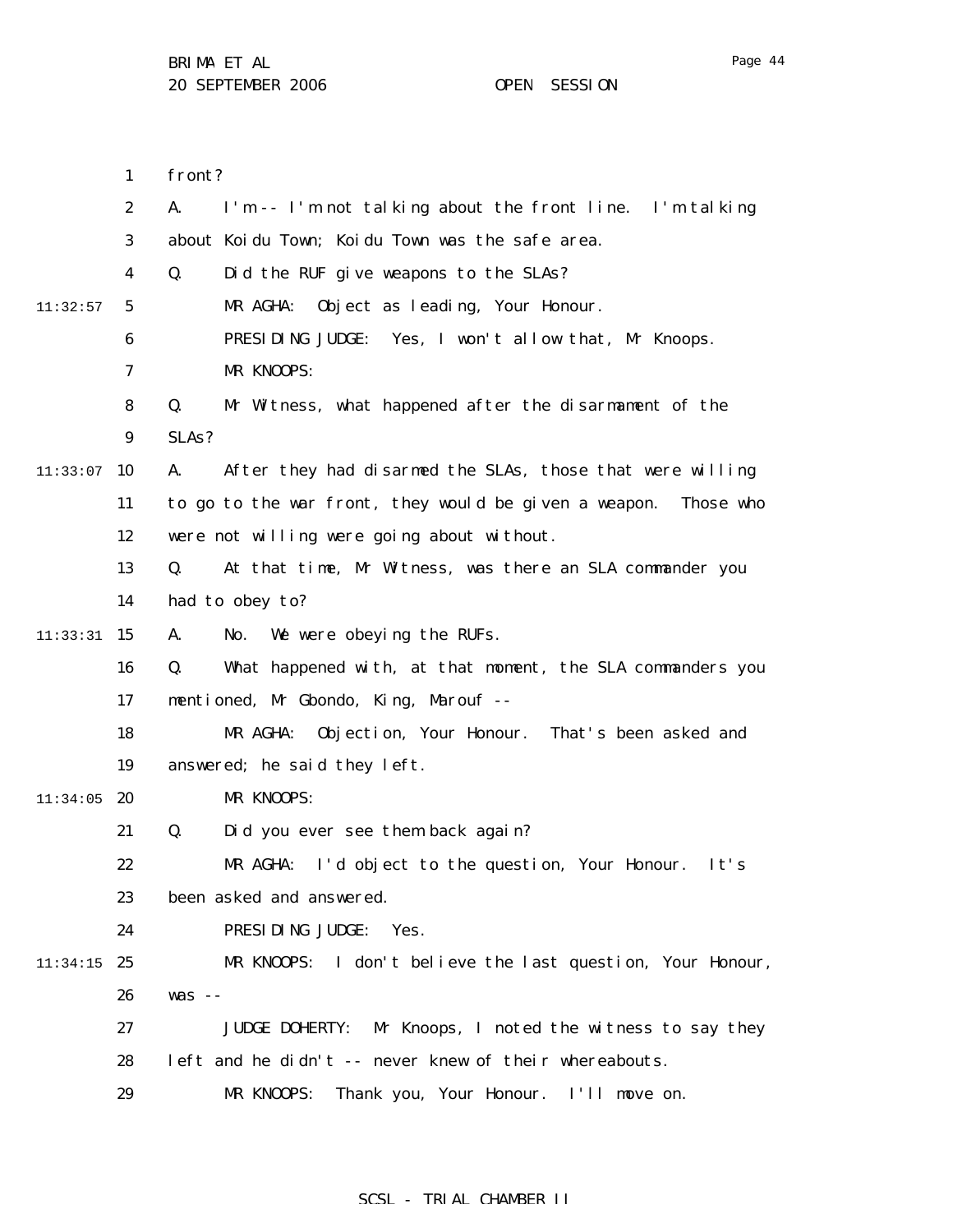1 2 3 4 5 6 7 8 9  $11:35:11$  10 11 12 13 14  $11:35:42$  15 16 17 18 19 11:36:23 **20** 21 22 23 24  $11:36:57$  25 26 27 28 29 11:34:53 Q. What happened with John Patrick, Mr Witness, at that time, in Koidu Town? A. Well, the RUFs went and met him and asked him to go to Kailahun, which was their headquarters, that he should go there and stay there. Q. Do you know anything about the relationship between John Patrick and the RUF at that time? MR AGHA: Objection, Your Honour. That's pure speculation on account of the witness. PRESIDING JUDGE: Well, no, he wasn't asked to speculate. He was asked if he knew. He can answer that. What's your answer, Mr Witness? THE WITNESS: Well, we were operating as People's Army. The SLAs and the RUF came together and formed the People's Army. That was the reason why Johnny Paul had the confidence to go with them to Kailahun. MR KNOOPS: Q. Mr Witness, did you see, during your stay in Koidu Town, anything happen to the civilians? A. No, I didn't see things happening to civilians in Koidu, at the moment when I was there. Q. Did you come to know about what happened -- if anything happened in Koidu Town after you left there? MR AGHA: Your Honour, could we have a time frame, please, because many things happened in Koidu over many periods of time. PRESIDING JUDGE: Mr Knoops? MR KNOOPS: I'll come back to that later. Q. Mr Witness, how long did you stay in Koidu Town? A. We spent months in Koidu.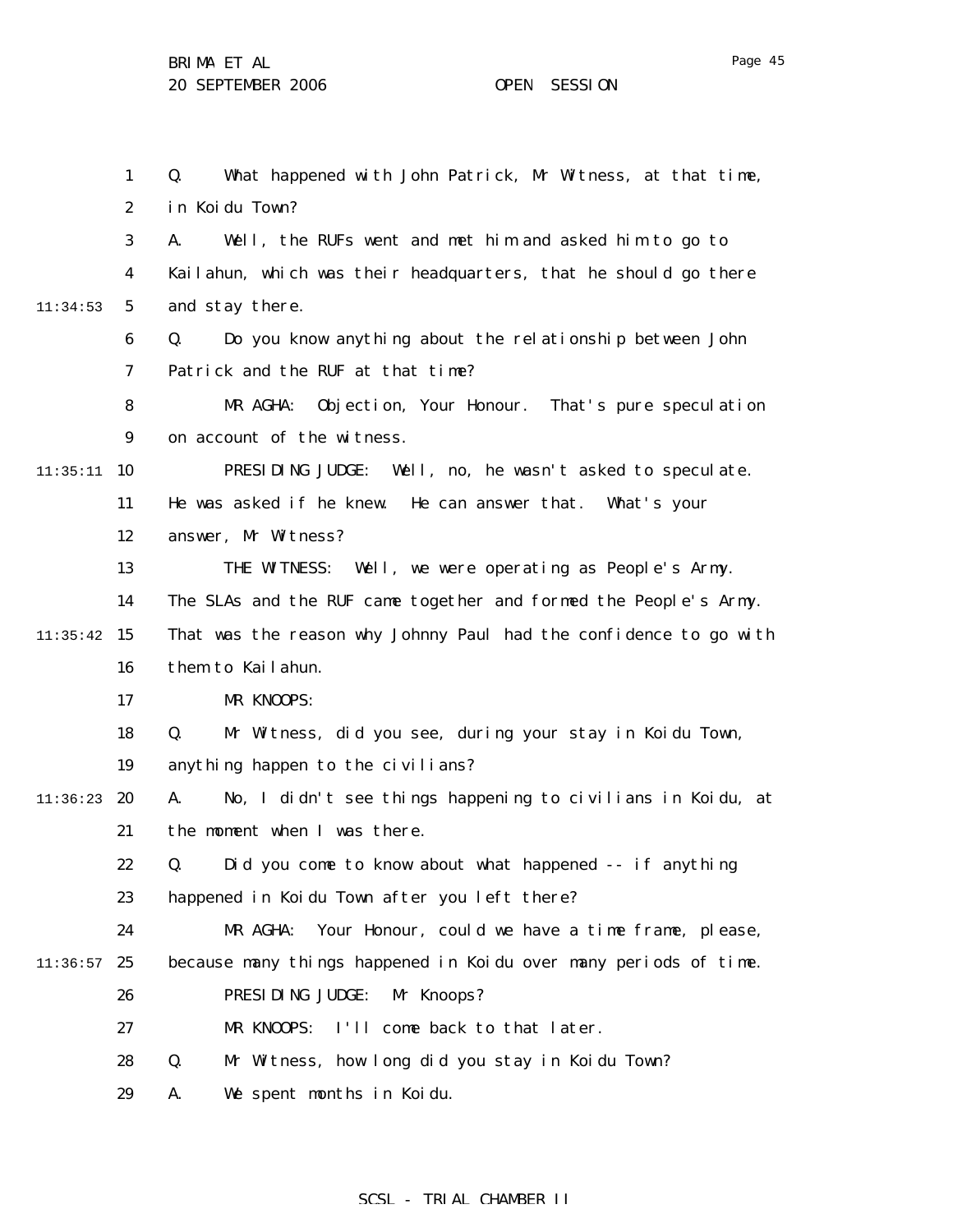1 2 3 4 5 6 7 8 9  $11:38:31$  10 11 12 13 14  $11:38:58$  15 16 17 18 19 11:39:39 **20** 21 22 23 24 11:40:09 25 26 27 28 29 11:37:38 Q. What did you do in Koidu Town during these months? JUDGE SEBUTINDE: Sorry, was that months or month? MR KNOOPS: Months. Months. JUDGE SEBUTINDE: That's in plural? MR KNOOPS: Yes, Your Honour. PRESIDING JUDGE: Witness, the question was: What did you do in Koidu Town? THE WITNESS: In Koidu, we were there to stay for there to become our headquarters, since we were dislodged from Freetown. PRESIDING JUDGE: Go ahead, Mr Knoops. MR KNOOPS: Yes, thank you. Q. Mr Witness, to whom you had to obey in Koidu Town? Which specific person? A. We -- we obeyed Denis Mingo, at the time, because by then JP had left for Kailahun; we were under Superman. Q. Were you in a position to obey him, since you were an SLA officer -- sorry, since you were an SLA soldier? A. Yes. Because if you had refused to obey him when we were in Koidu, you can either be killed or do something else, but mostly, you'd be killed. Q. Did you see Denis Mingo doing anything when you were in Koidu Town? A. Yes. Even the time the jets flew over Koidu, he gave orders to his men to burn down houses, so that the jets would not see objects. Q. How did you become to know about this order? A. Well, they used to invite us for musters. We do go for musters. Q. Whom ordered these musters?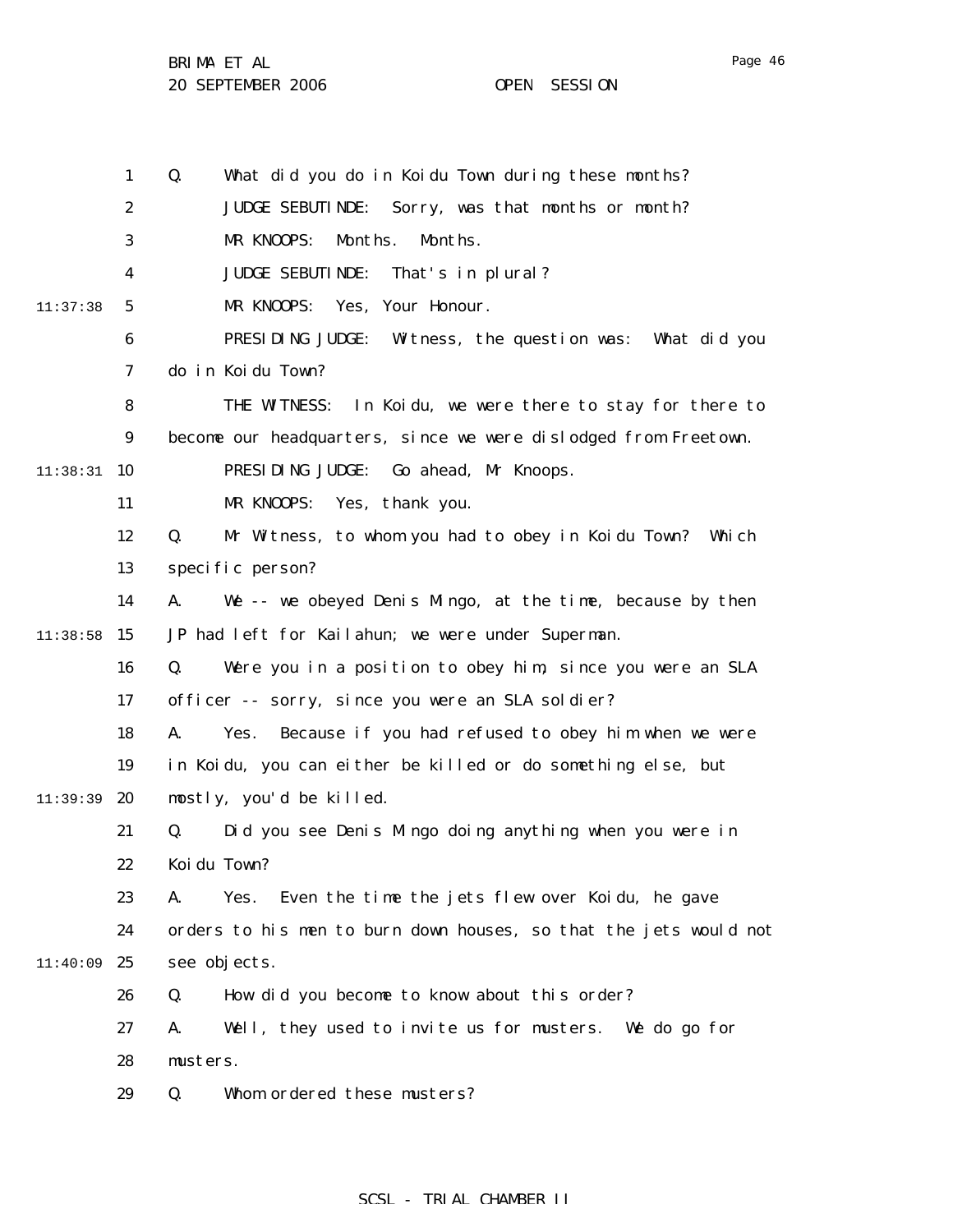Page 47

BRIMA ET AL 20 SEPTEMBER 2006 OPEN SESSION

|          | $\mathbf{1}$     | It was Denis Mingo, Superman.<br>A.                               |
|----------|------------------|-------------------------------------------------------------------|
|          | $\boldsymbol{2}$ | And who attended these musters?<br>Q.                             |
|          | 3                | All of us attended it, with the People's Army; SLAs and RUF<br>A. |
|          | 4                | attended the musters.                                             |
| 11:41:21 | $5\phantom{.0}$  | Did you see the burnings yourself?<br>Q.                          |
|          | $\boldsymbol{6}$ | Yes, I saw the burning. Even my father's house in Koidu<br>A.     |
|          | $\boldsymbol{7}$ | was burnt.                                                        |
|          | 8                | Mr Witness, were yourself involved in these burnings?<br>Q.       |
|          | 9                | No.<br>A.                                                         |
| 11:41:37 | 10               | Q.<br>Did you see any SLAs involved in these burnings?            |
|          | 11               | MR AGHA:<br>Leading question, Your Honour. I'd object to          |
|          | 12               | that.                                                             |
|          | 13               | Yes, it goes to the indictment, Mr Agha.<br>PRESIDING JUDGE:      |
|          | 14               | I'll allow that question. Could you repeat it for the witness,    |
| 11:42:05 | 15               | please?                                                           |
|          | 16               | MR KNOOPS:<br>Thank you.                                          |
|          | 17               | Did you see any SLAs involved in these burnings?<br>Q.            |
|          | 18               | No, I didn't see SLA partaking in that.<br>A.                     |
|          | 19               | Q.<br>Can you recall in which period these burnings started,      |
| 11:42:28 | 20               | speaking about the period you were in Koidu Town?                 |
|          | 21               | I can't recall the month any longer.<br>A.                        |
|          | 22               | Was it at the beginning, in the middle or at the end of<br>Q.     |
|          | 23               | your stay in Koidu Town?                                          |
|          | 24               | Well, towards the end of the days we were in Koidu Town.<br>A.    |
| 11:43:04 | 25               | By then, Johnny Paul had gone to Kailahun.                        |
|          | 26               | Q.<br>Can you recall any --                                       |
|          | 27               | PRESIDING JUDGE:<br>Just a minute. Who is Johnny Paul? You        |
|          | 28               | were talking about John Patrick.                                  |
|          | 29               | THE WITNESS:<br>I mean John Patrick.                              |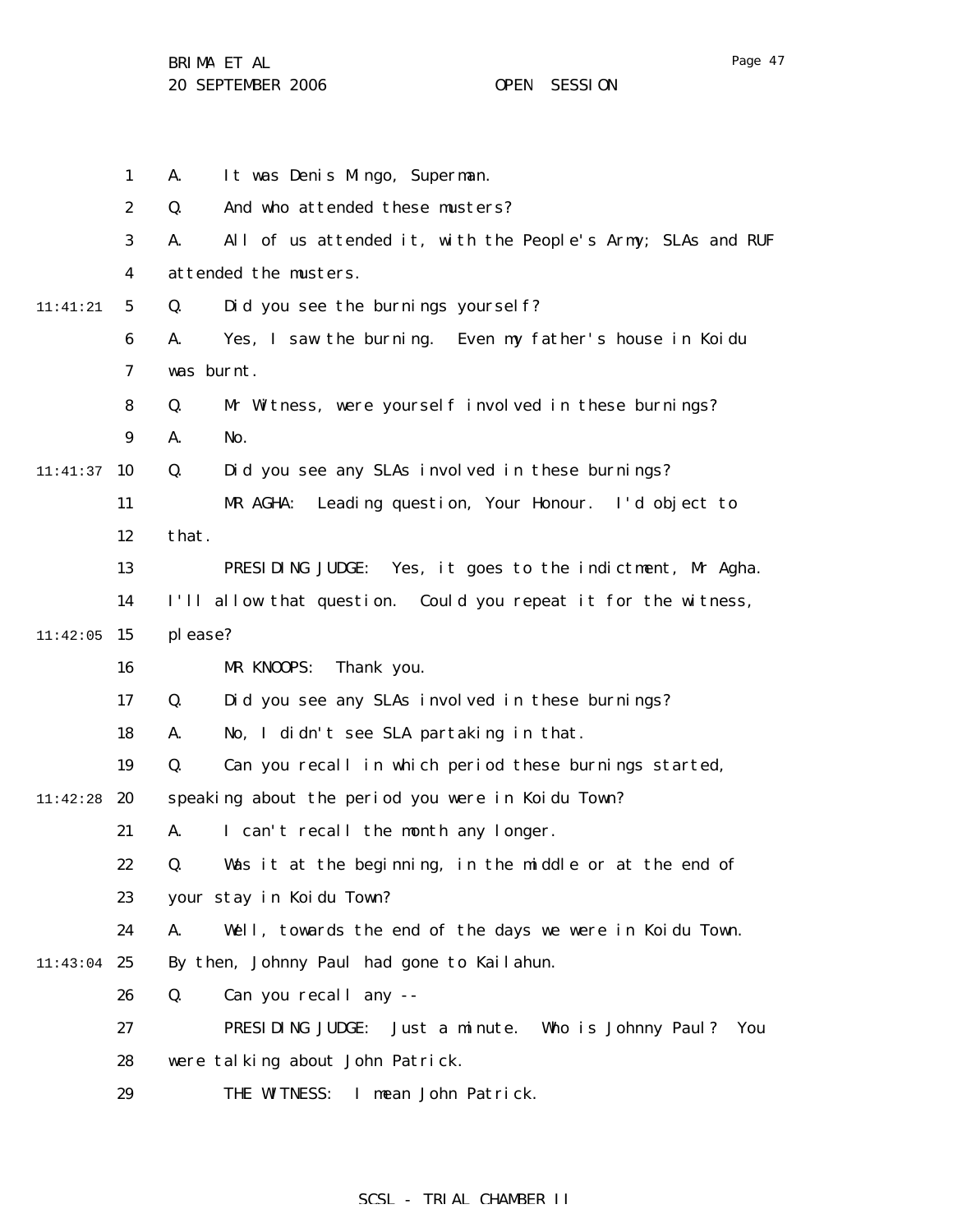1 2 3 4 5 6 7 8 9 11:44:32 10 11 12 13 14  $11:45:00$  15 16 17 18 19 11:45:39 **20** 21 22 23 24 11:46:20 25 26 27 28 29 11:43:52 MR KNOOPS: Q. You're speaking, Mr Witness, about the same John Patrick as you referred to before in your previous testimony? A. Yes, I'm speaking about the same person. Q. Mr Witness, can you recall any names of SLA soldiers who were present in Koidu Town during the burnings? A. I can't recall their names any longer. Q. If you had to make an estimation about how many houses were burnt down in Koidu Town; what would your answer be? A. I can't give the exact estimate of houses, because I didn't go to every places. Q. Apart from burning of houses, did you see anything happen in Koidu Town during your stay there? A. No, I didn't see anything happening, besides the houses being burnt. Q. Mr Witness, what happened after this period in Koidu Town? A. Well, after this period, I left Koidu Town for Kurubonla. Myself, my friends and their families, together with my own families, for us to avoid being -- being harassed by the RUFs in Koidu. MR KNOOPS: Please pause, Mr Witness. Kurubonla. That's K-U-R-U-N-B-O-L-A [sic]. Kurubonla. Q. Mr Witness, if you would have to make a rough estimation, at this time, about how many SLAs joined the RUF, what would your answer be? MR AGHA: Objection, Your Honour. I don't think he said SLAs joined the RUF. PRESIDING JUDGE: I -- I don't recall that evidence either. MR FOFANAH: Respectfully, Your Honours. I think he did.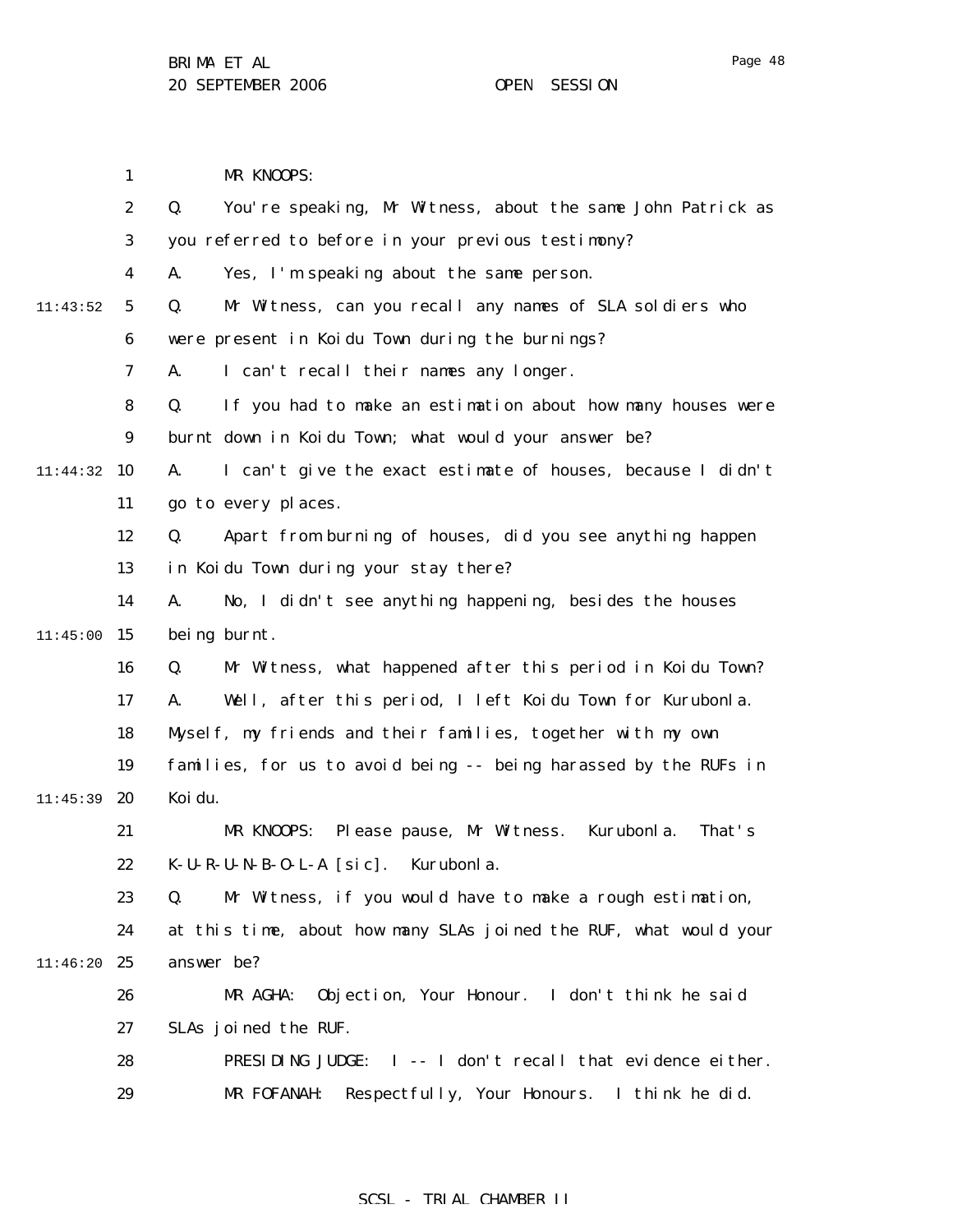|          | $\mathbf{1}$     | He said they joined and formed the People's Army, if I can       |
|----------|------------------|------------------------------------------------------------------|
|          | $\boldsymbol{2}$ | recall.                                                          |
|          | 3                | PRESIDING JUDGE: He never said they joined and formed the        |
|          | $\boldsymbol{4}$ | People's Army. He said, "All of us attended, we, the People's    |
| 11:46:44 | $\sqrt{5}$       | Army, SLAs and RUF."                                             |
|          | 6                | MR FOFANAH:<br>Grateful, if that is what you have.               |
|          | 7                | PRESIDING JUDGE: Yes, that question is not allowed,              |
|          | 8                | Mr Knoops.                                                       |
|          | $\boldsymbol{9}$ | Thank you, Your Honour.<br>MR KNOOPS:                            |
| 11:46:52 | 10               | Mr Witness, what happened in Kurubonla? Mr Witness, you<br>Q.    |
|          | 11               | are fine?                                                        |
|          | 12               | What happened at Kurubonla, whether it was fine? Is that<br>A.   |
|          | 13               | the question?                                                    |
|          | 14               | Sorry, I'm asking you whether you feel all right. Because<br>Q.  |
| 11:47:19 | 15               | I was just looking at your face. You're -- you're feeling all    |
|          | 16               | right, Mr Witness?                                               |
|          | 17               | Yes, I'm all right. I have no problems.<br>A.                    |
|          | 18               | Q.<br>Mr Witness, could you please tell the Court what happened  |
|          | 19               | in Kurubonla?                                                    |
| 11:47:45 | 20               | Yes.<br>A.                                                       |
|          | 21               | Please do.<br>Q.                                                 |
|          | 22               | Well, when we arrived at Kurubonla, SAJ Musa called us to<br>А.  |
|          | 23               | muster and introduce the officers that we met there, and then he |
|          | 24               | divided us into various groups that we met at Kurubonla.         |
| 11:48:17 | 25               | Thank you. Please pause. Was there for you a specific<br>Q.      |
|          | 26               | reason for you to leave Kurubonla?                               |
|          | 27               | MR AGHA:<br>Asked and answered, Your Honour; it was to --        |
|          | 28               | PRESIDING JUDGE:<br>Yes.                                         |
|          | 29               | MR AGHA: -- avoid RUF harassment.                                |

# SCSL - TRIAL CHAMBER II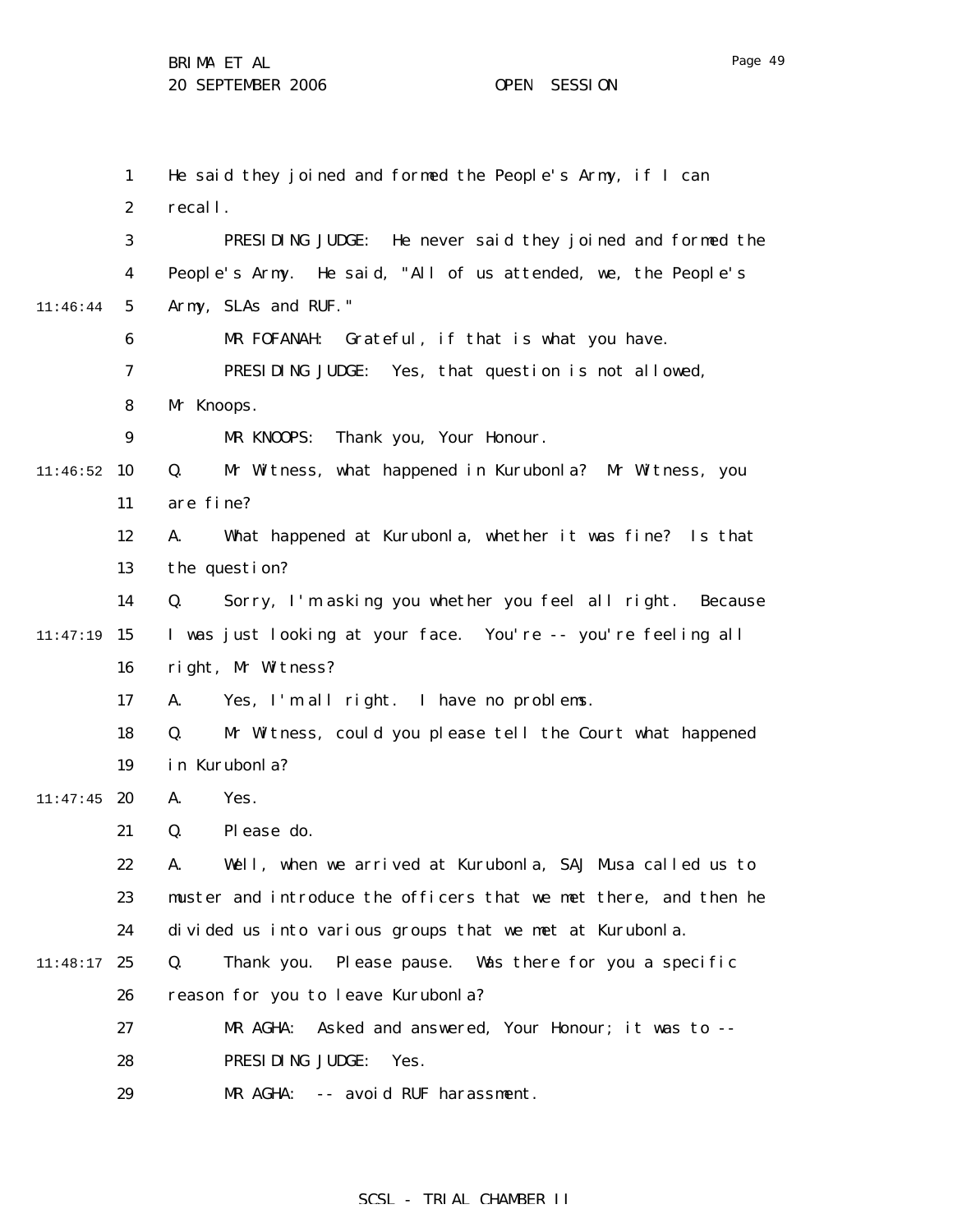|          | $\mathbf{1}$     | PRESIDING JUDGE: Yes, he's already explained, Mr Knoops.          |
|----------|------------------|-------------------------------------------------------------------|
|          | $\boldsymbol{2}$ | MR KNOOPS: I'll move on.                                          |
|          | 3                | Q.<br>Mr Witness, at the time you were in Kurubonla, and you saw  |
|          | 4                | SAJ Musa, Mr Musa, who were there else except from SAJ Musa from  |
| 11:48:58 | $\mathbf{5}$     | the SLA?                                                          |
|          | 6                | FAT Sesay was there, that I stayed with at Kurubonla, and<br>A.   |
|          | 7                | Marouf, who was called Shaka Zulu.                                |
|          | 8                | MR KNOOPS: Please pause. FAT Sesay is F-A-T S-E-S-A-Y.            |
|          | 9                | And the other is --                                               |
| 11:49:30 | 10               | PRESIDING JUDGE: Yeah, we have the other one, thanks.             |
|          | 11               | MR KNOOPS:<br>Thank you.                                          |
|          | 12               | Mr Witness, do you recall whether any SLA stayed behind in<br>Q.  |
|          | 13               | Koi du Town?                                                      |
|          | 14               | Well, I can't recall, because the time we left, I was<br>A.       |
| 11:49:50 | 15               | unable to go around to check those that left behind or not.       |
|          | 16               | How many of you were in Kurubonla, if you would have to<br>Q.     |
|          | 17               | make an estimation?                                               |
|          | 18               | MR AGHA: Is this the civilians or just the soldiers? If           |
|          | 19               | we could perhaps have a clarification.                            |
| 11:50:14 | 20               | MR KNOOPS:<br>Sorry. The soldiers, soldiers.                      |
|          | 21               | So, Mr Witness, if you were to make an estimation now, how<br>Q.  |
|          | 22               | many SLA soldiers were in Kurubonla when you met Musa?            |
|          | 23               | Well, I can't say, because we were mixed up. SLAs and the<br>A.   |
|          | 24               | civilians, so $I - I$ wasn't $-I - I$ m unable to say exactly     |
| 11:50:42 | 25               | those that were civilians or SLAs, because it was difficult to -- |
|          | 26               | to see the difference.                                            |
|          | 27               | Do you know whether there was a specific reason for Musa to<br>Q. |
|          | 28               | make these groups?                                                |
|          | 29               | A.<br>Yes.                                                        |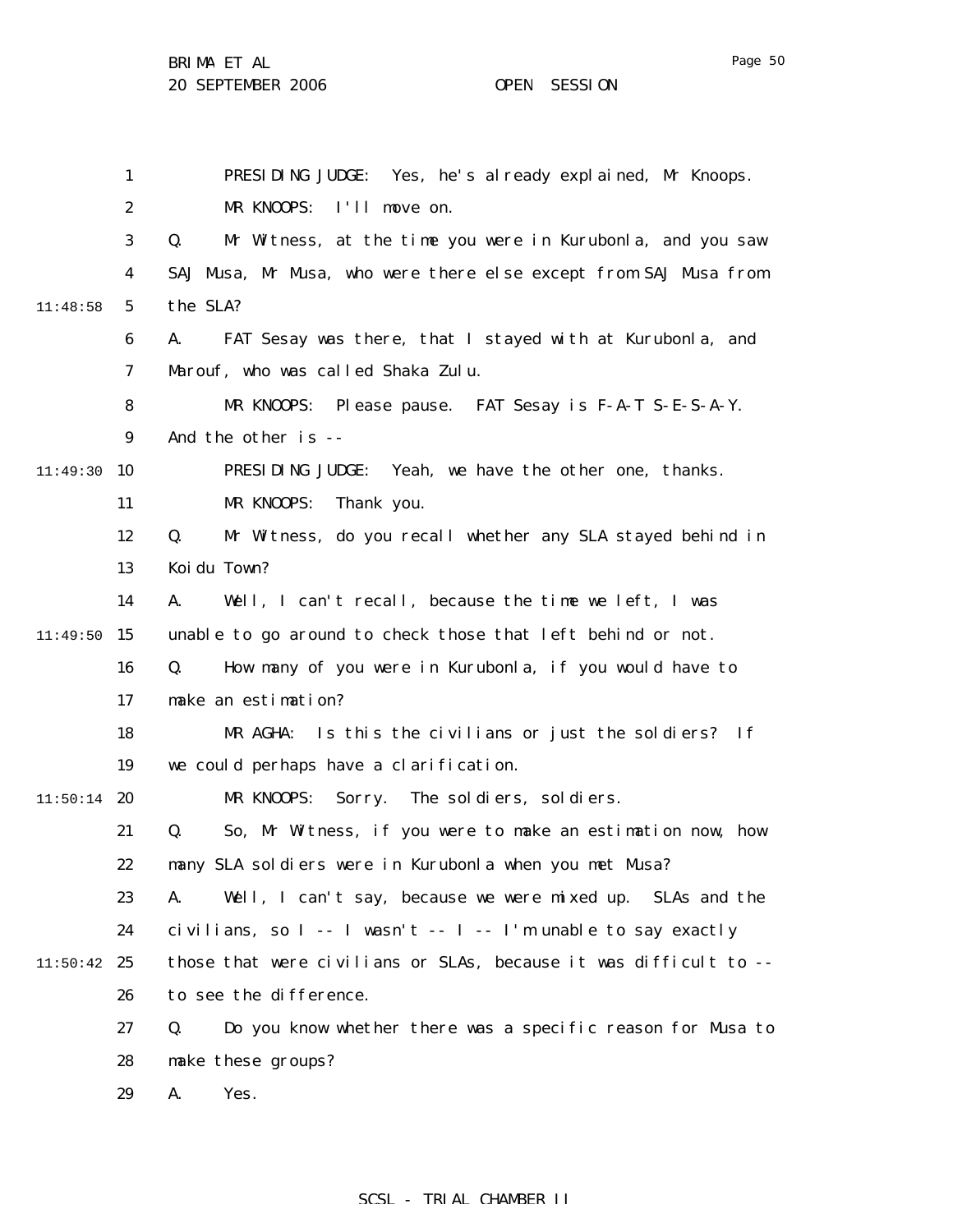1 2 3 4 5 6 7 8 9  $11:52:05$  10 11 12 13 14  $11:52:30$  15 16 17 18 19  $11:52:53$  20 21 22 23 24  $11:53:36$  25 26 27 28 29 11:51:32 Q. Could you please tell the Court? A. Yes, I can explain. Q. Please do. A. Well, the reason why SAJ Musa went to Kurubonla and assembled the soldiers there, because he had wanted to reinstate the military, so that our people would not go into the bush and struggle there. Q. Was this directly told to you -- THE INTERPRETER: Correction, interpreter. Correction, interpreter. The witness did say to reinstate the national army, not just the army, the national army. MR KNOOPS: Q. Mr Witness, was this said to you directly by Musa? MR AGHA: Objection, Your Honour. Leading. PRESIDING JUDGE: Yeah, I must say, Mr Knoops, you are continually leading. We won't allow that question. MR KNOOPS: Q. Mr Witness, can you please tell the Court how you became to know that the national army had to be reinstated? A. Please repeat, I did not understand. Q. How did you become to know that the army had to be reinstated? PRESIDING JUDGE: Well, he never did say that. He just said that that's what SAJ Musa wanted. MR KNOOPS: Q. Mr Witness, how do you know that this is what SAJ Musa wanted? A. Because when we used to attend the muster, he would say that to us. He would say, "This army should be reinstated again.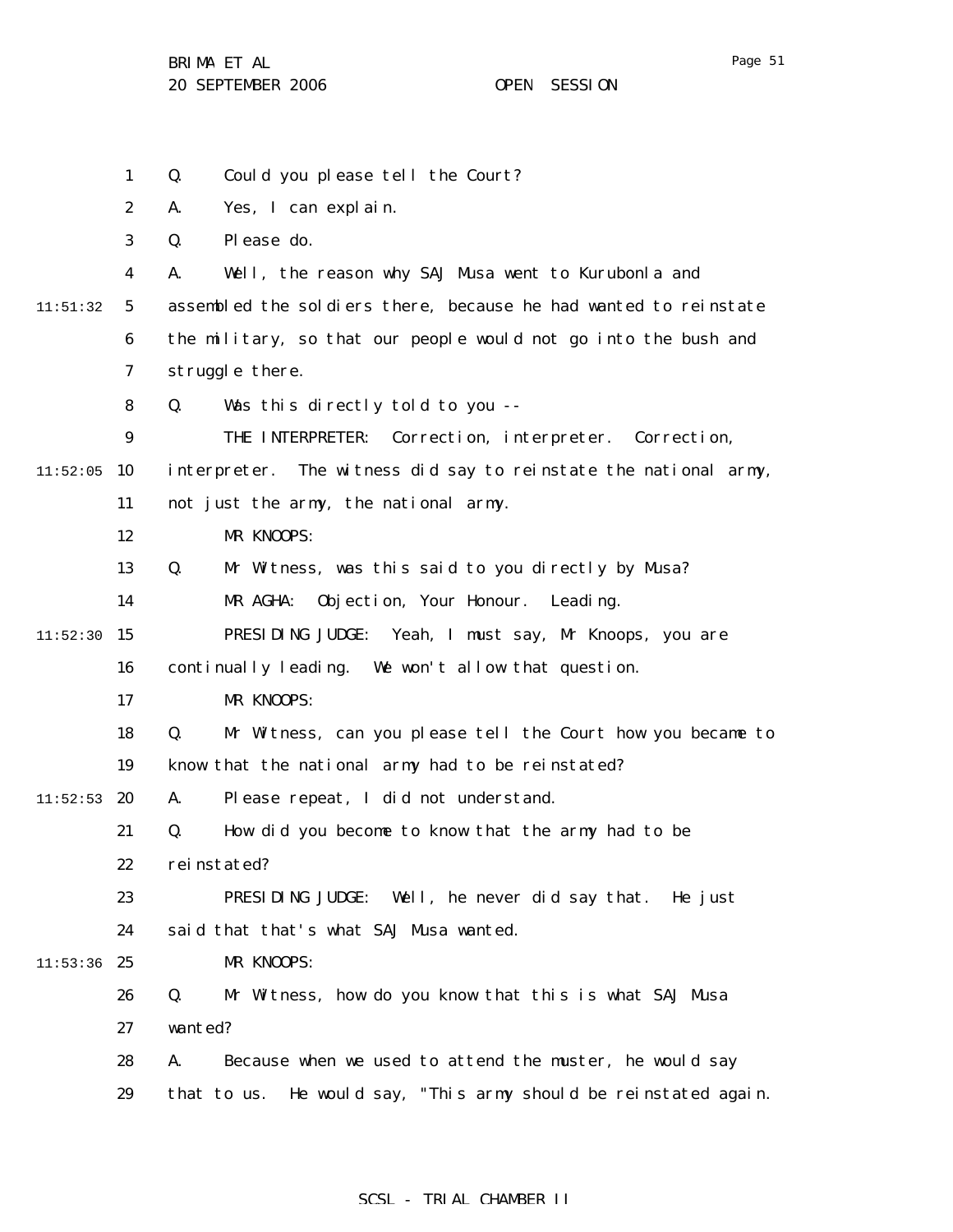1 2 3 4 5 6 7 8 9  $11:54:42$  10 11 12 13 14  $11:55:27$  15 16 17 18 19  $11:56:01$  20 21 22 23 24  $11:56:52$  25 26 27 28 29 11:54:07 So we should try and assemble ourselves together." Q. At the time of the muster, were any individuals of the RUF present? MR AGHA: Leading, Your Honour. Objection. PRESIDING JUDGE: Yes. Not allowed, Mr Knoops. MR KNOOPS: Q. Mr Witness, could you please tell the Court who were present during this muster by Musa? A. I can't say. Q. At one point, Mr Witness, were you able to speak with any of the SLA officers in Kurubonla? A. Yes. Like, Shaka Zulu, who was called Marouf. He was my friend. I used to go to him to keep some time. Q. During your stay in Kurubonla, were any other people coming in from other districts to Kurubonla? A. Yes. While we were there, Superman went there, together with RUFs, and said they were to organise a combined operation with the men at the Northern Jungle. Q. Do you know how Superman came to Kurubonla? A. Yes. Superman left Koidu Town, went through Yomandu and Kayima and Masofiniya, and met us at Kurubonla. Because that was the main highway that is used to go to Kurubonla. MR AGHA: Your Honour, may I request for some foundation as to how he knew that that was a route taken by Superman? PRESIDING JUDGE: Yes, Mr Knoops? MR KNOOPS: Yes. Q. Mr Witness, how do you know that this was the route taken by Superman? A. Well, many of them that came, we asked them how they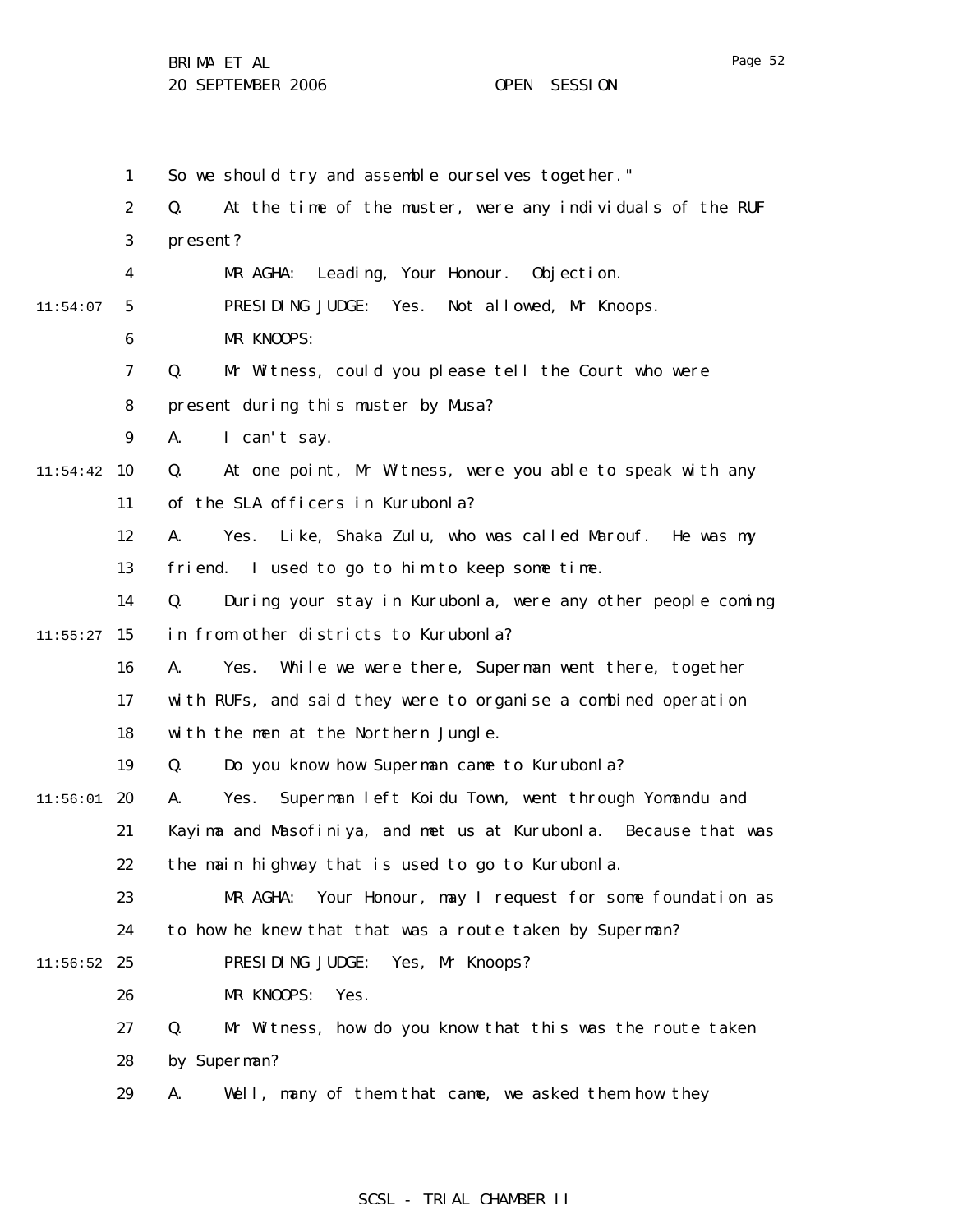|          | $\mathbf{1}$     | travelled to the place. They said that was the road they used.    |
|----------|------------------|-------------------------------------------------------------------|
|          | $\boldsymbol{2}$ | We asked and they started naming the areas they went through, up  |
|          | 3                | to Kurubonla.                                                     |
|          | 4                | Mr Witness, did you see Superman doing anything at that<br>Q.     |
| 11:57:22 | $\mathbf{5}$     | time in Kurubonla?                                                |
|          | 6                | A.<br>No.                                                         |
|          | 7                | Were you able to speak with him directly?<br>Q.                   |
|          | 8                | No.<br>A.                                                         |
|          | $\boldsymbol{9}$ | Do you know whether any meetings were held between the SLAs<br>Q. |
| 11:57:45 | 10               | and Superman at that time?                                        |
|          | 11               | I don't know about that.<br>A.                                    |
|          | 12               | Do you know whether the operations you mentioned actually<br>Q.   |
|          | 13               | took place between RUF and SLA?                                   |
|          | 14               | I object to that, Your Honour. I don't think he<br>MR AGHA:       |
| 11:58:14 | <b>15</b>        | actually mentioned that, any specific operations.                 |
|          | 16               | <b>JUDGE DOHERTY:</b><br>Mr Agha, I noted the witness to say they |
|          | 17               | were to organise a joint operation to the Northern Jungle; is my  |
|          | 18               | record incorrect?                                                 |
|          | 19               | I believe -- no, I don't suggest it's<br>MR AGHA:<br>No.          |
| 11:58:35 | 20               | incorrect at all -- I stand to be corrected. I believe that he    |
|          | 21               | came to the Northern Jungle to organise a joint operation with    |
|          | 22               | the troops in the Northern Jungle but, beyond that -- but I can   |
|          | 23               | withdraw the objection. It's a small matter.                      |
|          | 24               | PRESIDING JUDGE:<br>Repeat the question.                          |
| 11:58:59 | 25               | MR KNOOPS:<br>Your Honour, I can directly rephrase the            |
|          | 26               | question in that whether --                                       |
|          | 27               | Q.<br>Mr Witness, do you know whether any form of co-operation    |
|          | 28               | was established between RUF and the SLAs in Kurubonla?            |
|          | 29               | Because when the RUFs went, they went directly to<br>A.<br>Yes.   |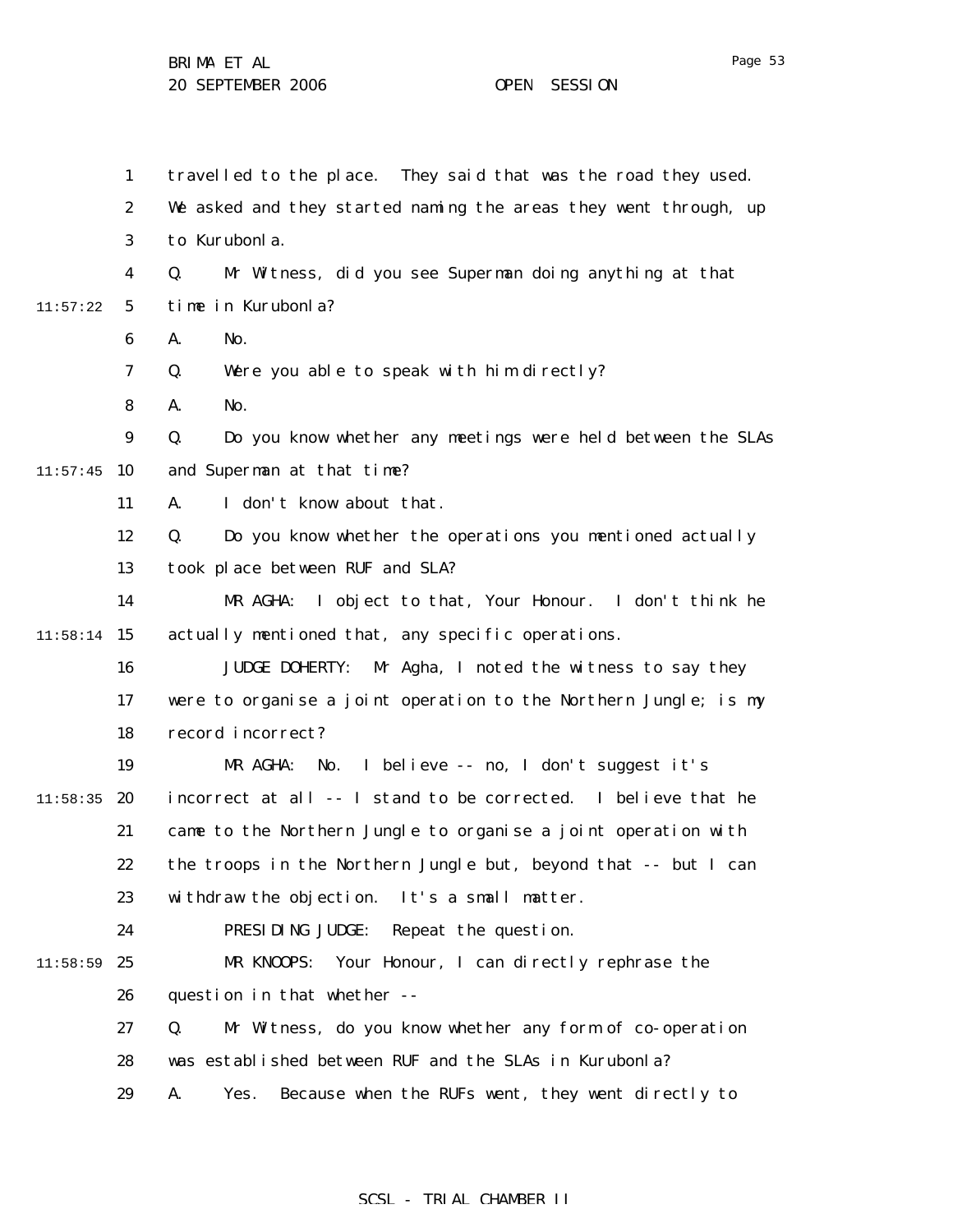|          | $\mathbf{1}$     | SAJ Musa, so I believe discussion must have taken place between  |
|----------|------------------|------------------------------------------------------------------|
|          | $\boldsymbol{2}$ | them, but I was not there.                                       |
|          | 3                | Did you see whether this co-operation actually took place?<br>Q. |
|          | 4                | Yes, they did organise patrols. The RUFs and the SLAs,<br>A.     |
| 11:59:53 | $5\phantom{.0}$  | they went and returned.                                          |
|          | 6                | In which period of time this happened, Mr Witness?<br>Q.         |
|          | 7                | I can't recall the month.<br>A.                                  |
|          | 8                | Q.<br>Did you personally attend such patrols?                    |
|          | 9                | A.<br>No.                                                        |
| 12:00:24 | 10               | Q.<br>Do you know how long Superman was in Kurubonla?            |
|          | 11               | No.<br>A.                                                        |
|          | 12               | Q.<br>Do you know whether he was on his own or was with other    |
|          | 13               | people?                                                          |
|          | 14               | Asked and answered, Your Honour. I believe he's<br>MR AGHA:      |
| 12:00:44 | 15               | al ready answered; he came with RUF troops.                      |
|          | 16               | PRESIDING JUDGE:<br>Do you mean beside his troops, Mr Knoops?    |
|          | 17               | MR KNOOPS:<br>Yes.                                               |
|          | 18               | PRESIDING JUDGE:<br>Well, you better ask that.                   |
|          | 19               | MR KNOOPS:                                                       |
| 12:01:00 | 20               | Q.<br>Mr Witness, when Superman came to Kurubonla with his RUF   |
|          | 21               | troops, was anyone else there with him?                          |
|          | 22               | A. Yes. He arrived there with some RUF men, but I don't know     |
|          | 23               | their names.                                                     |
|          | 24               | Q.<br>Mr Witness, you testified about a muster parade<br>0kay.   |
| 12:01:37 | 25               | convened by Musa. Did you see any other muster parades in that   |
|          | 26               | time frame?                                                      |
|          | 27               | A.<br>No.                                                        |
|          | 28               | Mr Witness, did you, at that time of your stay in<br>Q.          |
|          | 29               | Kurubonla, see the presence of the three accused?                |
|          |                  |                                                                  |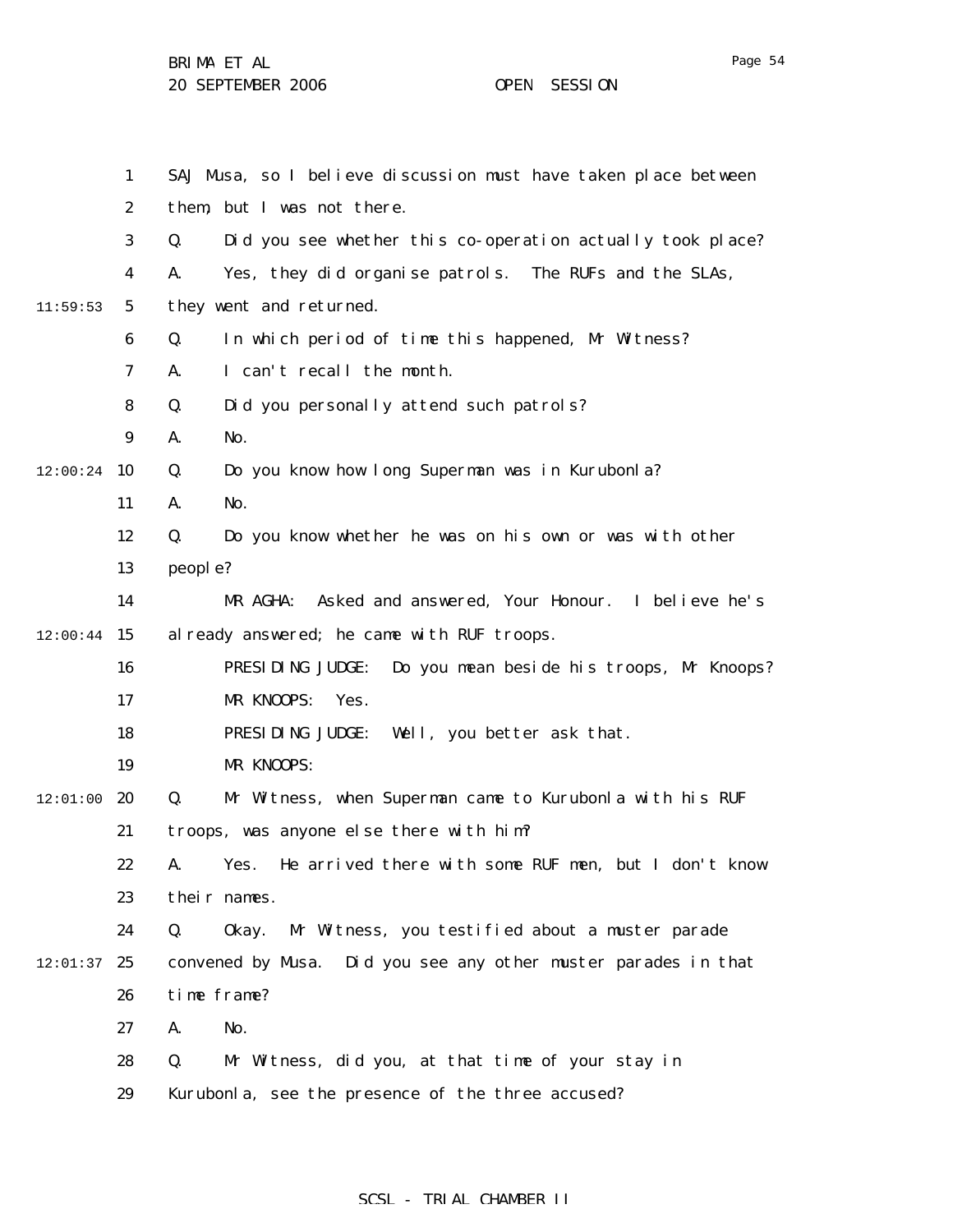1 2 3 4 5 6 7 8 9  $12:02:59$  10 11 12 13 14  $12:03:26$  15 16 17 18 19  $12:04:06$  20 21 22 23 24  $12:04:44$  25 26 27 28 29 12:02:29 A. No. Q. Mr Witness, what happened after Superman left Kurubonla? MR AGHA: Objection. I don't think he said Superman has left yet, has he? PRESIDING JUDGE: It's also a leading question. I won't allow it. MR KNOOPS: Q. Mr Witness, in the period you were in Kurubonla, did you hear Musa saying anything more specific about the -- this reinstating of the army? A. Yes. Q. Could you please testify what you recall Musa saying about that? A. Yes. Q. Please do. A. Well, SAJ Musa used to say this military had taken a long time since we were colonised. The Nigerians would not just come and stage a fight with us, so we should fight to reinstate the military. Q. Mr Witness, can you recall whether Musa put anyone, except from himself, in charge of this -- for this task? A. Yes. Q. Can you please clarify that? A. Like FAT Sesay, then we have Shaka Zulu, who was Marouf, and another officers he appointed, that I cannot recall their names. Q. Do you know what their exact position was, of these three individuals, FAT Sesay, Shaka Zulu and Marouf. MR AGHA: Objection, Your Honour. I don't know the witness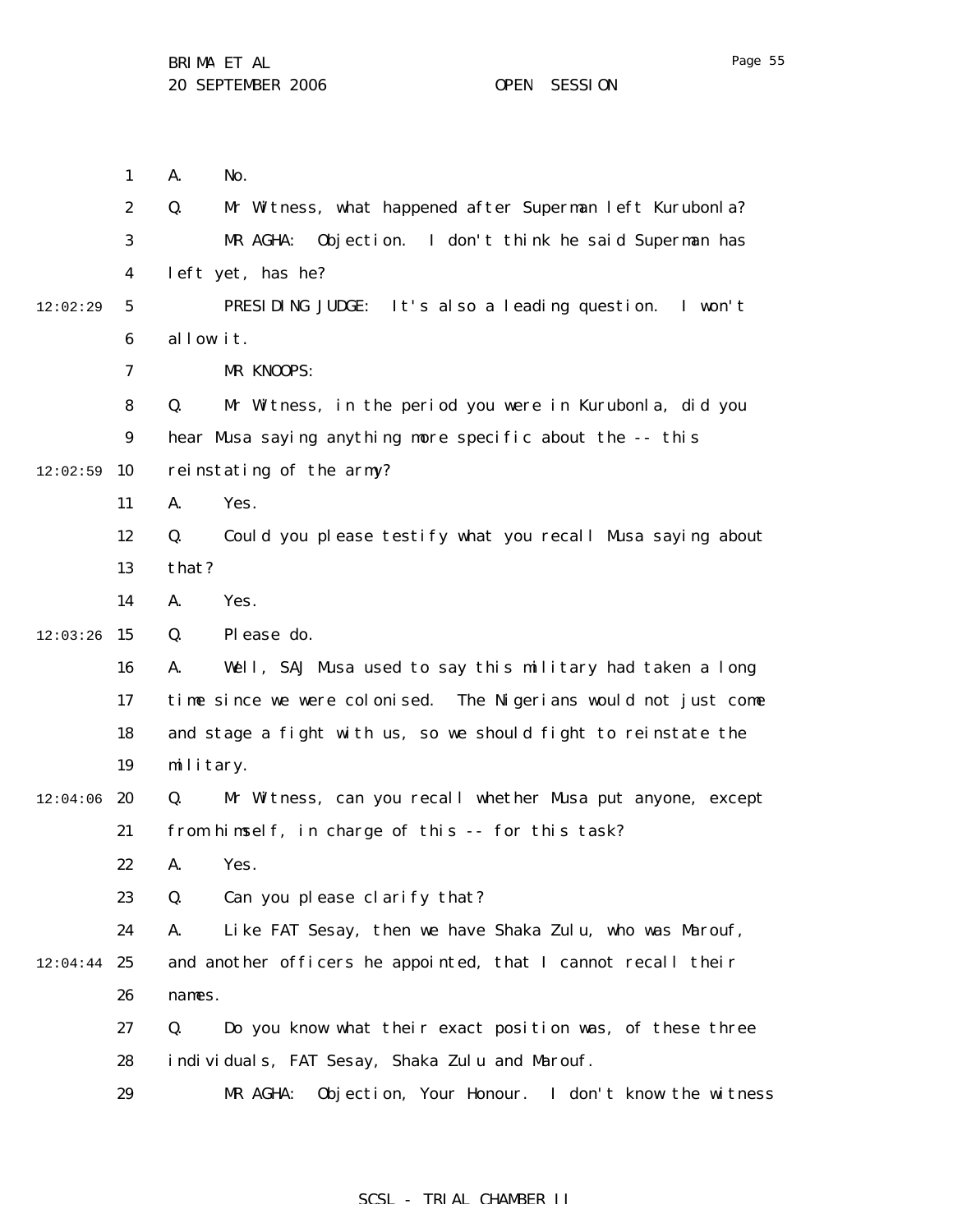1 2 3 4 5 6 7 8 9  $12:05:46$  10 11 12 13 14  $12:06:20$  15 16 17 18 19  $12:06:53$  20 21 22 23 24  $12:07:10$  25 26 27 28 29 12:05:20 is qualified to speak about the exact military position, bearing in mind his rank that he gave at that time. THE PRESIDING JUDGE: Well, what do you say to that? MR KNOOPS: Well, I'm not asking the witness to say something about military expertise, but just ask whether he knows whether any position was given to them and what, exactly, this position was. PRESIDING JUDGE: Yes, I'll allow that question. MR KNOOPS: Q. Mr Witness, could you please explain to the Court what exactly their position was, according to your own knowledge? A. Well, I knew FAT Sesay to be the administrative officer. That was the only thing I knew about. I never knew about the other appointments. Q. Mr Witness, what happened with the SLA troops in Kurubonla? A. Well, the SLA troops at Kurubonla, we were there, then we decided to leave Kurubonla for Freetown. Q. Who made that decision to leave Freetown -- to leave for Freetown? MR AGHA: I object to that question. It's leading, Your Honour. MR KNOOPS: I'll rephrase it. Q. Was there any decision made to leave Freetown, according to your knowledge? PRESIDING JUDGE: No, you mean Kurubonla, don't you? MR KNOOPS: Kurubonla. THE WITNESS: Yes. SAJ Musa gave orders to leave Kurubonla. Even before I arrive at Kurubonla, they had sent people ahead, an advance party, Eddie, who came and discovered

### SCSL - TRIAL CHAMBER II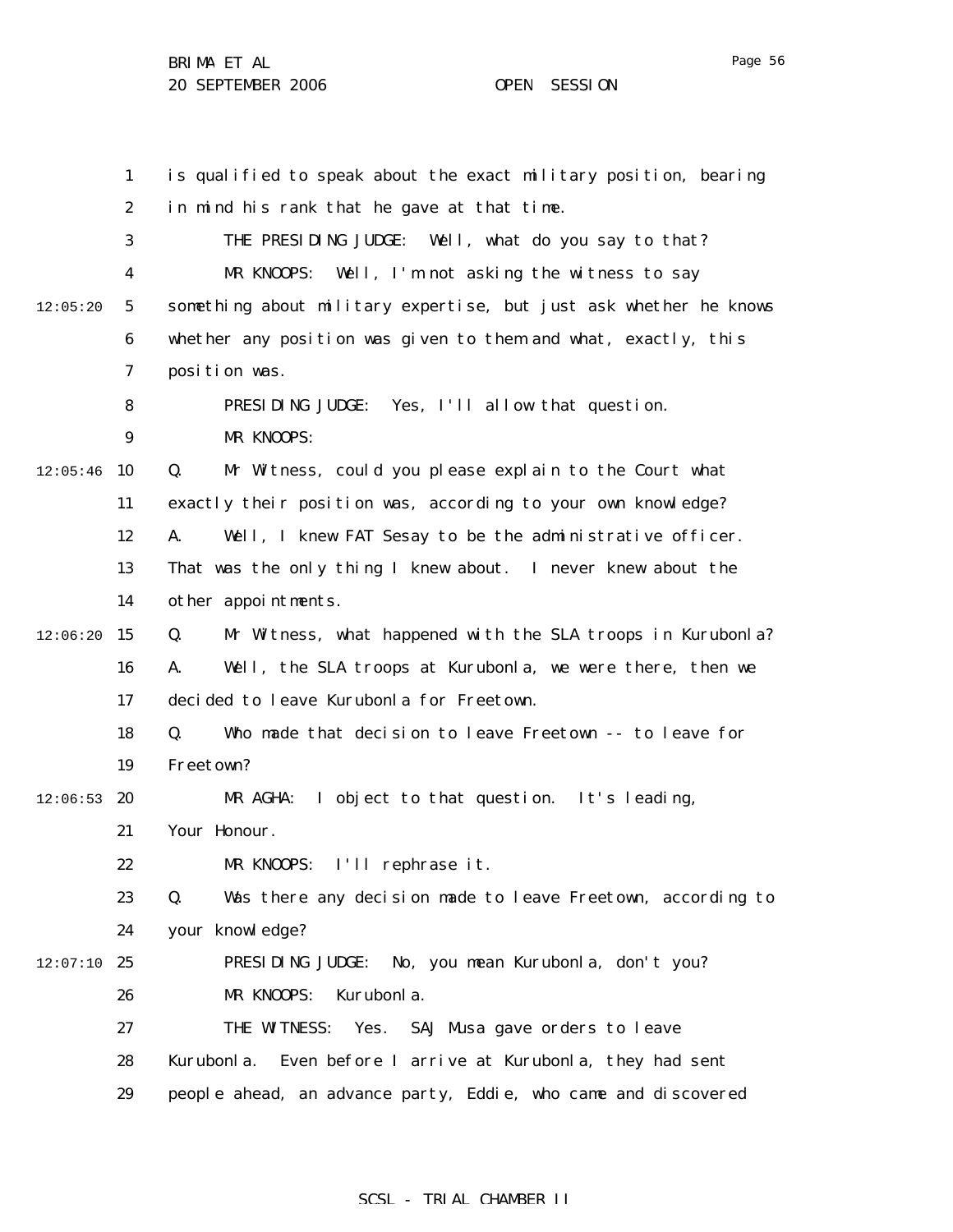1 2 3 4 5 6 7 8 9  $12:08:28$  10 11 12 13 14  $12:08:53$  15 16 17 18 19  $12:09:24$  20 21 22 23 24  $12:10:06$  25 26 27 28 29 12:07:54 Eddie Town, and they said we should leave Kurubonla and come to Eddie Town. Q. Mr Witness, first of all, what do you mean with "an advance"? A. Well, it was leaving one place to go to another. PRESIDING JUDGE: Mr Witness, I probably don't understand you. Are you saying that SAJ Musa sent orders in advance to you to leave Kurubonla, before you had even arrived in Kurubonla? THE WITNESS: Yes. When I arrived there, I received the information that he had sent some men ahead before we came and met them at Kurubonla. MR KNOOPS: Q. Mr Witness, you mentioned the name of Eddie. Can you please clarify this name? A. Eddie? Q. Yes, the name Eddie. A. Well, it was that name I met people calling him, so I can't give a meaning to that name. Q. Did Eddie belong to any group? A. Well, he was the advance team commander. They were the first people who left and went ahead, together with O-Five. Q. You have the exact name of O-Five? A. No. That's what the name I knew. I have never come across him being called another name. Q. Mr Witness, the names you just mentioned, O-Five and Eddie, did these belong to RUF or SLA? MR AGHA: Objection, Your Honour, to that question. PRESIDING JUDGE: What's your objection? MR AGHA: Well, perhaps the question could be phrased: Do

### SCSL - TRIAL CHAMBER II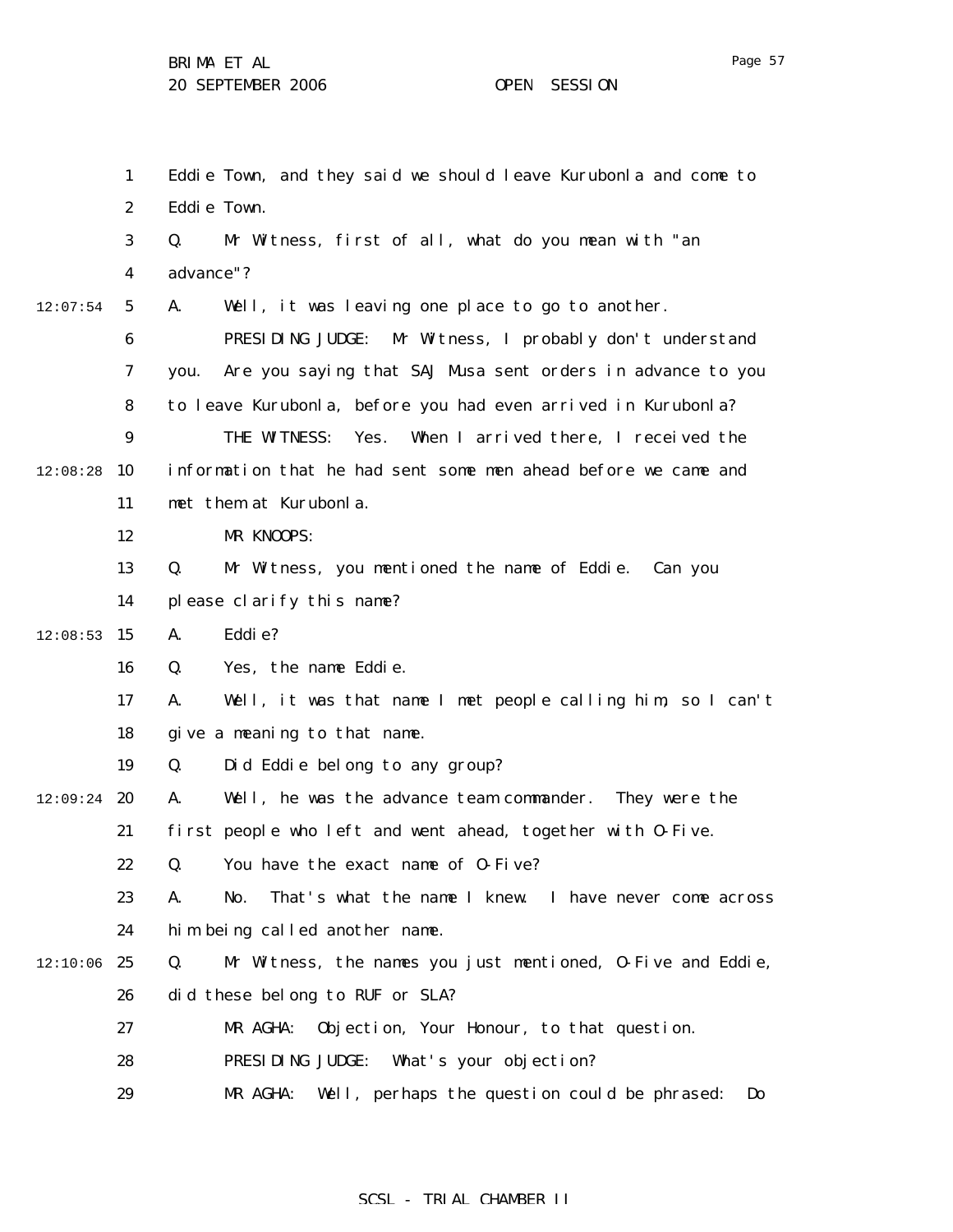1 2 3 4 5 6 7 8 9  $12:10:52$  10 11 12 13 14  $12:11:27$  15 16 17 18 19  $12:11:54$  20 21 22 23 24  $12:12:35$  25 26 27 28 29 12:10:34 you know which group they belonged to? PRESIDING JUDGE: You're objecting on the grounds of leading. MR AGHA: Yes, Your Honour. PRESIDING JUDGE: Yes, what's your reply, if any, Mr Knoops? MR KNOOPS: I think I already asked the question to which group Eddie belonged. I'm trying to be more specific. PRESIDING JUDGE: Well, it is leading, Mr Knoops. It is a very simple question to ask without leading. MR KNOOPS: Q. Mr Witness, you just testified that some men were sent ahead. Could you please specify who these people were? A. In which way? Q. Can you mention names, except from the two persons you just mentioned, O-Five and Eddie? A. Yes. There were others that I can recall, like Junior Li on. Q. Any other names? A. No. I can't recall. Q. You testified that some men were sent ahead. Could you please indicate; ahead where, to which direction? A. Well, I don't know the direction they took. Q. Do you know what happened with the RUF troops and Superman, who were in Kurubonla? A. Yes. They later returned to Koidu Town. Q. Was anyone of the RUF present when or participated in the group who went ahead to -- from Kurubonla? MR AGHA: Objection. It's leading, Your Honour.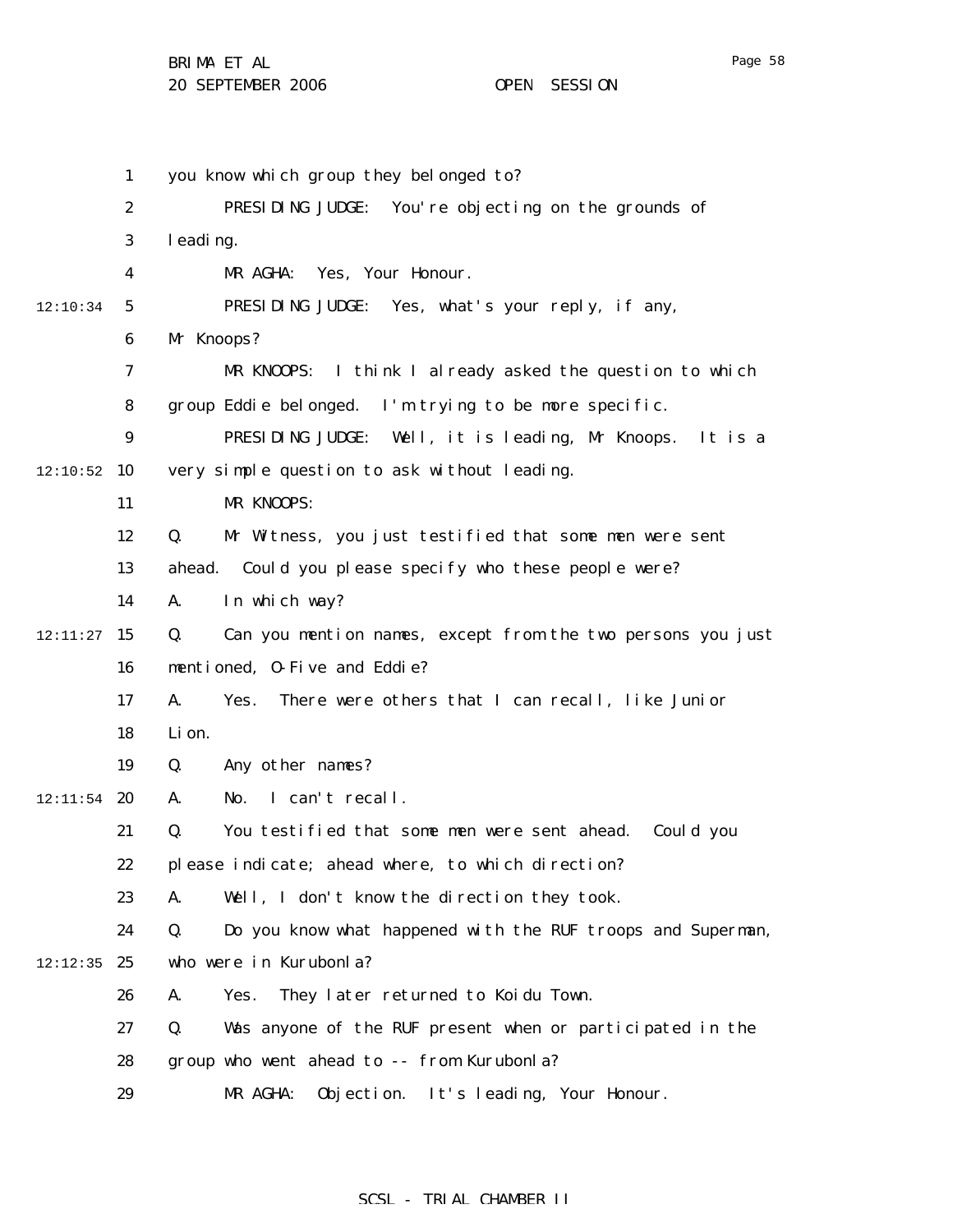1 2 3 4 5 6 7 8 9  $12:14:08$  10 11 12 13 14  $12:14:40$  15 16 17 18 19  $12:15:12$  20 21 22 23 24  $12:15:47$  25 26 27 28 29 12:13:38 PRESIDING JUDGE: Mr Knoops? MR KNOOPS: I'll rephrase it, Your Honour. Q. Mr Witness, what was your position when the group left ahead from Kurubonla? A. Well, my position, I've told you people, I met those people who had gone ahead, so I stayed with FAT. I carried his bags where he had his documents. Q. Did you, at some point, leave Kurubonla Town? A. Yes. There was a time when -- I was not the only person who left. We left, together with SAJ Musa, because we heard that Eddie and others had arrived in a town called Eddie Town, so we should go and join them there. Q. How did you go to Eddie Town? A. Well, we used a bypass route to go to Eddie Town, a bush path. Q. How many of you were there at that moment, taking that bush path? A. Well, all the troops that were at Kurubonla left together to go to Eddie Town. I can't say exactly the total number of people that were there. We left, together with our families. Q. Can you recall when you arrived at Eddie Town? A. Well, I could recall it was in November that we arrived in Eddie Town. Q. Of which year? A. 1998. Q. Can you recall what happened in Colonel Eddie Town when you arrived? A. Yes. Q. Could you please tell the Court what happened in Colonel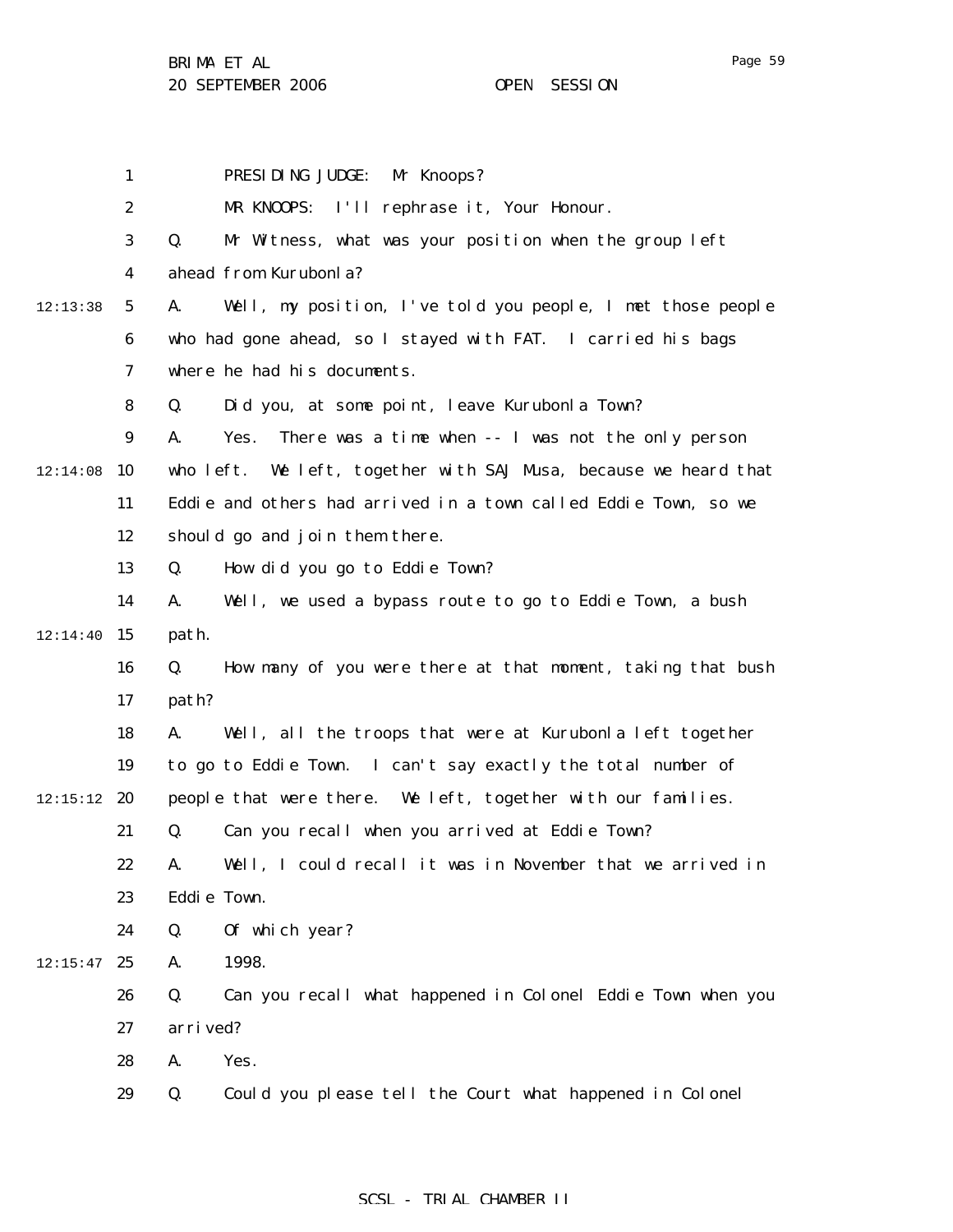1 Eddie Town?

|          | $\boldsymbol{2}$ | Well, when we arrived at Colonel Eddie Town, 0-Five<br>Yes.<br>A.   |
|----------|------------------|---------------------------------------------------------------------|
|          | 3                | and some other people that we met there, they even went and         |
|          | $\boldsymbol{4}$ | showed us where the prisoners, that is the soldiers whom they had   |
| 12:16:38 | 5                | said had wanted to run away to go and surrender, whom were          |
|          | 6                | arrested by Junior Lion, were in the prison in a particular         |
|          | 7                | So they took us there, we went there and they showed us<br>house.   |
|          | 8                | the particular house, and we saw the people who were in there.      |
|          | 9                | Mr Witness, did this happen directly after your arrival in<br>Q.    |
| 12:17:05 | 10               | Eddie Town, or was a certain time lapse --                          |
|          | 11               | Because it was in the same day that we arrived in<br>A.<br>Yes.     |
|          | 12               | Eddie Town, but it was within those days that we had arrived,       |
|          | 13               | that they took us to that particular prison and showed us the       |
|          | 14               | soldiers whom they had said had wanted to run away, to go and       |
| 12:17:32 | 15               | surrender.                                                          |
|          | 16               | Mr Witness, who do you mean "with us"?<br>Q.                        |
|          | 17               | Myself, another soldier, who was called Allie, and then<br>A.       |
|          | 18               | Bombor Kieoke.<br>Those are the people I mean.                      |
|          | 19               | And Bombor Kieoke is<br>MR KNOOPS:<br>Allie is A-L-L-I-E.           |
| 12:18:09 | 20               | Ki eoke, K-I-E-O-K-E.<br>$B - 0 - M - B - 0 - R$ .                  |
|          | 21               | Q.<br>Mr Witness, can you recall the people who showed you the      |
|          | 22               | prison in Colonel Eddie Town?                                       |
|          | 23               | A.<br>Yes.                                                          |
|          | 24               | Q.<br>Can you mention their names?                                  |
| 12:18:45 | 25               | Sillah Bob and then Allie I have spoken about and Bombor<br>A.      |
|          | 26               | Because, in the case of Allie, he was one of the people<br>Ki eoke. |
|          | 27               | we met there at Colonel Eddie Town. He was staying with Tito,       |
|          | 28               | He was the person who took us there and showed us<br>Colonel Tito.  |
|          | 29               | there.                                                              |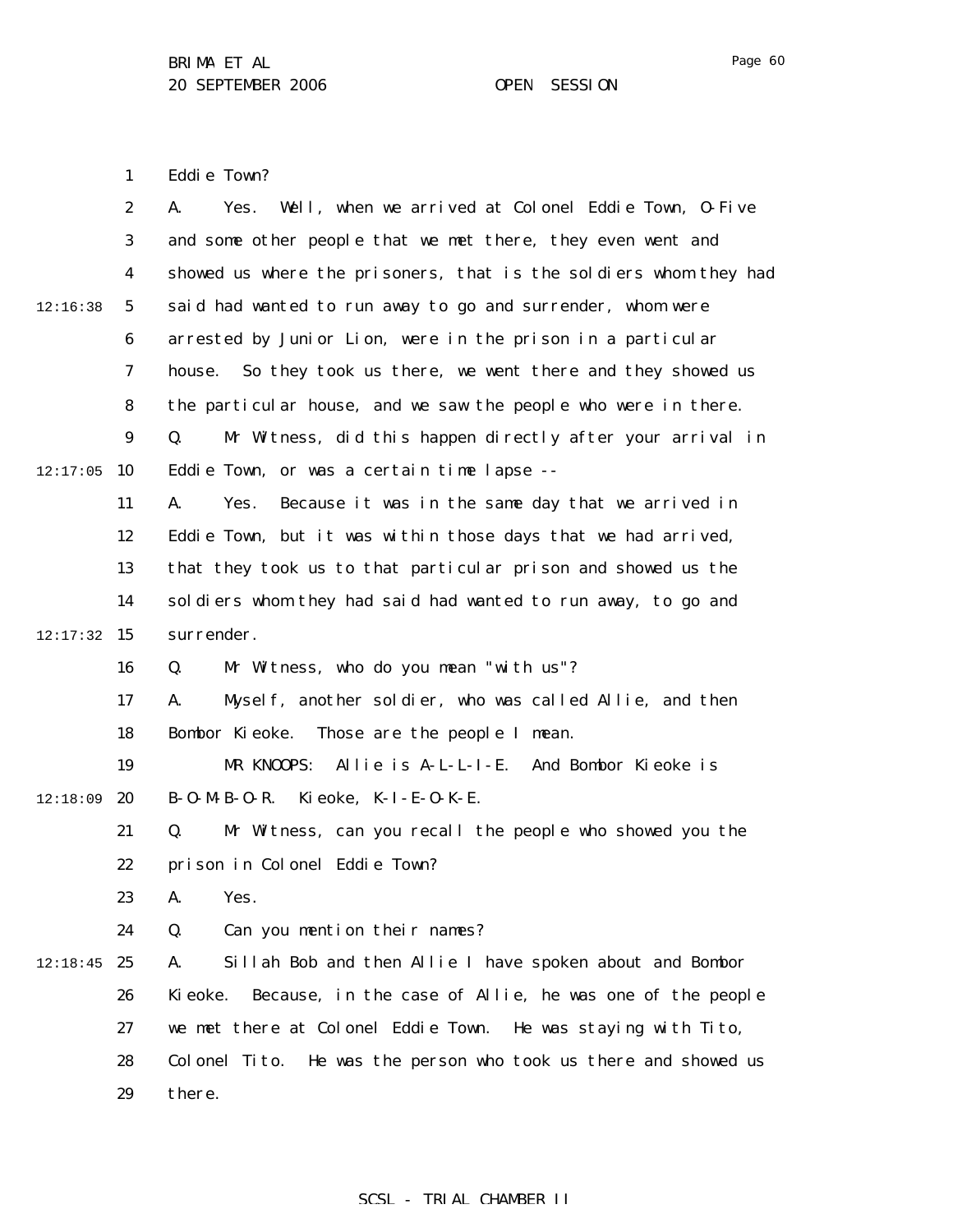1 2 3 4 5 6 7 8 9  $12:19:41$  10 11 12 13 14  $12:19:58$  15 16 17 18 19  $12:20:14$  20 21 22 23 24  $12:20:24$  25 26 27 28 29 12:19:19 MR KNOOPS: Your Honours, before I move on, the third accused would like to use the lavatory -- the second accused, sorry. PRESIDING JUDGE: Yes, he can leave. MR KNOOPS: Thank you, Your Honour. Q. Mr Witness, would you please describe this prison you were showed there? A. Yes, I can describe it. It was a building, which was a house. They had a room in there that was made the prison. PRESIDING JUDGE: Just pause there, please, Mr Knoops. Ms Thompson, I should have noted something for the record before this, but I note that your client is, in fact, not in Court. He has seen the doctor, has he? MS THOMPSON: Your Honour, I didn't find out whether he had seen the doctor. The plan was to see the doctor during the break, so that may mean he may not join us for the rest of the session. PRESIDING JUDGE: In any event, you're here to represent him. We will take it that he has waived his right to be present pursuant to Rule 60. MS THOMPSON: That is so, Your Honour. PRESIDING JUDGE: Well, thank you, Ms Thompson. Sorry, Mr Knoops. Go ahead. MR KNOOPS: It's all right. Thank you, Your Honour. Q. Mr Witness, please continue with the description of the prison. A. Well, the prison was a kind of house which was in the centre of Eddie Town. And it was within the house one particular room was made a prison, and the window had iron rods. And if

### SCSL - TRIAL CHAMBER II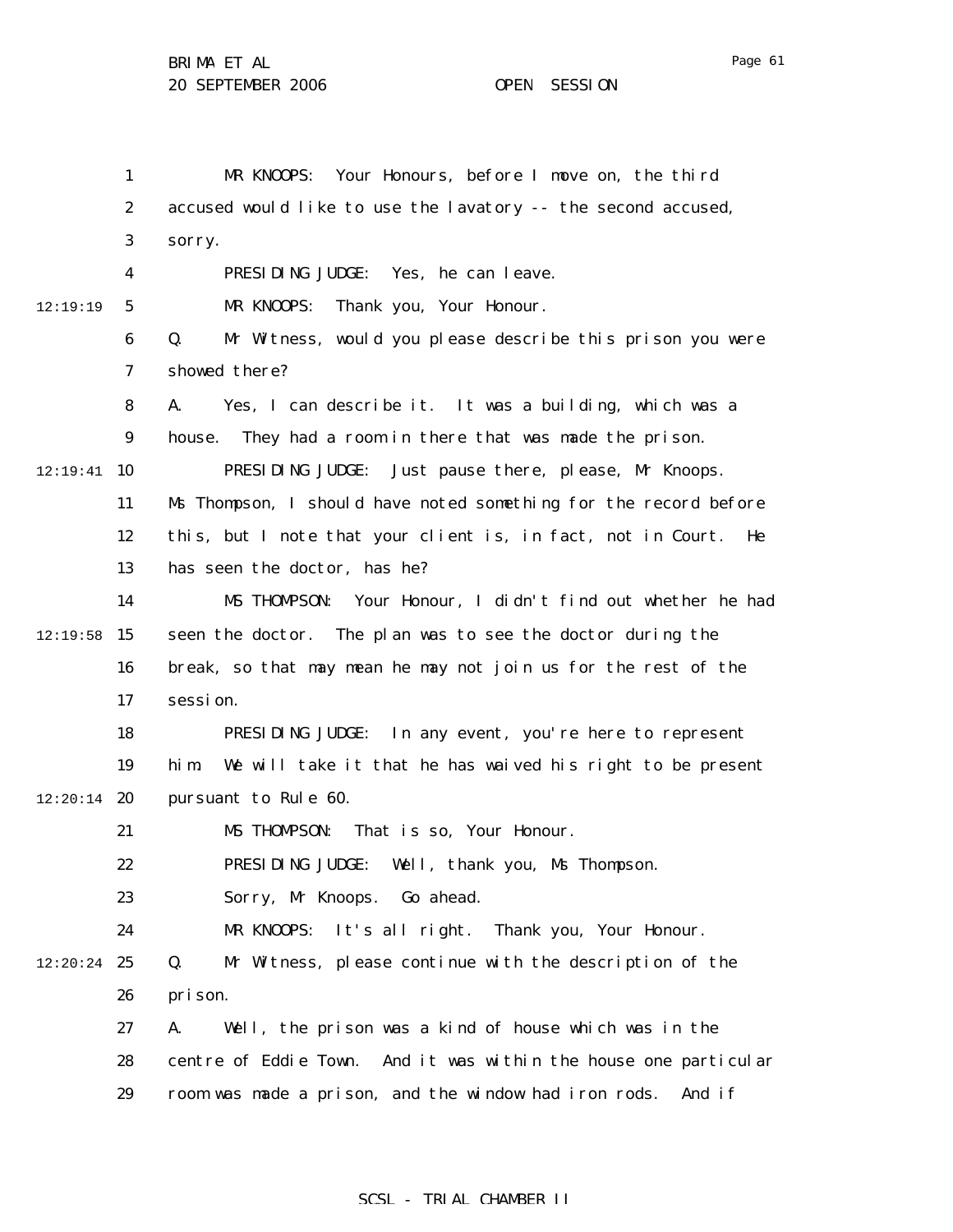1 2 3 4 5 6 7 8 9 12:21:43 10 11 12 13 14  $12:22:08$  15 16 17 18 19  $12:22:43$  20 21 22 23 24  $12:23:05$  25 26 27 28 29 12:21:16 somebody is outside the prison, you cannot be able to identify them. Q. Mr Witness, could you give us a description of this Colonel Eddie Town? A. Yes, I can be able to describe the town, how it was. Q. Please do. A. Well, it was a town that had something like a "Y" plan. At the entrance, you get inside and at the Junction, you have a street that goes towards the right, and another street that goes towards the left. But, within the centre of the town, you had the prison. But, if you use the right-hand side of the road, you go towards the riverside. If you use the left side, you go towards the forest. That was exactly how the town looked like. Q. Mr Witness, when you arrived in Eddie Town, did you see any civilians there? A. Well, we met civilians there. In fact, it was they who normally went to buy some small, small things that are normally used in the town. Q. Was there a specific reason, Mr Witness, why the prison was shown to you? A. Yes. It was because I also had wanted to see the prisoners whom they had arrested and said they had wanted to go and surrender. And, at that particular time, when you had wanted to go and surrender, you can either be killed or you'd be jailed. So at that time when I understood that I -- I equally had wanted to go and see them, therefore, I went there and saw them. Q. Were you able to see who were inside of the prison? A. Yes, I was able to see them. I was able to see them. Q. How many men were inside of the prison, whom you saw?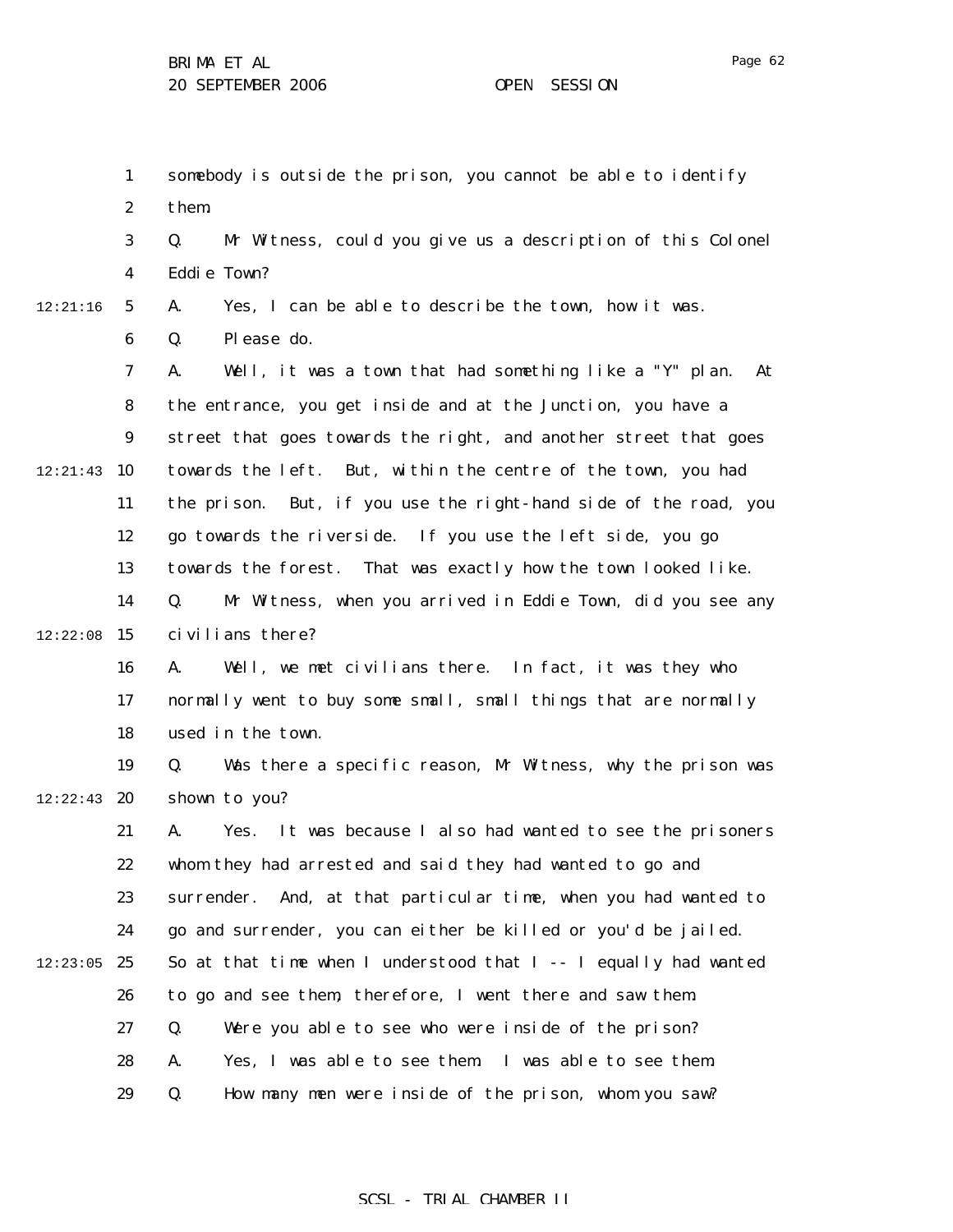BRIMA ET AL

20 SEPTEMBER 2006 OPEN SESSION

|          | $\mathbf{1}$     | <b>JUDGE DOHERTY:</b><br>Mr Knoops, I don't recall it being          |
|----------|------------------|----------------------------------------------------------------------|
|          | 2                | determined that there were men inside.                               |
|          | 3                | Right, Your Honour. Yes.<br>MR KNOOPS:                               |
|          | 4                | Mr Witness, could you please specify what you saw inside<br>Q.       |
| 12:23:52 | $\sqrt{5}$       | the prison?                                                          |
|          | 6                | I saw men there.<br>There were more than either two --<br>Yes.<br>A. |
|          | 7                | about that, or three, within the prison.                             |
|          | 8                | Did you know them, these men inside the prison?<br>Q.                |
|          | $\boldsymbol{9}$ | I never knew them before, except that particular day that I<br>A.    |
| 12:24:22 | 10               | saw them inside the prison.                                          |
|          | 11               | Did you become to know their names?<br>Q.                            |
|          | 12               | Yes. I was able to know their names later.<br>A.                     |
|          | 13               | How did you become to know their names?<br>Q.                        |
|          | 14               | Well, the securities who were there, that was Junior Lion's<br>A.    |
| 12:24:57 | 15               | and normally when you went there to see them, they will even<br>men, |
|          | 16               | tell you that this man is called this way, and this other man is     |
|          | 17               | called this way. So that was how I came to know the people who       |
|          | 18               | were there in the prison.                                            |
|          | 19               | Can you recall, today, the names of these people you saw in<br>Q.    |
| 12:25:24 | 20               | prison?                                                              |
|          | 21               | Yes, I can recall some of their names.<br>A.                         |
|          | 22               | Could you please tell the Court the names you can recall?<br>Q.      |
|          | 23               | Yes.<br>A.                                                           |
|          | 24               | Please do.<br>Q.                                                     |
| 12:25:47 | 25               | Well, I can recall one Abdul Sesay who was a short, black<br>A.      |
|          | 26               | in complexion, fellow. And I can recall another, Santigie Kanu.      |
|          | 27               | He was a fair in complexion guy, thin. And another one who was       |
|          | 28               | called Tamba Brima.                                                  |
|          | 29               | Your Honours want me to spell the names?<br>MR KNOOPS:               |

# SCSL - TRIAL CHAMBER II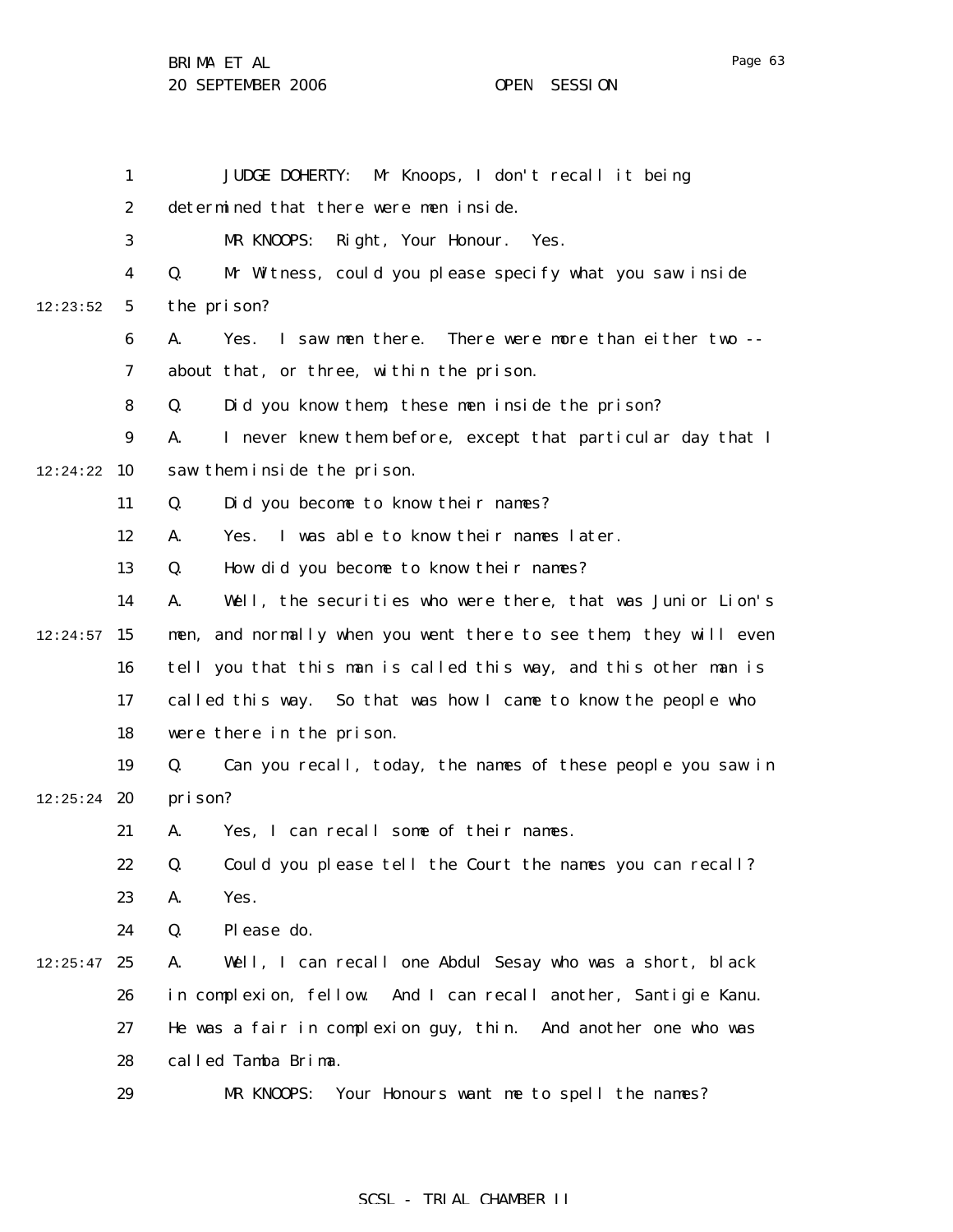individuals in this prison?

1

2

Page 64

3 4 5 6 7 8 9  $12:27:16$  10 11 12 13 14  $12:27:44$  15 16 17 18 19  $12:28:13$  20 12:26:52 A. Yes. I even told them that, "Look, fellows, even when they -- we have been disbanded, they are saying we are going to surrender. If you go there, they will kill you, for no reason. In fact, that is, in fact, the more reason why you guys are in the prison now, because I don't think that soldiers should go and surrender." So that was exactly what I discussed with them. Q. Mr Witness, you mentioned the name of Junior Lion. Do you know whether he had any position, at that moment, in Colonel Eddie Town? A. Yes. He was the task force officer. In fact, he was taking care of the prisoners and -- and his personnel. He was the overall boss of task force but -- and the whole operation that we met there at Eddie Town. Q. Mr Witness, how did you know, at that time, that Junior Lion had that position? A. Well, during that time that my friend Allie took me to the prison for me to see those people there, that was the time he said that is the commander who is taking care of the prisoners

Q. Mr Witness, did -- were you able to speak to these

21 22 23 24 and he is the task force commander, and he is called Junior Lion. But I didn't go close to him, because he was with his security, very close to the prison. So we only went towards the window to see the prisoners.

#### $12:28:34$  25 26 27 Q. Do you remember whether these prisoners were treated well? MR AGHA: Objection. Leading, Your Honour. MR KNOOPS: I'm grateful.

28 29 Q. Mr Witness, did the prisoners tell you anything about their treatment in prison?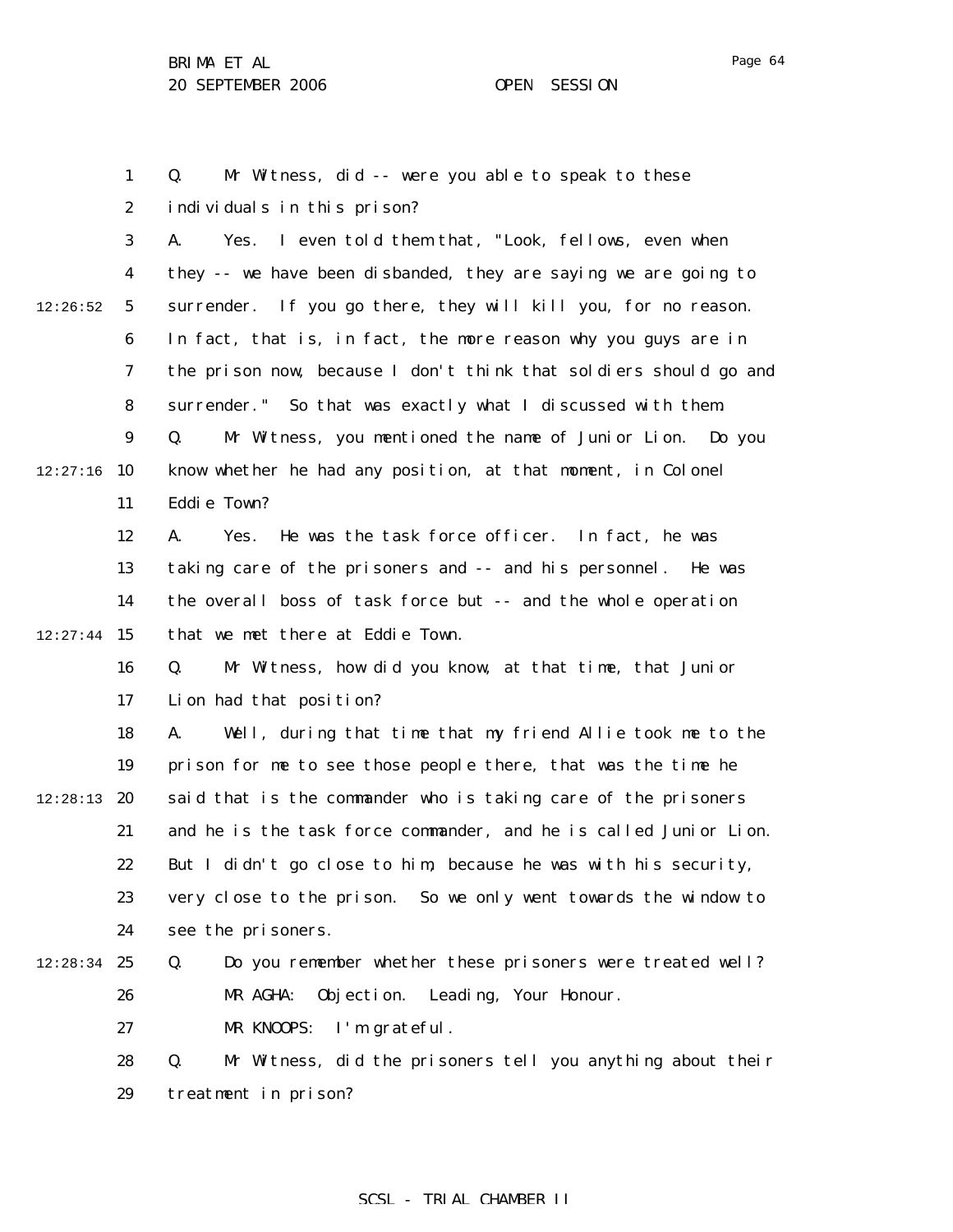|          | $\mathbf{1}$     | Again, that's leading, Your Honour.<br>MR AGHA:                   |
|----------|------------------|-------------------------------------------------------------------|
|          | $\boldsymbol{2}$ | PRESIDING JUDGE:<br>Mr Knoops.                                    |
|          | 3                | MR KNOOPS:                                                        |
|          | $\boldsymbol{4}$ | Mr Witness, can you recall the prisoners saying anything<br>Q.    |
| 12:29:14 | $\mathbf{5}$     | else to you, except from what you've just said, that you heard    |
|          | 6                | from them?                                                        |
|          | 7                | No.<br>No.<br>A.                                                  |
|          | 8                | Q.<br>Mr Witness, are you in a position to say whether these      |
|          | $\boldsymbol{9}$ | prisoners stayed for a long time in prison?                       |
| 12:29:41 | 10               | Yes, I want to believe so. Because, when we went, we met<br>A.    |
|          | 11               | them there and we also spent about two weeks there before we left |
|          | 12               | And, at that time, they were still under arrest.<br>there.        |
|          | 13               | Mr Witness, what happened in these two weeks you were in<br>Q.    |
|          | 14               | Colonel Eddie Town?                                               |
| 12:30:02 | 15               | Well, we were divided into various groups and we were now<br>A.   |
|          | 16               | putting together the plan how to come to Freetown and reinstate   |
|          | 17               | the army.                                                         |
|          | 18               | Can you please explain to the Court how this regrouping<br>Q.     |
|          | 19               | took place?                                                       |
| 12:30:29 | 20               | Yes.<br>A.                                                        |
|          | 21               | Could you please tell the Court how this was --<br>Q.             |
|          | 22               | Yes.<br>A.                                                        |
|          | 23               | -- administered?<br>Q.                                            |
|          | 24               | Yes.<br>A.                                                        |
| 12:30:44 | 25               | Please do.<br>Q.                                                  |
|          | 26               | Well, in the first place, we had a group which they<br>A.         |
|          | 27               | organised that was called the advance party; it led the troops.   |
|          | 28               | There was another group called the reinforcement. And the third   |
|          | 29               | group was called the headquarter group, where we had our          |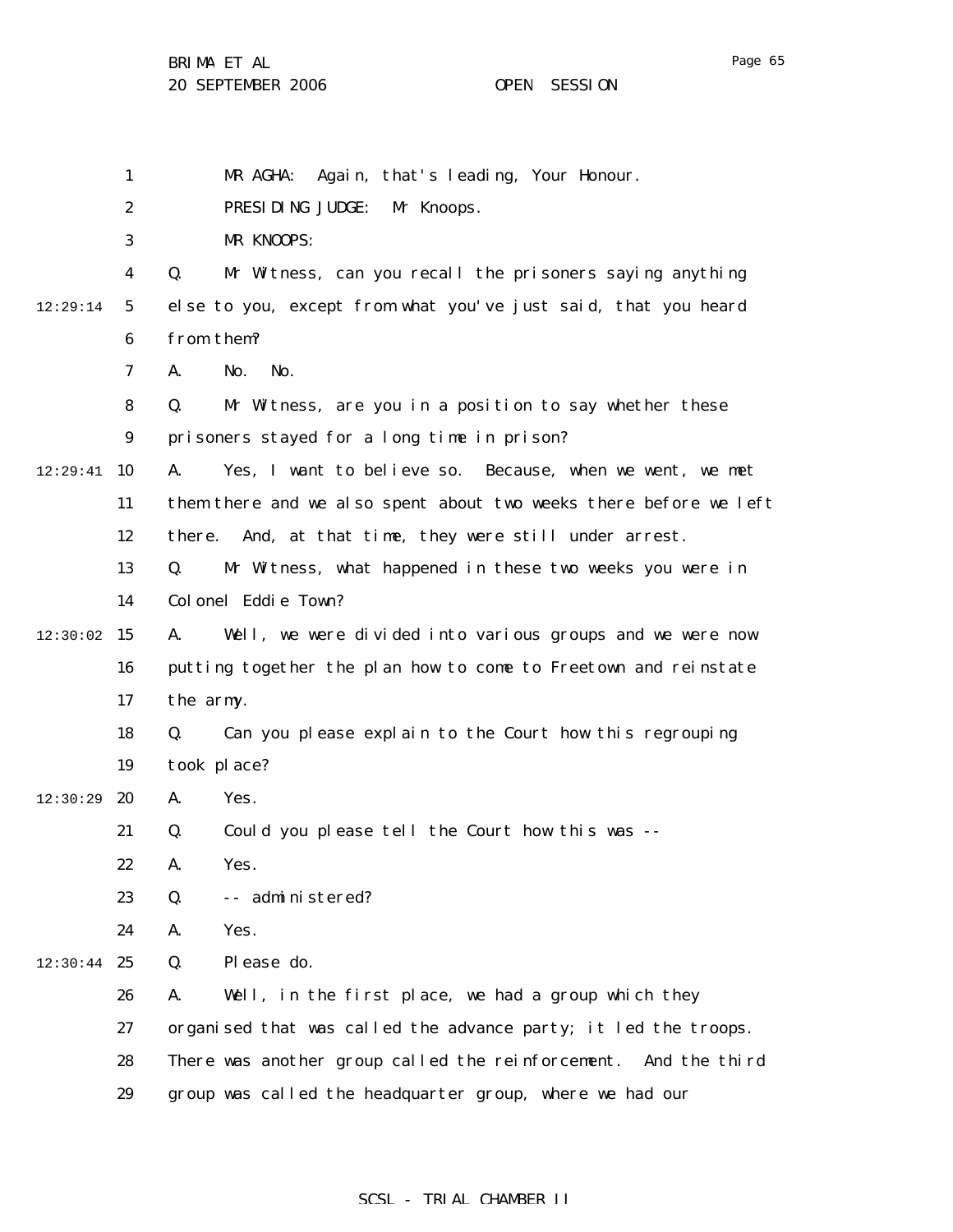|          | $\mathbf{1}$     | logistics and SAJ Musa himself. And there was another group at    |
|----------|------------------|-------------------------------------------------------------------|
|          | $\boldsymbol{2}$ | the rear.                                                         |
|          | 3                | Mr Witness, what was your own position, if any, at that<br>Q.     |
|          | 4                | time?                                                             |
| 12:31:24 | $\mathbf{5}$     | A.<br>My own position?                                            |
|          | 6                | Yes.<br>Q.                                                        |
|          | 7                | Well, I was a security to FAT. I was responsible for<br>A.        |
|          | 8                | carrying his logistics and his bag.                               |
|          | $\boldsymbol{9}$ | Q.<br>What was the position of FAT Sesay at that time?            |
| 12:31:49 | 10               | FAT was a colonel.<br>A.                                          |
|          | 11               | Do you recall whether FAT Sesay was a colonel by himself?<br>Q.   |
|          | 12               | FAT Sesay was a colonel for himself.<br>A.                        |
|          | 13               | Q.<br>Could you please explain to the Court the exact role of,    |
|          | 14               | and the functions of, each group?                                 |
| 12:32:31 | 15               | Yes, I can explain.<br>A.                                         |
|          | 16               | Could you please start with the first group you mentioned?<br>Q.  |
|          | 17               | A.<br>Yes.                                                        |
|          | 18               | MR AGHA:<br>Your Honour, before he proceeds, may we have some     |
|          | 19               | foundation as to how he knows about the role and procedure of     |
| 12:32:51 | 20               | each group?                                                       |
|          | 21               | PRESIDING JUDGE:<br>Mr Knoops?                                    |
|          | 22               | MR KNOOPS:<br>That's fair.                                        |
|          | 23               | Q.<br>Mr Witness, before we ask these questions to you, do you    |
|          | 24               | have any knowledge about the role or functions of these group, or |
| 12:33:14 | 25               | groups?                                                           |
|          | 26               | Yes.<br>A.                                                        |
|          | 27               | On what basis?<br>Q.                                              |
|          | 28               | Well, in the case of the first group, it always led.<br>A.<br>For |
|          | 29               | instance, if they decided for us to go to anywhere, it was the    |

# SCSL - TRIAL CHAMBER II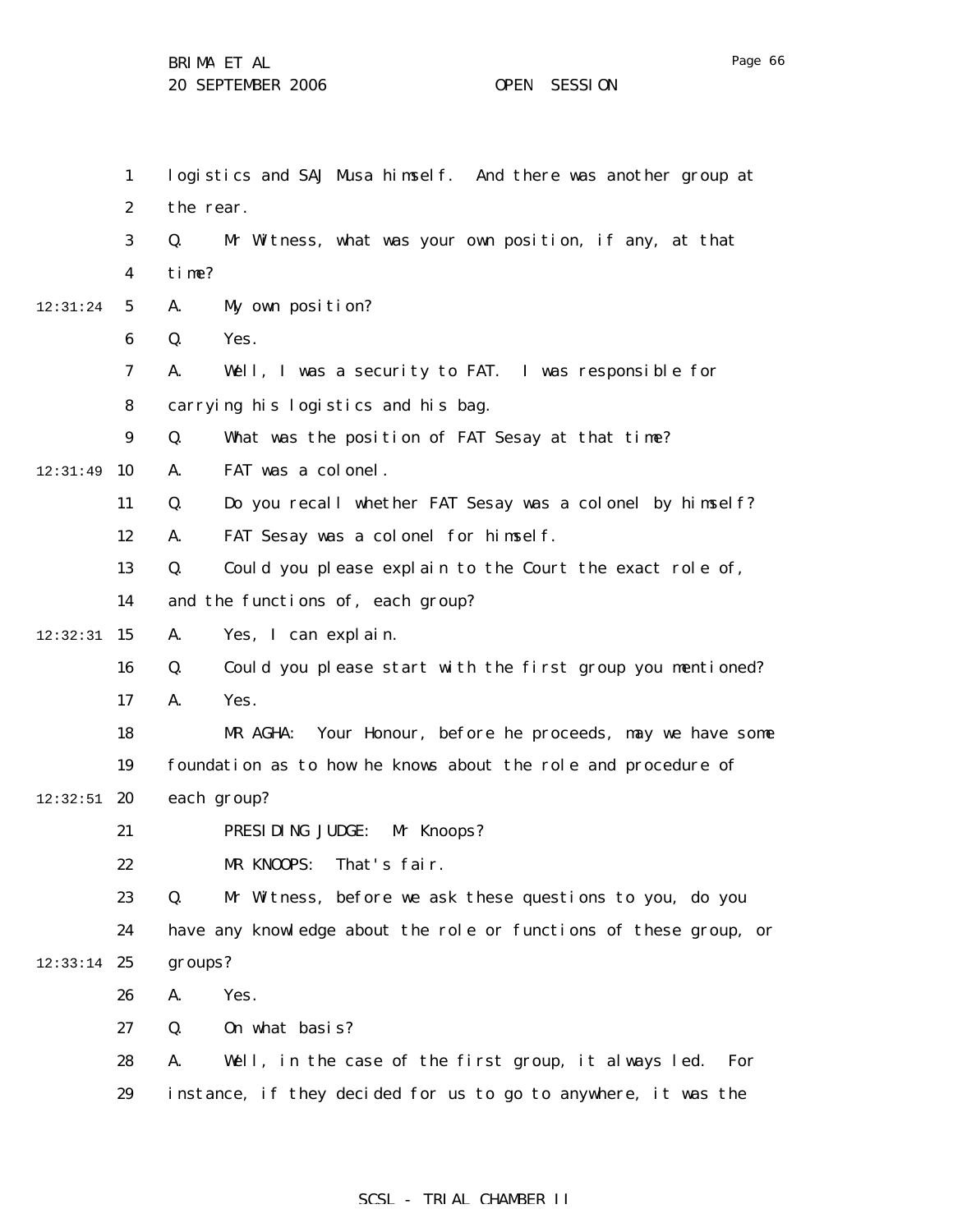1 2 3 4 5 6 7 8 9  $12:34:18$  10 11 12 13 14  $12:34:39$  15 16 17 18 19  $12:35:04$  20 21 22 23 24  $12:35:31$  25 26 27 28 29 12:33:54 leading group. It went ahead first, and there -- it was the advance party. Q. Mr Witness, please pause. How do you know that three groups were formed and what their functions were? A. Well, they called for a muster parade. It was in three - it was four. PRESIDING JUDGE: Just a minute. Is that what you were going to say, Mr Agha, there were four groups, not three? MR KNOOPS: Sorry, four groups, correct. Thank you. THE WITNESS: It was four. I called advance reinforcements, headquarter, and the group at the rear. MR KNOOPS: Q. Mr Witness, you mentioned a muster parade. Please continue. What happened during this muster parade? A. Well, the muster parade was at the time that they divided us into the four groups, when all the commanders knew their individual groups, and each of us was distributed between those groups, and that was the time that I came to understand that we have been put into four different groups that was going to head for Freetown. Q. Mr Witness, who made that decision, or who announced the division into four groups? A. It was SAJ Musa, because at Colonel Eddie Town -- Colonel Eddie Town was a small village, therefore, anything that you did, even if you were just within the environs, you would overhear the voice. It wasn't a big town. Q. Could you now please explain, in short, the four different groups in terms of their role and function? A. Yes.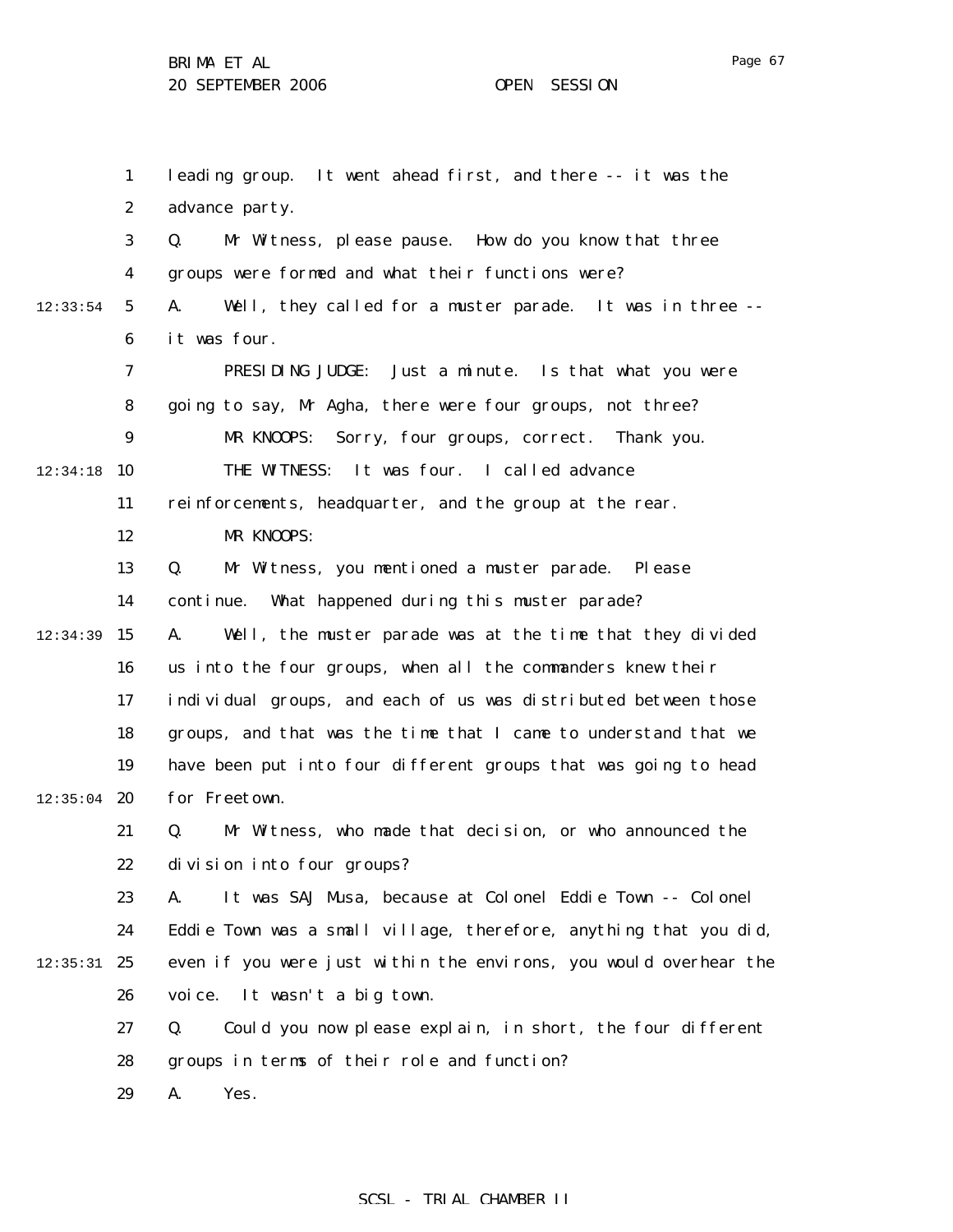1 Q. And please start with the first group.

|          | $\boldsymbol{2}$ | In the case of the first group, it was the group that<br>A.        |
|----------|------------------|--------------------------------------------------------------------|
|          | 3                | advanced to do the clearing of the route. They will first go       |
|          | $\boldsymbol{4}$ | ahead and attack. If they cannot be able to push the enemies,      |
| 12:36:21 | $\mathbf{5}$     | the second group will come, and they -- next -- the third group,   |
|          | $\boldsymbol{6}$ | which is the headquarter group, will come; the prisoners and the   |
|          | $\boldsymbol{7}$ | ammunition and the wounded men. And then the fourth group will     |
|          | 8                | be at the rear to protect the headquarter, in case there were      |
|          | $\boldsymbol{9}$ | enemies coming from behind. So that was how the four groups        |
| 12:36:43 | 10               | operated.                                                          |
|          | 11               | If you were to make a rough estimation, how -- how big were<br>Q.  |
|          | 12               | these groups? First of all, the first group. As you -- you --      |
|          | 13               | could you make an estimation on the number of people who joined    |
|          | 14               | the first group?                                                   |
| 12:37:14 | 15               | A.<br>Well, I cannot give you an estimate, because some men        |
|          | 16               | sometimes can be within their own group when they are being put    |
|          | 17               | aside. But, sometimes when they say, "This group, come this        |
|          | 18               | way," you can realise that some guys will slide and move from      |
|          | 19               | their own group and go to another group. Therefore, it can be      |
| 12:37:37 | 20               | difficult to tell a rough estimate, at that particular time, of a  |
|          | 21               | particular group. Because I never had the patience to do that.     |
|          | 22               | Do you know, Mr Witness, whether the first group had to<br>Q.      |
|          | 23               | obey to somebody?                                                  |
|          | 24               | Yes, in the case of the first group, I knew their<br>A.            |
| 12:38:04 | 25               | It was Colonel Eddie himself.<br>commander.                        |
|          | 26               | Q.<br>With respect to the second group, do you know whether the    |
|          | 27               | second group had to obey to somebody?                              |
|          | 28               | They also had Colonel Tito, who was their commander.<br>Yes.<br>A. |
|          | 29               | That was for the second group.                                     |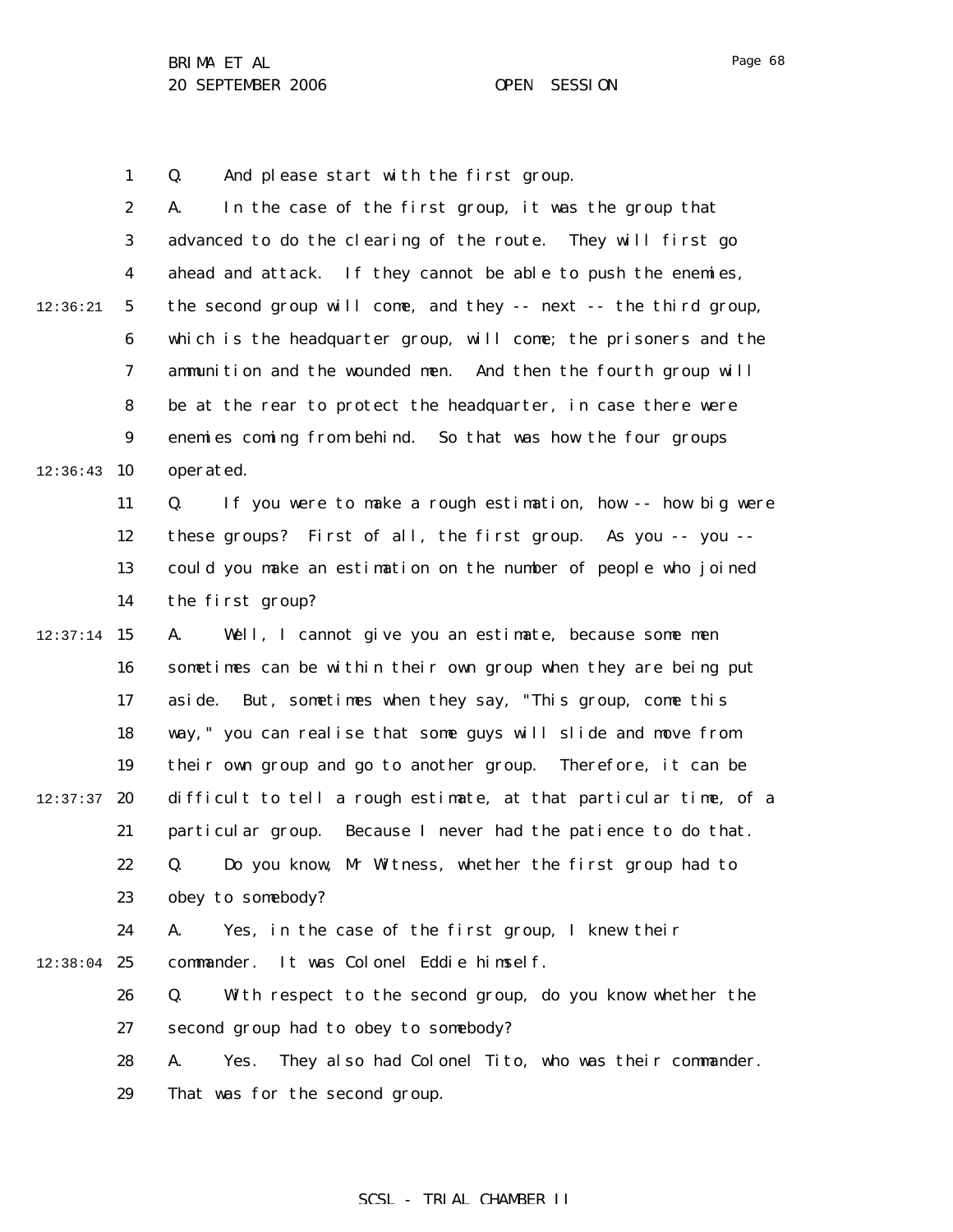|          | $\mathbf{1}$     | Do you know whether this third group had to obey to<br>Q.           |
|----------|------------------|---------------------------------------------------------------------|
|          | $\boldsymbol{2}$ | somebody?                                                           |
|          | 3                | The number three group was where SAJ Musa himself<br>Yes.<br>A.     |
|          | 4                | was, and he was the overall commander, from whom everybody took     |
| 12:38:49 | 5                | orders, and he was at the headquarter. And even the task force      |
|          | 6                | commander, who was Junior Lion, he was within the headquarter       |
|          | 7                | group.                                                              |
|          | 8                | With respect to the fourth group, do you know whether there<br>Q.   |
|          | $\boldsymbol{9}$ | was a specific person to whom one had to obey?                      |
| 12:39:22 | 10               | Yes, but I cannot recall his name.<br>A.                            |
|          | 11               | Mr Witness, do you know who were within these four groups;<br>Q.    |
|          | 12               | what kind of people?                                                |
|          | 13               | It was us, the soldiers and our relatives, our<br>A.<br>Yes.        |
|          | 14               | children and our brothers.                                          |
| 12:39:46 | 15               | Anyone else, apart from soldiers and relatives?<br>Q.               |
|          | 16               | At that time, very few RUF were with us, and they<br>Yes.<br>A.     |
|          | 17               | were the people who also went with the first group.<br>That was now |
|          | 18               | the time I came to know that few RUF were amongst, but I was not    |
|          | 19               | able to know their names.                                           |
| 12:40:19 | 20               | Mr Witness, what happened with the prisoners you saw in the<br>Q.   |
|          | 21               | house in Eddie Town?                                                |
|          | 22               | I object to that question. It's a leading<br>MR AGHA:               |
|          | 23               | question, Your Honour.                                              |
|          | 24               | PRESIDING JUDGE:<br>Yes, it is leading. I won't allow it,           |
| 12:40:37 | 25               | Mr Knoops.                                                          |
|          | 26               | Also, Your Honour, I would like to bring to the<br>MR AGHA:         |
|          | 27               | Court's attention every time it is a leading question, it tips      |
|          | 28               | off the witness as to what actually is coming next, so they         |
|          | 29               | should be restricted as much as possible.                           |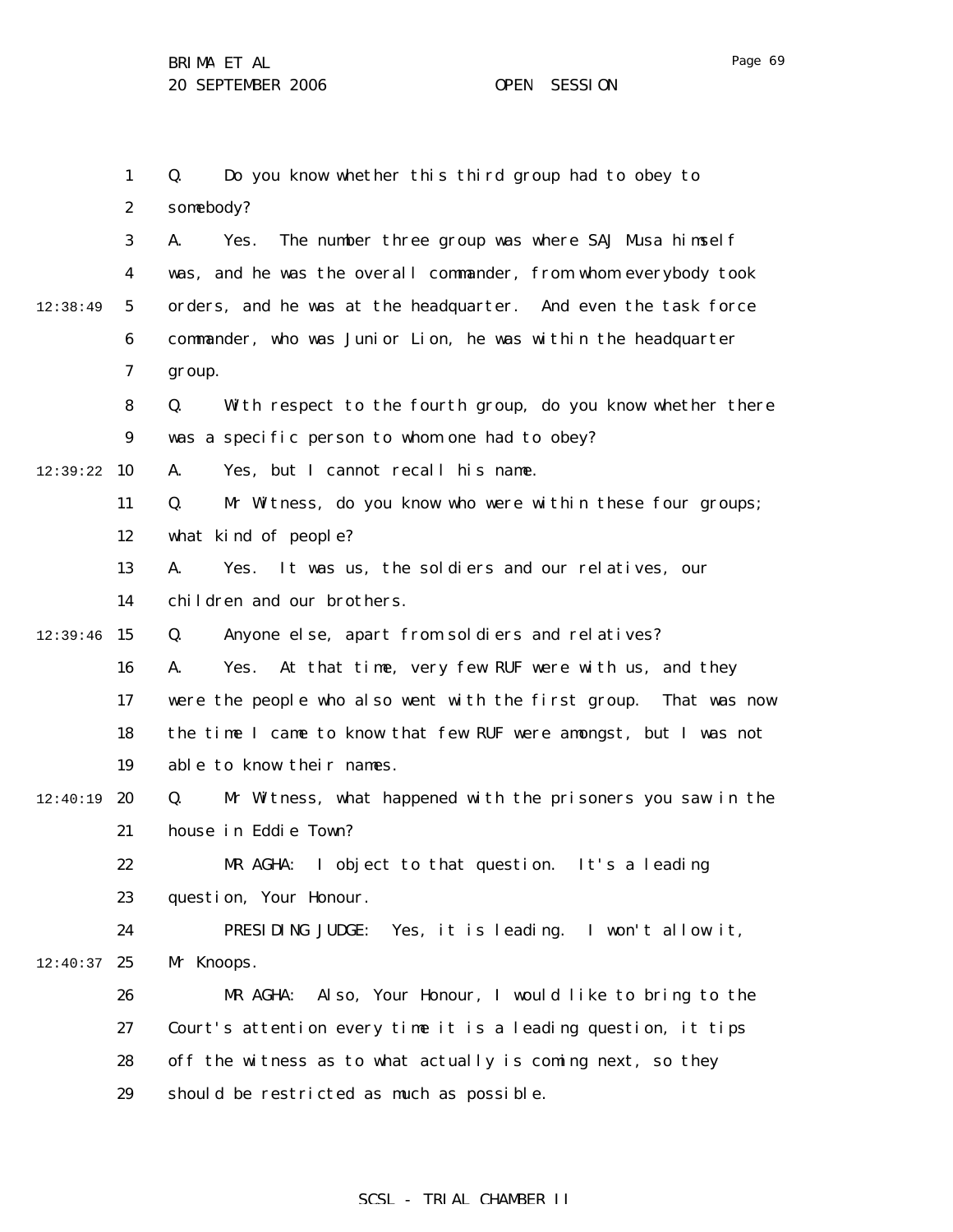|          | 1                | PRESIDING JUDGE:<br>That is the whole character of a leading       |
|----------|------------------|--------------------------------------------------------------------|
|          | $\boldsymbol{2}$ | question, it suggests the answer to the witness, and that's why    |
|          | 3                | Mr Agha has been objecting. I might say, he has been very          |
|          | $\boldsymbol{4}$ | tolerant, Mr Knoops, because he's let a few questions go by, I     |
| 12:41:07 | 5                | presume just to get the evidence flowing. I would prevail upon     |
|          | 6                | you once more, please don't ask leading questions. It is           |
|          | 7                | suggesting the answer to this witness.                             |
|          | 8                | MR KNOOPS: I apologise, Your Honour. I will.                       |
|          | 9                | Mr Witness, could you please explain who exactly was in the<br>Q.  |
| 12:41:34 | 10               | third group, the headquarter group?                                |
|          | 11               | That is why I have been telling you that the number<br>A.<br>Yes.  |
|          | 12               | third group, which was the headquarter group, was where SAJ Musa   |
|          | 13               | himself was, and FAT Sesay, who -- they were the overall           |
|          | 14               | commanders, and then, together with Junior Lion. Those were the    |
| 12:42:03 | 15               | people that we took orders from, within the third group.           |
|          | 16               | Can you recall, Mr Witness when the four groups left<br>Q.         |
|          | 17               | Colonel Eddie Town, which time?                                    |
|          | 18               | Well, it was the second week of November.<br>A.                    |
|          | 19               | Mr Witness, I asked you in which group you yourself were,<br>Q.    |
| 12:42:51 | 20               | at the time you left Colonel Eddie Town.                           |
|          | 21               | I was in the third group, which was the headquarter group,<br>A.   |
|          | 22               | because that is where my boss was, who was FAT, that I was with.   |
|          | 23               | Did you see the other three groups during your -- when you<br>Q.   |
|          | 24               | left from Eddie Town?                                              |
| 12:43:26 | 25               | Because, sometimes, when the advance group moves, it<br>A.<br>Yes. |
|          | 26               | could probably take a day or 24 hours. In fact, the first group,   |
|          | 27               | we don't normally meet them on the way. It is when they capture    |
|          | 28               | a particular area, and then they will call for the second group.   |
|          | 29               | Whilst we are coming, then we'll meet the first group who had      |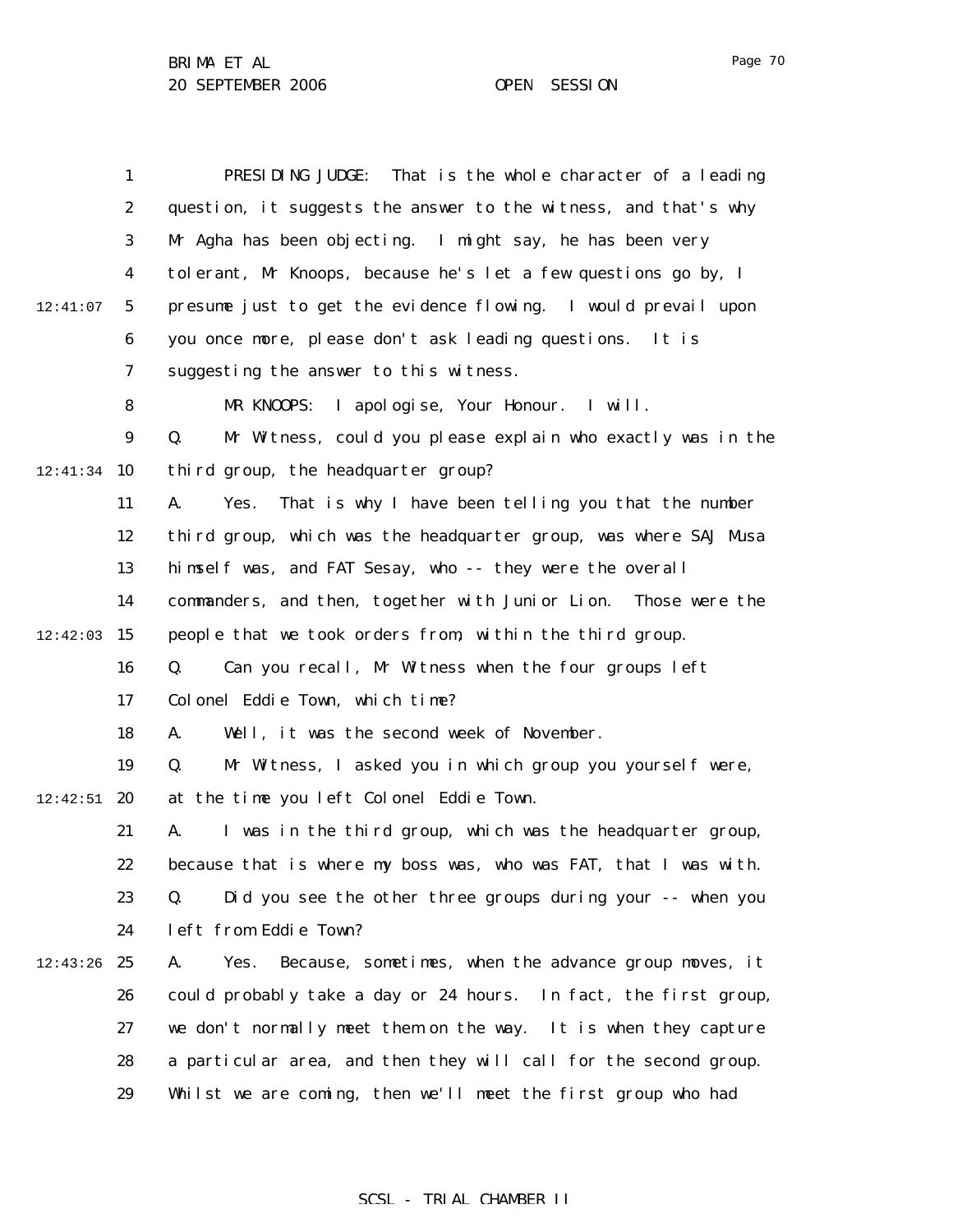|          | $\mathbf{1}$     | al ready gone ahead. And, as they clear the way, we come later.     |
|----------|------------------|---------------------------------------------------------------------|
|          | $\boldsymbol{2}$ | That is normally how we moved.                                      |
|          | 3                | Q.<br>Could you please explain, Mr Witness, what happened during    |
|          | $\boldsymbol{4}$ | the advance to Freetown, after you left Colonel Eddie Town?         |
| 12:44:18 | $5\phantom{.0}$  | When we left Colonel Eddie Town, we took a bypass and<br>A.<br>Yes. |
|          | 6                | came to a place called Mamusaia.                                    |
|          | 7                | Please pause, Mr Witness.<br>Q.                                     |
|          | 8                | That's $M - A - M - U - S - A - I - A$ .<br>MR KNOOPS:              |
|          | $\boldsymbol{9}$ | Q.<br>Please continue, Mr Witness. That was your answer?            |
| 12:45:03 | 10               | [No audible response].<br>A.                                        |
|          | 11               | Q.<br>Do you recall how much time it took you from<br>0kay.         |
|          | 12               | Colonel Eddie Town to Mamusaia?                                     |
|          | 13               | A.<br>Well, I cannot recall the number of days?                     |
|          | 14               | PRESIDING JUDGE:<br>We're getting towards the break,                |
| 12:45:26 | 15               | Mr Knoops, so the next convenient passage, we'll adjourn.           |
|          | 16               | MR KNOOPS:<br>Thank you, Your Honour. I'll anticipate,              |
|          | 17               | indeed, the break.                                                  |
|          | 18               | Mr Witness, can you recall the time frame when you arrived<br>Q.    |
|          | 19               | at Mamusaia?                                                        |
| 12:45:52 | 20               | It was within the same November month.<br>A.<br>Yes.                |
|          | 21               | Q.<br>Did anything happen on the way from Colonel Eddie Town to     |
|          | 22               | Mamusai a?                                                          |
|          | 23               | No, nothing happened, because we were within the<br>A.              |
|          | 24               | headquarter group.<br>That was where I was, so I could not tell     |
| 12:46:19 | 25               | what happened ahead. So as they cleared the way, we continued to    |
|          | 26               | travel, to go ahead.                                                |
|          | 27               | MR KNOOPS:<br>Thank you, Your Honour. I think this an               |
|          | 28               | appropriate moment to conclude this topic.                          |
|          | 29               | Thank you, Mr Knoops. Yes, Mr Witness,<br>PRESIDING JUDGE:          |

# SCSL - TRIAL CHAMBER II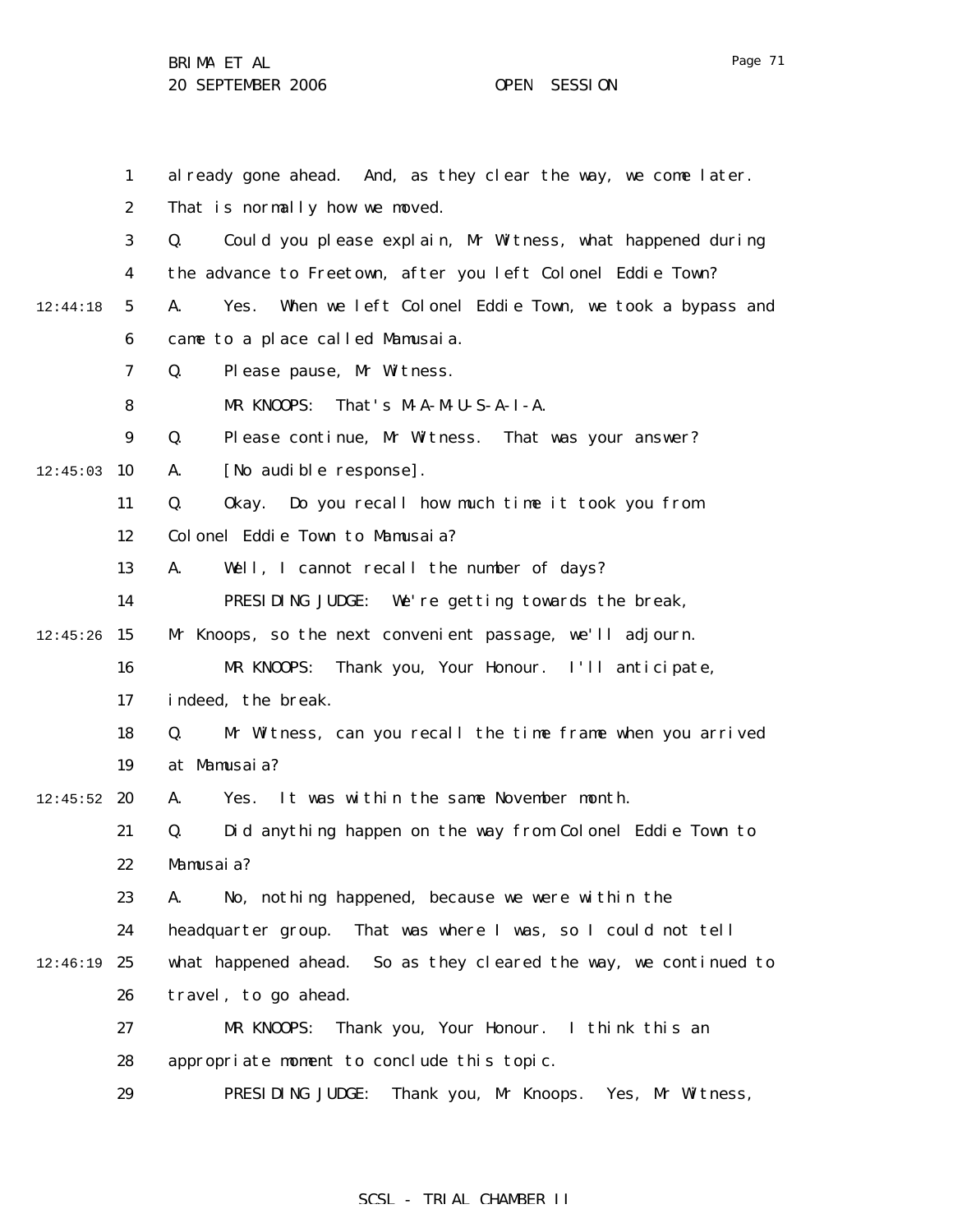1 2 3 4 5 6 7 8 9  $12:47:13$  10 11 12 13 14  $12:47:36$  15 12:47:00 we're going to break now. We'll adjourn until tomorrow morning. Our Court does other judicial functions this afternoon. So I will caution you once more. You are not to discuss this case or the evidence with any other person; is that clear? THE WITNESS: Yes, sir. PRESIDING JUDGE: Yes, Mr Agha. MR AGHA: Before we end for the day's session, the Prosecution would submit that there has, indeed, been extensive leading by my learned friend on the other side, and I have objected as far as I can. I would want the evidence to flow, but just so the record reflects, we will be potentially using this as a question of weight of the witness's evidence at the end, due to the excessive amount of leading. A second observation which the Prosecution would like is really to bring to the attention of the Court some difficulties

16 17 18 19  $12:47:56$  20 21 22 23 24  $12:48:17$  25 it's facing, in that we have this witness today, who will continue tomorrow. And there may be three other witnesses who may come, who we're prepared for, but they may not come. But we don't know who will be coming next, so we're not able to use the time to prepare. So it's very hard for us to instruct investigators, or even lawyers, to work on a witness who we don't know will be coming, if at all. It is really just to alert Your Honours to the fact that we may have to seek adjournments whilst we investigate, because we're not really in a position to anticipate who is next on the list.

> 26 27 28 29 PRESIDING JUDGE: All right. We'll note what you say, Mr Agha. Surely -- we don't intend to hold direction's hearings every time the Prosecution needs to know who the next witness is. So perhaps you can talk amongst yourselves. I'm sure the Defence

### Page 72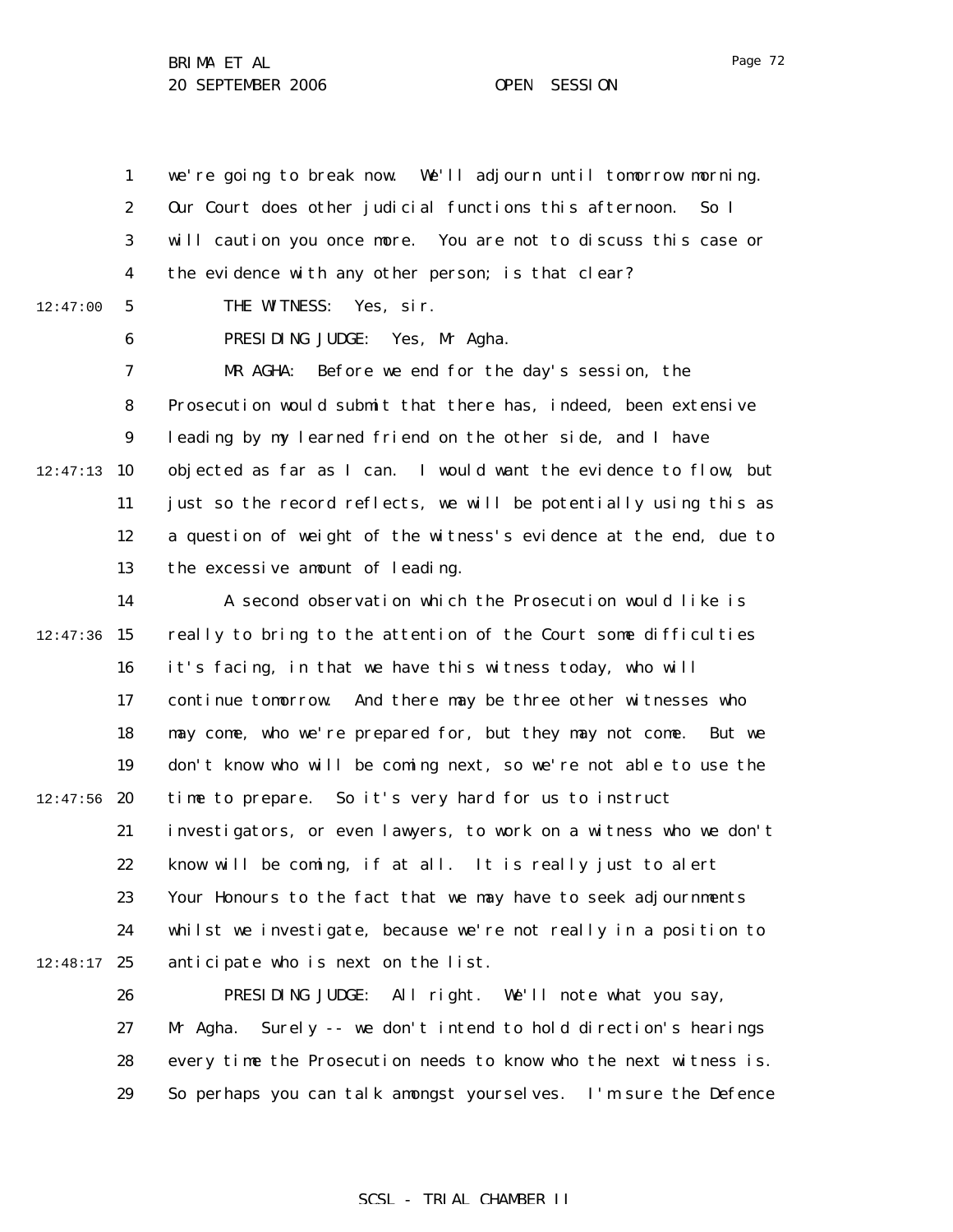1 2 will tell you the next witness coming up, without the Court having to intervene.

3 4 5 6 7 8 9  $12:49:15$  10 11 12 13 14  $12:49:35$  15 16 17 18 19  $12:49:50$  20 21 22 23 24  $12:50:04$  25 26 27 28 12:48:57 On that same note, we would remind the Defence they are to produce witness DBK-111 on Friday morning for cross-examination. MS THOMPSON: Your Honour, if I can just say, my learned friend and I had this conversation during the break. I did say to him that this was something we're working on, as we speak. I'm sure he was here when I was talking to the office about getting witnesses trial ready. So there is dialogue between us. He knows what I -- I explained everything to him; I haven't hidden anything from him, so I'm surprised he's actually brought it up in Court. I don't think there is a need for a direction, of any sort. I have explained to him the difficulty. As soon as we have one ready -- in the event that these three don't show up, and we're still waiting for them, but in the event that they don't show up, I have told him that we will actually let him know as soon as we can, at least this afternoon, in any event. PRESIDING JUDGE: Thank you, Ms Thompson. MR AGHA: Just to clarify, Your Honour, the Prosecution wasn't looking for a direction. We were just alerting the Court to the fact that, indeed, we are working with the Defence very carefully to try to get the witnesses, but if we don't have the information, then we can't prepare. It's just to alert the Court to that fact. PRESIDING JUDGE: I understand. Thank you, Mr Agha. We've taken into account what you've told us. We'll adjourn now until 9.15 tomorrow morning. [Whereupon the hearing adjourned at 12.47 p.m.,

> 29 to be reconvened on Thursday, the 21st day of

## SCSL - TRIAL CHAMBER II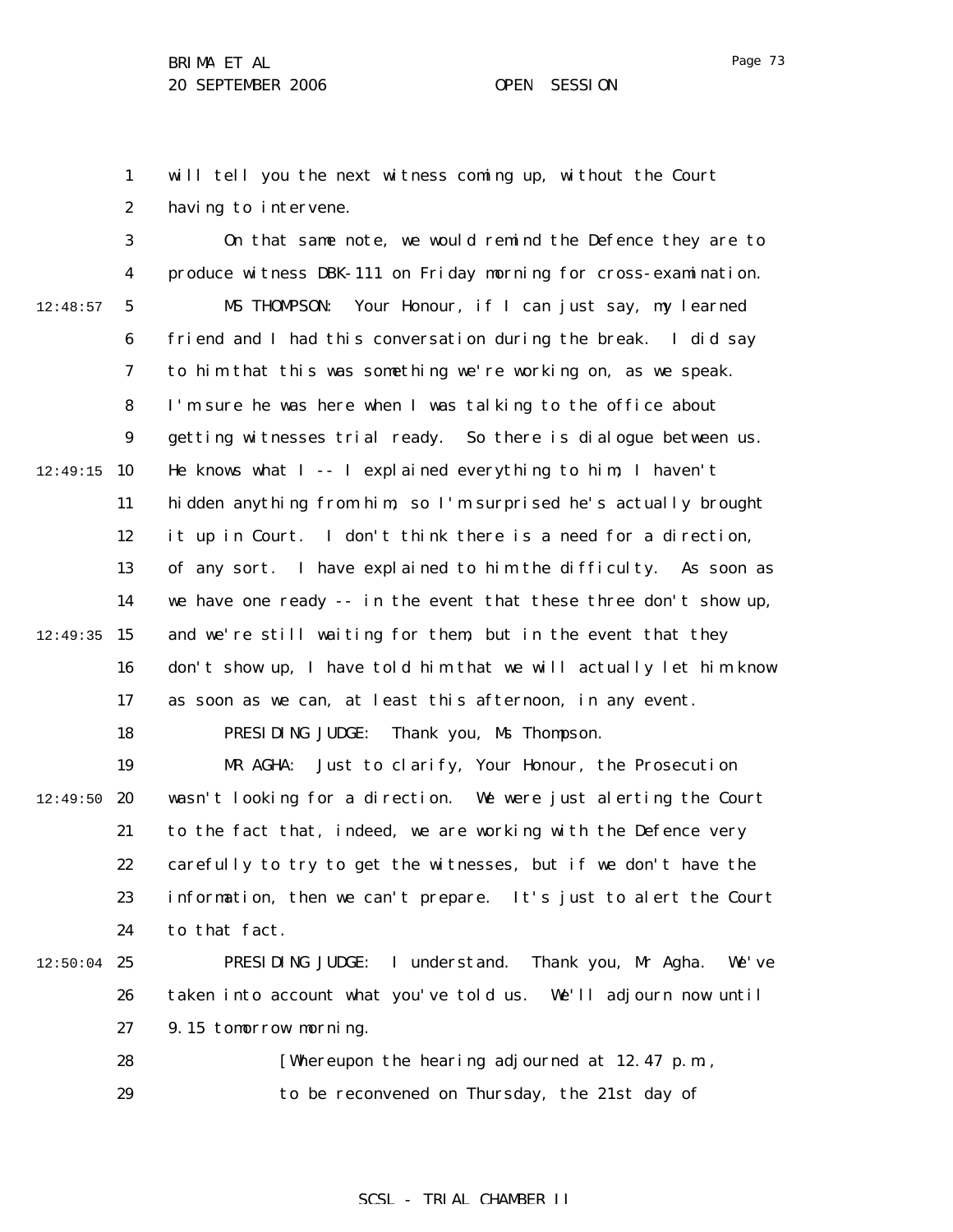BRIMA ET AL 20 SEPTEMBER 2006 OPEN SESSION